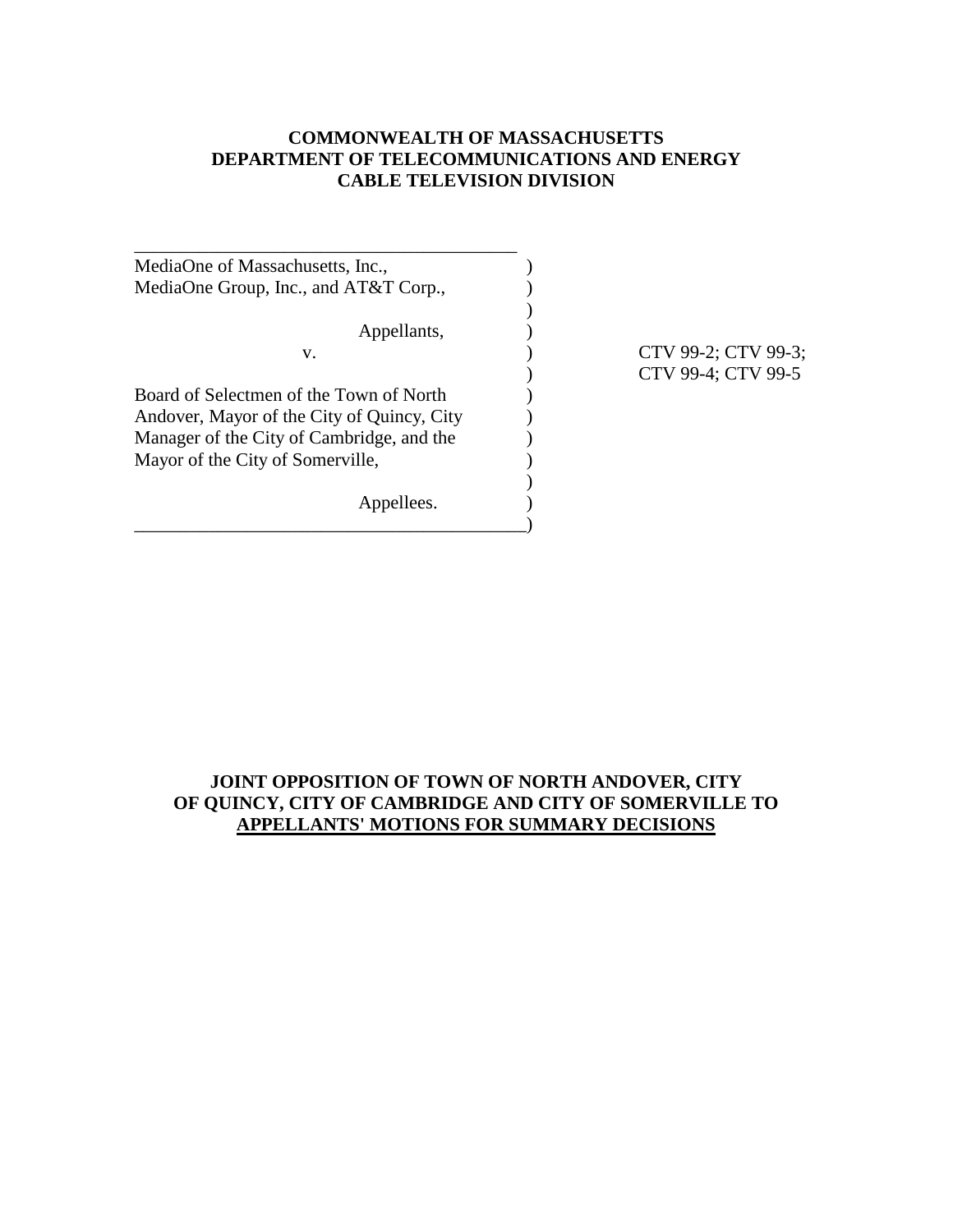# **TABLE OF CONTENTS**

| A.              |                                                                          |  |
|-----------------|--------------------------------------------------------------------------|--|
| <b>B.</b>       |                                                                          |  |
| C.              | AT&T/MediaOne Presented Its Open Access Position In Public Hearings 8    |  |
| D.              |                                                                          |  |
| 1.              |                                                                          |  |
| 2.              |                                                                          |  |
| 3.              |                                                                          |  |
| 4.              |                                                                          |  |
| Ε.              |                                                                          |  |
|                 |                                                                          |  |
| A.              |                                                                          |  |
| <b>B.</b>       | The Importance Of Open Access In The Current Cable Debate17              |  |
| $\mathcal{C}$ . |                                                                          |  |
| D.              |                                                                          |  |
| E.              |                                                                          |  |
| 1.              |                                                                          |  |
| 2.              |                                                                          |  |
| 3.              |                                                                          |  |
|                 |                                                                          |  |
| A.              |                                                                          |  |
| <b>B.</b>       | Application of the Regulations to Exclude Consideration of Open Access   |  |
| 1.              | If applied to preclude consideration of open access, the regulations as  |  |
| 2.              | The regulations as applied are inconsistent with the purposes of G.L. c. |  |
| C.              | The Division Should Waive Regulation 4.04 For Consideration Of Open      |  |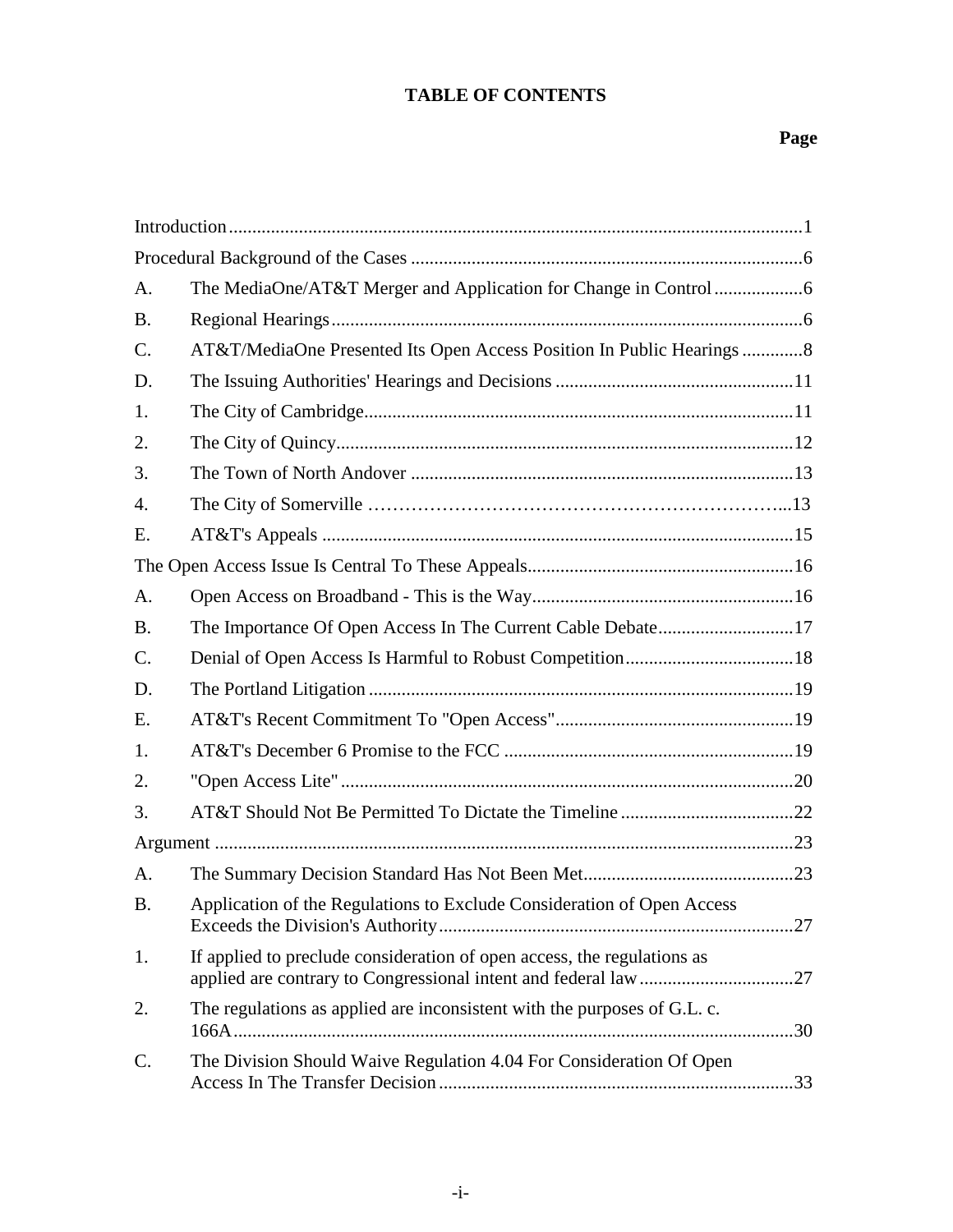# **TABLE OF CONTENTS**

# **Page**

| 1. | The negative effects on competition of this transfer justify the waiver of                                                                                                                                                    | 33  |
|----|-------------------------------------------------------------------------------------------------------------------------------------------------------------------------------------------------------------------------------|-----|
| 2. | AT&T received sufficient notice and opportunity to address the issue of                                                                                                                                                       | .35 |
| D. | Regulation 4.04 Substantially Impairs the Issuing Authorities' Contractual                                                                                                                                                    |     |
| E. |                                                                                                                                                                                                                               |     |
| F. | Conditional approval is an appropriate exercise of the Issuing Authorities'                                                                                                                                                   |     |
| G. | Failure to Provide Open Access Involves Appellant's Legal Ability and<br>Technical Expertise to Operate the Cable System under the Existing                                                                                   |     |
|    |                                                                                                                                                                                                                               |     |
| a. | The Issuing Authorities retain the power provided by federal legislation to                                                                                                                                                   | .42 |
| b. | AT&T's failure to provide open access adversely affects competition and                                                                                                                                                       |     |
| 2. | AT&T does not maintain or is unwilling to utilize the technical expertise to                                                                                                                                                  |     |
| 3. | Cambridge's denial based upon the additional consideration of the<br>transferee's lack of management experience and failure to adhere to the<br>existing license is appropriate grounds for denying AT&T's transfer request48 |     |
|    |                                                                                                                                                                                                                               |     |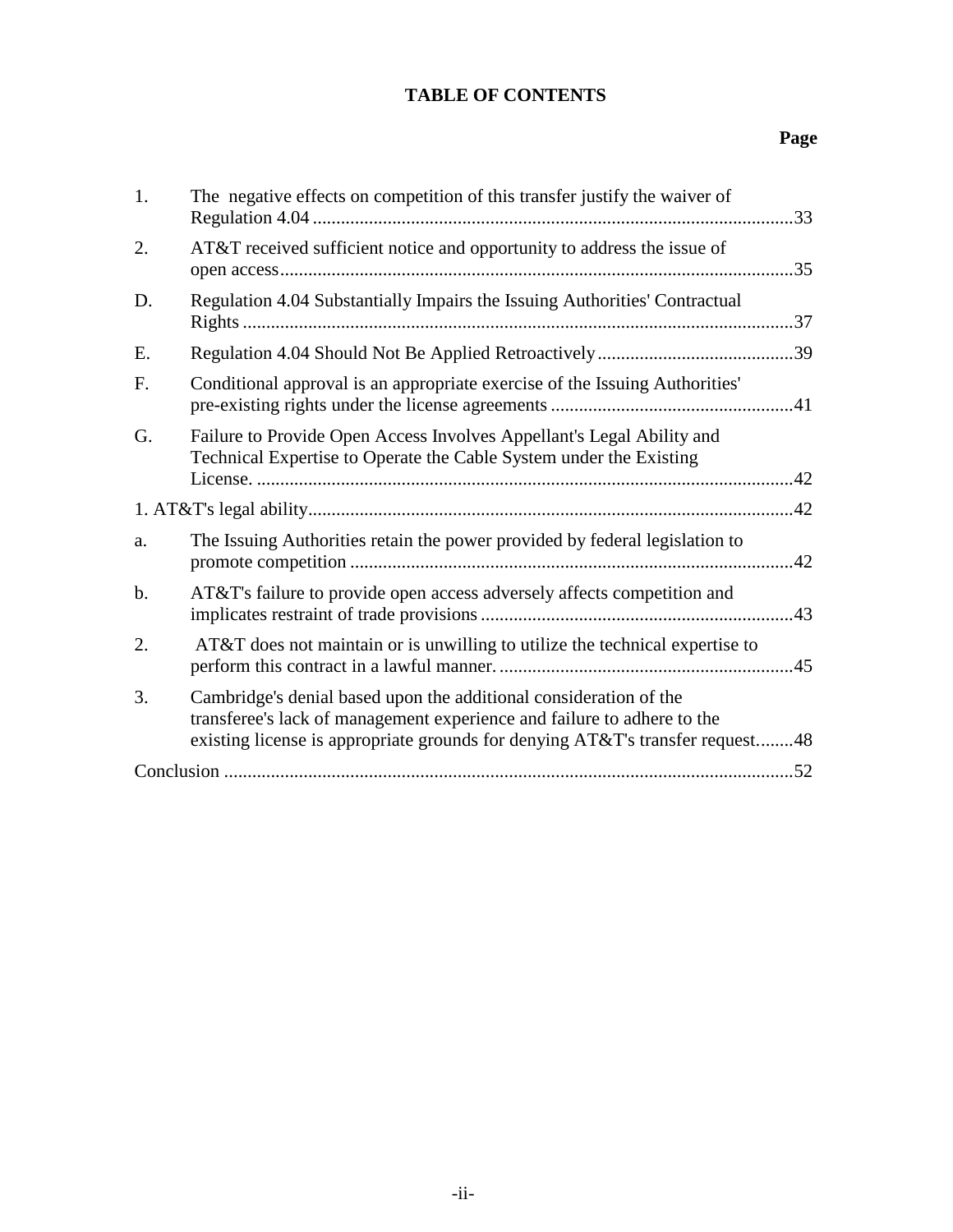## **JOINT OPPOSITION OF TOWN OF NORTH ANDOVER, CITY OF QUINCY, CITY OF CAMBRIDGE AND CITY OF SOMERVILLE TO APPELLANTS' MOTIONS FOR SUMMARY DECISIONS**

#### **INTRODUCTION**

The Town of North Andover, the City of Quincy, the City of Cambridge, and the City of Somerville (collectively the "Issuing Authorities" or "Appellees") oppose the Motions for Summary Decision that MediaOne of Massachusetts, Inc., MediaOne Group, Inc. (collectively "MediaOne") and AT&T Corp. ("AT&T") (collectively, the "Appellees") have filed in each of the above referenced matters pursuant to 801 CMR 1.01(h).<sup>1</sup>

To obtain summary decision, Appellants maintain the burden of establishing that the facts and law at issue are undisputed to the extent that the papers filed show that a

 $1$  The Issuing Authorities have moved that the Division consolidate the above captioned appeals in a single proceeding or hearing given the common factual and legal issues that the Division must review in each matter. The fact that the Appellee's memoranda in support of its motions for summary disposition are virtually identical in each of the four cases further amplifies the need for and propriety of a consolidated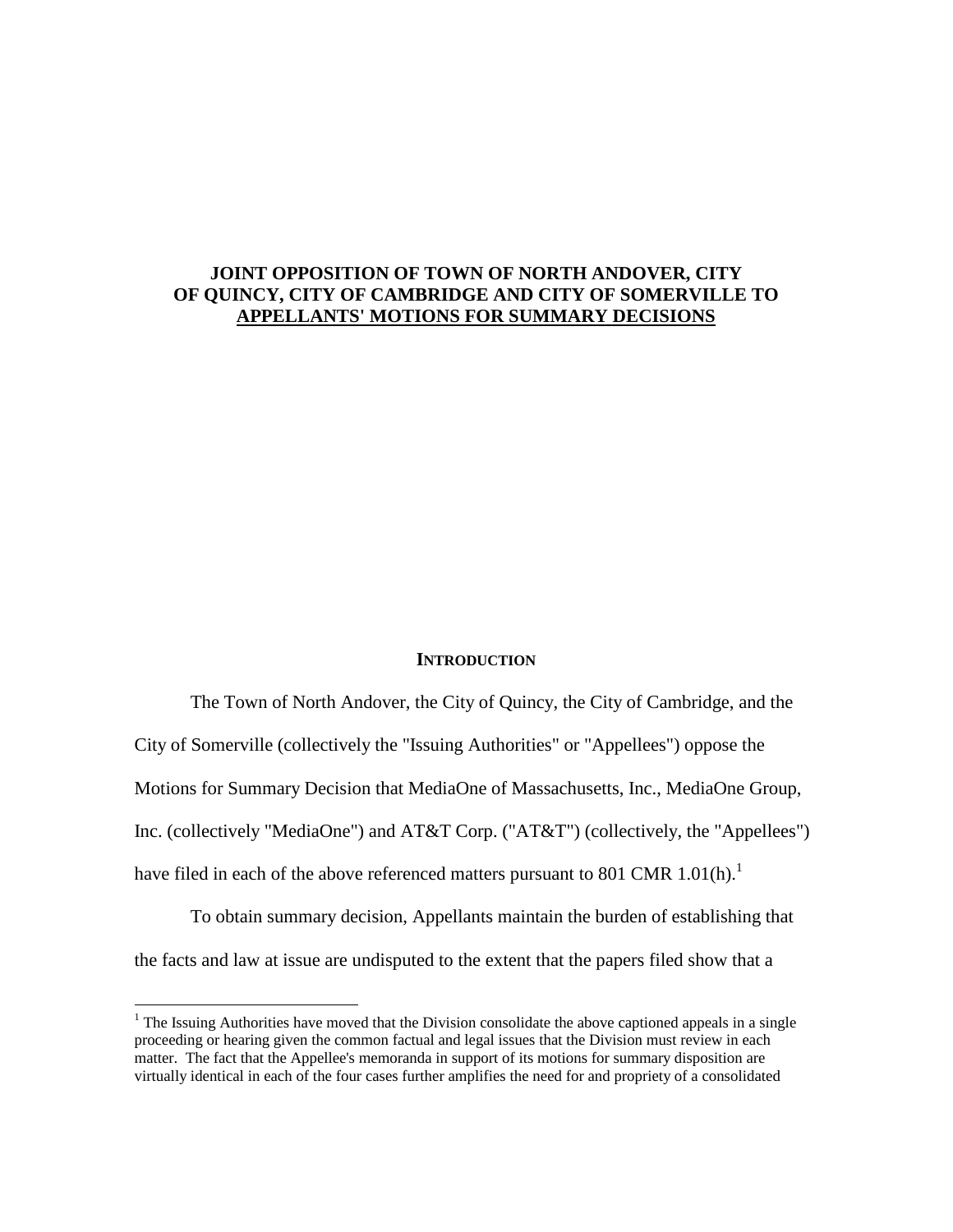hearing can serve no useful purpose. The record before the Division demonstrates, however, that not only are there significant issues of material fact and law but also that these facts and the law weigh heavily in favor of Division approval of the Issuing Authorities' transfer decisions.

As explained below, the decisions by the Issuing Authorities were each an appropriate exercise of the power granted them by federal legislation and consented to by the Massachusetts Legislature to promote competition in the field of cable services and for the purpose of protecting consumers. To the extent that the Division regulations are interpreted narrowly to preclude consideration of the requirement of open access, and the Division does not waive application to accommodate such consideration, the regulations are inconsistent with the applicable federal and Massachusetts statutes and must be found invalid.

Finally, the application of the regulations to preclude consideration of open access is contrary to the contractual rights reserved to Cambridge, Somerville, and North Andover under their respective franchise agreements. To so impair these contracts would violate constitutional protections and inappropriately apply later enacted regulations retroactively. For all of these reasons, the Division must allow for the Issuing Authorities' consideration of open access in the transfer decision.

The above captioned appeals all revolve around AT&T's claim that the cable wire franchises it is absorbing entitle it to become an unconstrained master of a constricting bottleneck in the Internet. The immediate concern of supporters of open access is AT&T's forced bundling of its preferred and captive ISP with its wire franchise. But what is more

hearing. Accordingly, for the convenience of the Division, the Issuing Authorities submit this Joint Opposition in response to the Appellee's separate motions for summary decision.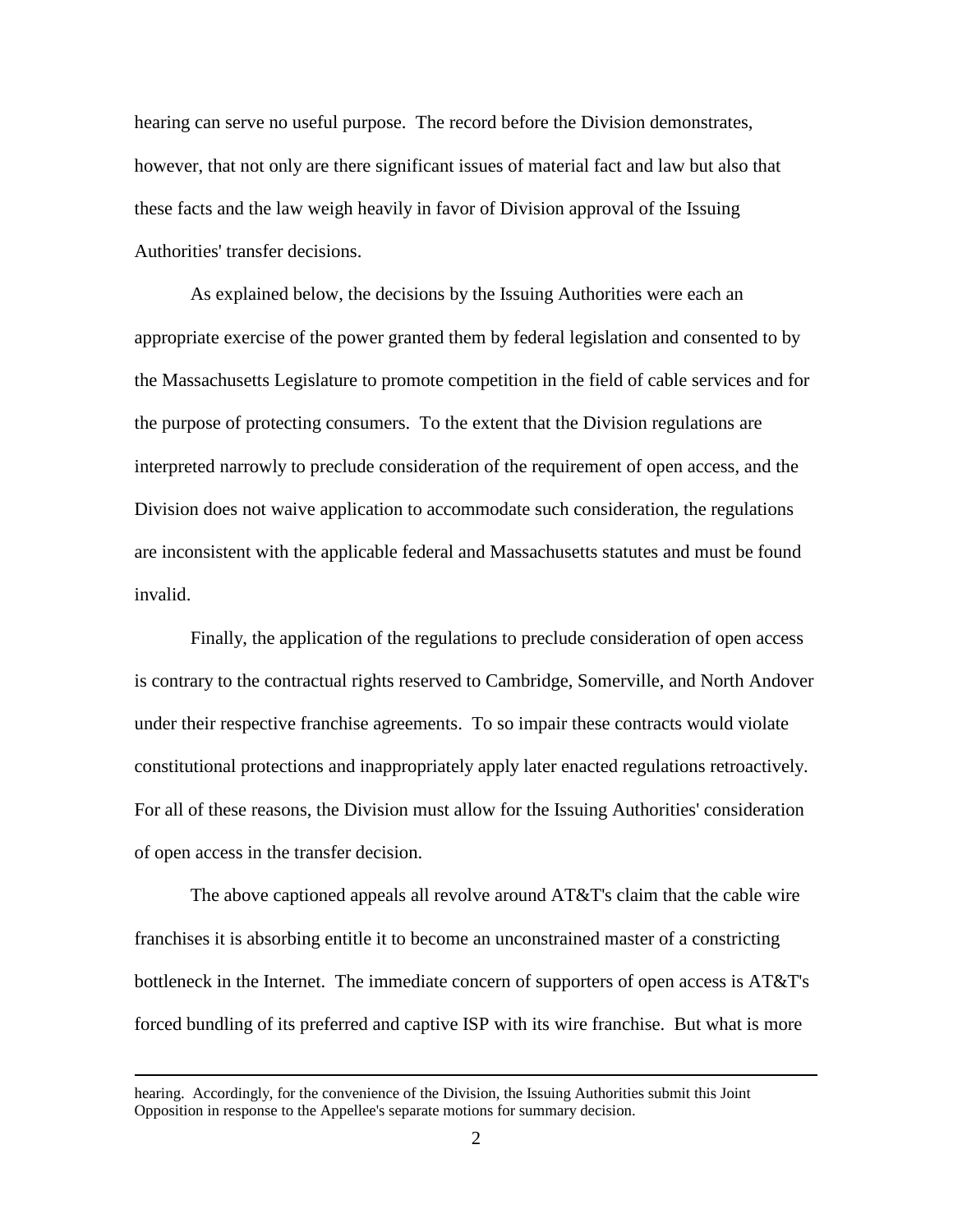broadly at risk is the very integrity of the Internet's design. Since 1975, when the architecture of the current Internet was laid out, the numbers of users has increased by nearly a millionfold; the power of computers has increased by 1000 times while their cost has dropped to one thousandth; the communications links that make up the network have increased in speed by a million times; and the Internet is being used in ways completely undreamed of at the time of its design. As Massachusetts Institute of Technology Computer Science Professor Jerome Saltzer lucidly explains, "[t]his remarkable evolution and adaptation has been made possible by one simple design principle, called the End-to-End argument. The End-to-End argument says 'don't force any service, feature, or restriction on the customer.'"

### <http://web.mit.edu/Saltzer/www/publications/openaccess.html>

The Issuing Authorities either denied or conditionally approved AT&T's FCC Form 394 transfer requests that AT&T filed in connection with its takeover of MediaOne, the largest supplier of cable television services in the Commonwealth. Each of the Issuing Authorities relied upon AT&T's refusal to permit open access to its broadband network as one basis for their respective decisions. AT&T now seeks a lightning fast decision from the Division on this important public policy issue that will preserve or enhance AT&T's emerging monopoly in the market for high speed Internet connections in this state and around the country. AT&T has not met its burden with regard to summary disposition. The Issuing Authorities were within their legal rights in considering open access and concluding that the transfer must allow for open access.

AT&T's request for summary disposition is further undermined by its announcement on December 6, (made after these appeals were filed) that AT&T will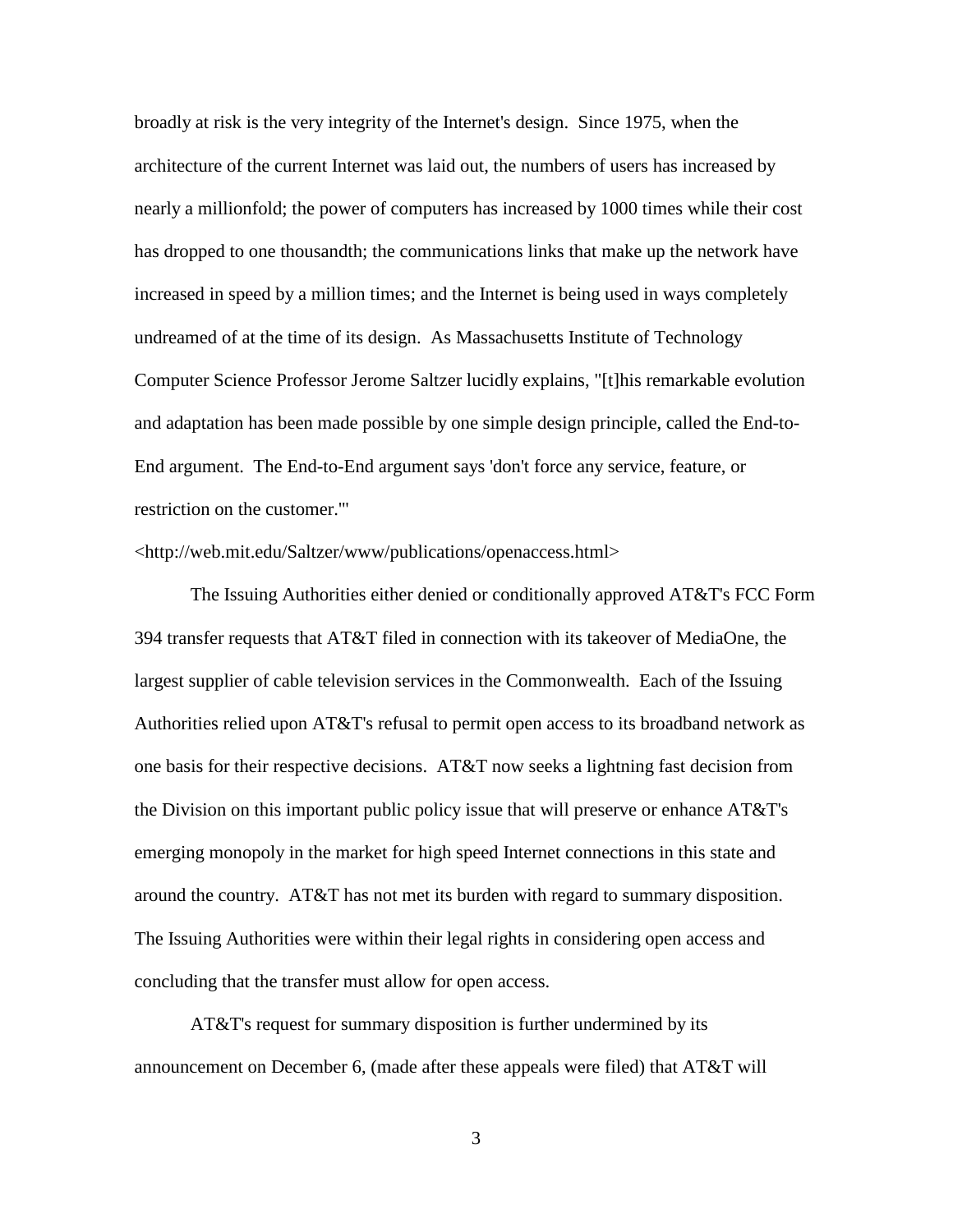provide some form of open access to its developing cable broadband empire in the year 2002. While vague and non-binding, this announcement belies  $AT&T$ 's consistent and repeated testimony in public hearings across Massachusetts that open access was technically impossible, economically infeasible to implement and contrary to the interests of the consumers. AT&T has now conceded the reasonableness of the Issuing Authorities' open access conditions.<sup>2</sup> Accordingly, any attempt by AT&T to summarily dispose of this action must itself be summarily dismissed.

Summary disposition is also inappropriate given the transformative nature of these transfer proceedings. The Issuing Authorities all granted initial licenses to cable television suppliers to establish community antennas and cable networks through the streets of each community so that the residents in each municipality would have better access to television programming. Technology now permits this access to be transformed from a connection to a community television antenna into a pipeline for the Internet. The subject of each of the licenses for each Issuing Authority and the range of activities to which each license now relates is expanding to embrace all aspects of digital commerce and culture. In this new landscape of communication technology speed is everything and the broadband cable network that AT&T will acquire represents the fastest Internet connection available to consumers in Massachusetts. AT&T's broadband cable empire in this state and around the nation will permit AT&T to constrain this new medium as it constrained growth and

 $2$  AT&T's belated acknowledgement of the feasibility and desirability of open access raises serious concerns regarding its contrary representations to scores of Massachusetts communities and their reliance on AT&T's assertions, and threats, in ultimately declining to impose open access conditions. This Division should be troubled by AT&T's conduct and consider a mechanism to allow reconsideration of this issue by additional cities and towns. The Division should note that several communities, including Brockton, South Hadley, South Deerfield, Chatham, Pelham, Amherst, Montague, Greenfield, and Burlington, attached reservations of rights to their transfer decision in an attempt to express their desire for open access in the face of AT&T's threats and now abandoned arguments.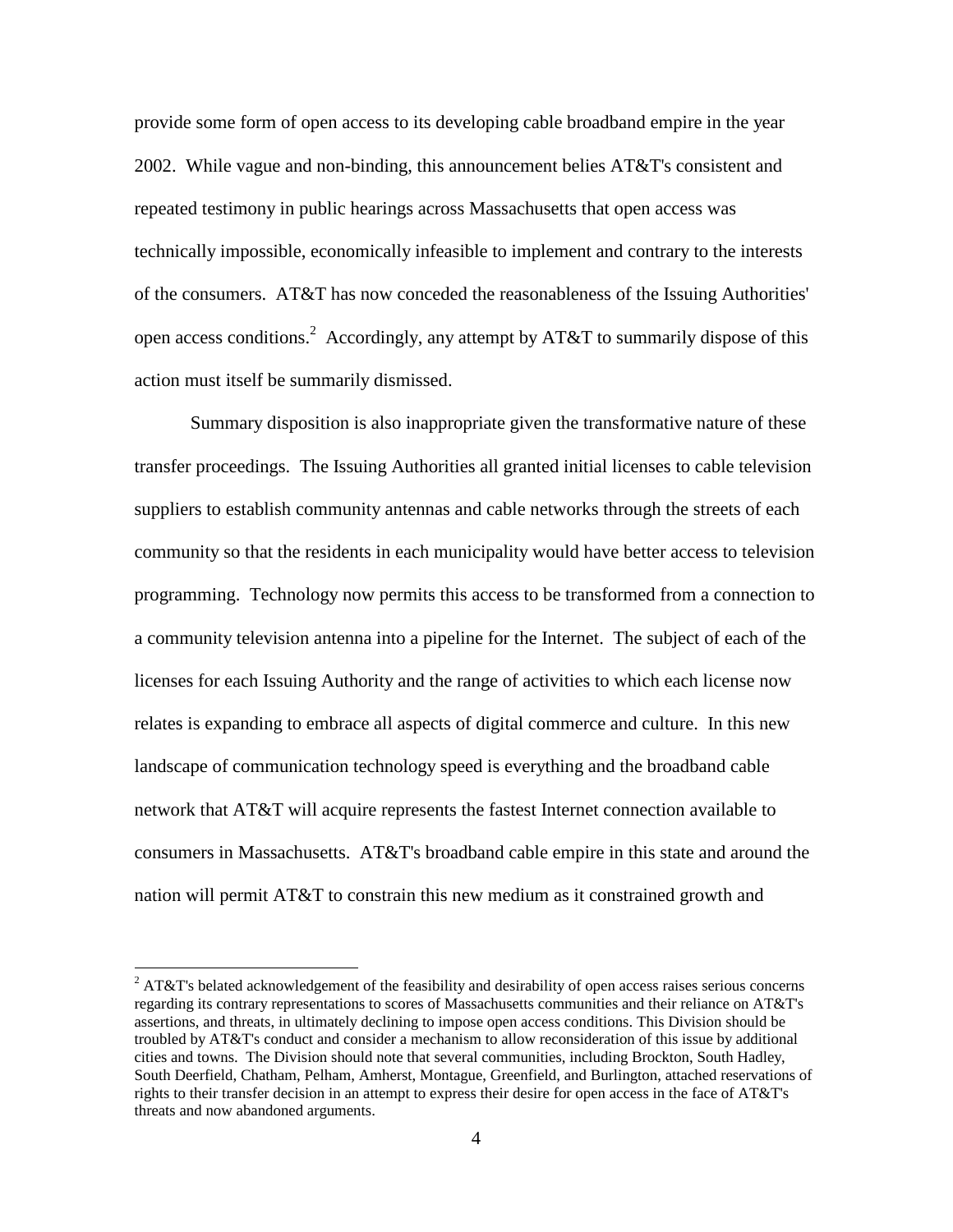innovation on the telephone network prior to government action that broke up AT&T's telephone monopoly. It has been on an open telephone network that the Internet has grown.

AT&T is rapidly establishing a national broadband network for Internet connection. If AT&T is permitted to maintain unfettered power to discriminate among providers, it will alter for virtually every consumer the open "end to end" architecture of the Internet. The Internet has thrived on "open access" to date. Permitting AT&T to alter that landscape by bundling its own ISP as mandatory service and discriminating against other, non-affiliated providers that seek access to the cable pipeline will inevitably stifle competition and innovation.

Because there are genuine issues of fact and law that the Division can only decide after a full evidentiary hearing and additional briefing, and because the issue of open access to the Appellees' cable broadband network is of extraordinary importance to the Issuing Authorities, consumers and providers throughout the Commonwealth, and to the Internet community at large, the Division cannot render a decision in these matters simply by laying hands upon the record developed in the public hearings and reliance upon the summary disposition papers. In all events, the law cited herein and the record in each case demonstrate that the Issuing Authorities' decisions to deny or conditionally approve AT&T's FCC Form 394 transfer requests were reasonable and appropriate on the facts and under applicable legal standards. Accordingly, as more fully set forth below, the Division should deny the Appellees' motions for summary disposition in each case and hear evidence and argument with respect to the propriety of the Issuing Authorities' decisions.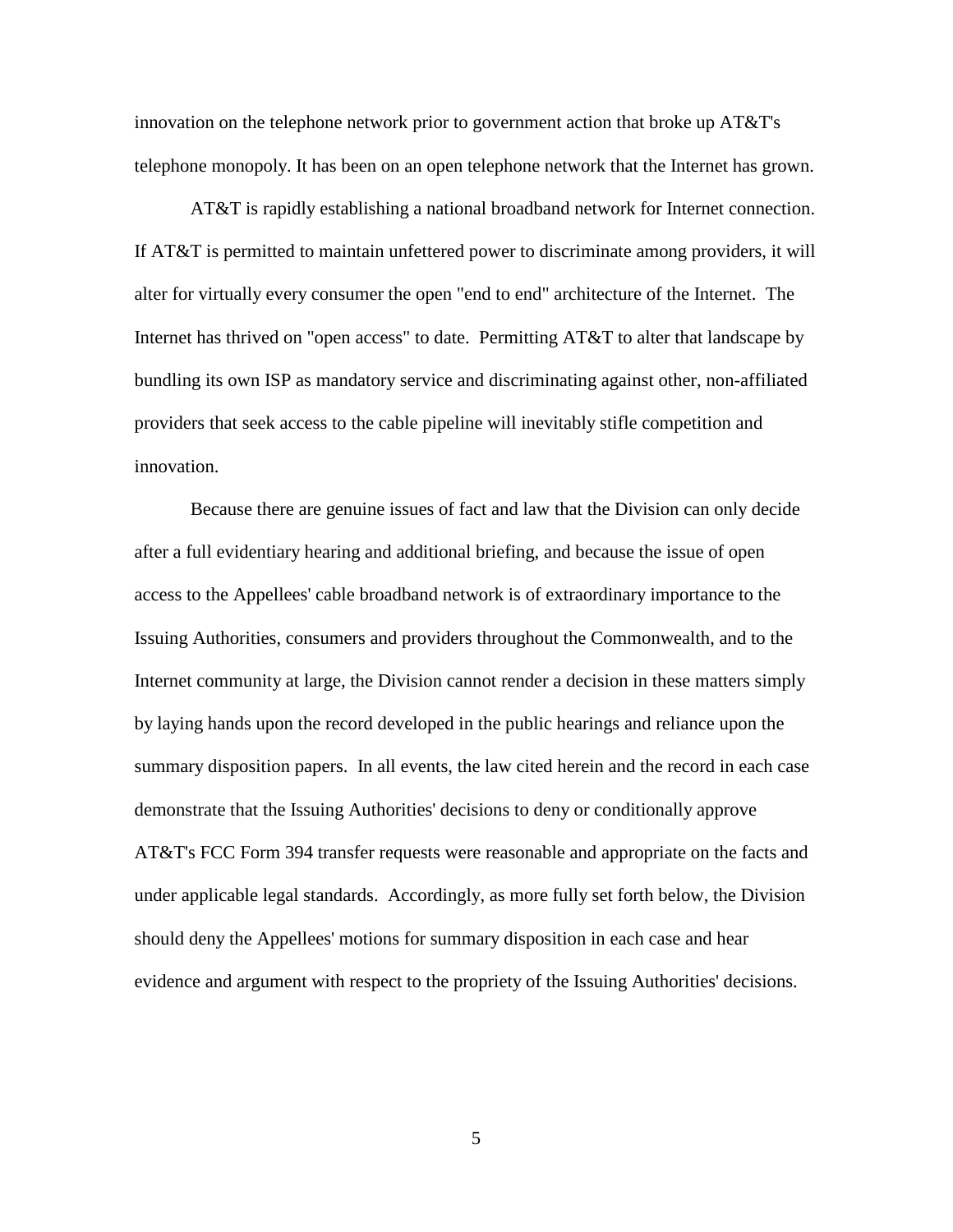#### **PROCEDURAL BACKGROUND OF THE CASES**

This matter involves the independent determination of the Issuing Authorities to deny or to conditionally grant AT&T's FCC Form 394 requests to transfer the cable television license of each Issuing Authority in connection with AT&T's acquisition of MediaOne and MediaOne's various subsidiary companies.

### **A. The MediaOne/AT&T Merger and Application for Change in Control**

On or about July 13, 1999, AT&T simultaneously filed an application for approval of a change in control (FCC Form 394, with exhibits) with the 175 cities and towns in Massachusetts that have granted cable television licenses to MediaOne. Under federal and state law, as well as under the individual franchise agreements, the Issuing Authorities determine after a hearing whether the proposed transfer should be approved. Applicable regulations of the Division would have required all 175 towns to conduct hearings with respect to the transfer of the subject cable licenses within sixty days of AT&T's July 13, 1999 filing. In response to these unique circumstances, the Division agreed, to AT&T/MediaOne's request to conduct optional regional hearings throughout the Commonwealth for the benefit of the subject cities and towns.

#### **B. Regional Hearings**

 $\overline{a}$ 

The Division informed all 175 communities that the Division had granted the request of AT&T/MediaOne for regional hearings and that such hearings were being scheduled.<sup>3</sup> The Division informed each community that the Division would hold eleven regional hearings and further informed the communities that each issuing authority, including those who participate in the regional hearings, must ultimately consider the

 $3$  Appellees note that there is no mention regarding the source of the Division's authority to schedule regional hearings for the purpose of bypassing individual hearings.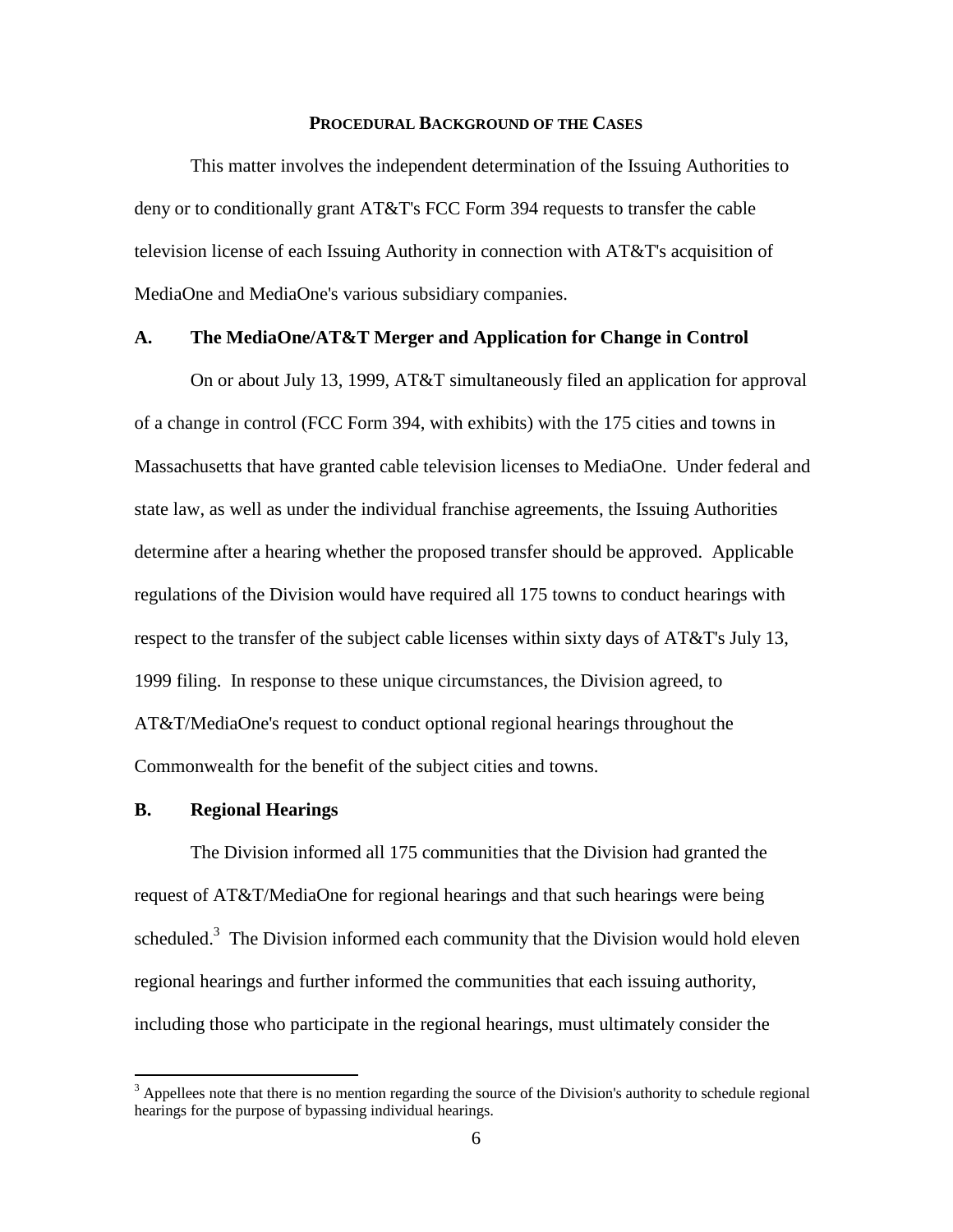application and make a decision on whether to approve the transfer on its own. $4 \text{ See }$  Cable Division Transfer Bulletin 99-4 (June 28, 199) attached as Exhibit A.

The Division appointed Charles J. Beard as the Special Magistrate for the eleven regional hearings. Following the completion of the regional hearings, Magistrate Beard issued a twenty page Summary of Proceedings and Magistrate's Report dated September 24, 1999 (the "Magistrate's Report") containing a set of *non-binding* findings and recommendations on issues that the Division had specified in the June 28, 1999 Transfer Bulletin. See Magistrate's Report at 1, attached as Exhibit B.

Magistrate Beard considered the scope of his charge to be focused on a narrow interpretation of the four criteria set forth in 207 CMR 4.04 the consideration of the transferee's (a) management experience; (b) technical expertise; (c) financial capability; and (d) legal ability to operate a cable system under the existing license. See Magistrate's Report at 2. It is important to note, however, that Magistrate Beard acknowledged that this narrow interpretation was based upon Division regulations and decisions that had yet to be challenged to any court in the Commonwealth. See id.

Magistrate Beard firmly acknowledged the importance of what he characterized as "public policy" issues in the context of the transfer of MediaOne's cable television monopoly to AT&T. The Magistrate's Report states, in pertinent part:

> It is clear from the record in this proceeding that the transfer of MediaOne's licenses to AT&T is an event far different from the hundreds, if not thousands, of license transfers that have taken place to date in the Commonwealth. Never before has a company as large and as diversified as AT&T, and with so many plans for transforming the delivery of cable services, sought to enter the Massachusetts cable market.

 $<sup>4</sup>$  Under federal law, a failure to render a decision within 120 days is deemed an approval. 47 C.F.R.</sup> §76.502(c).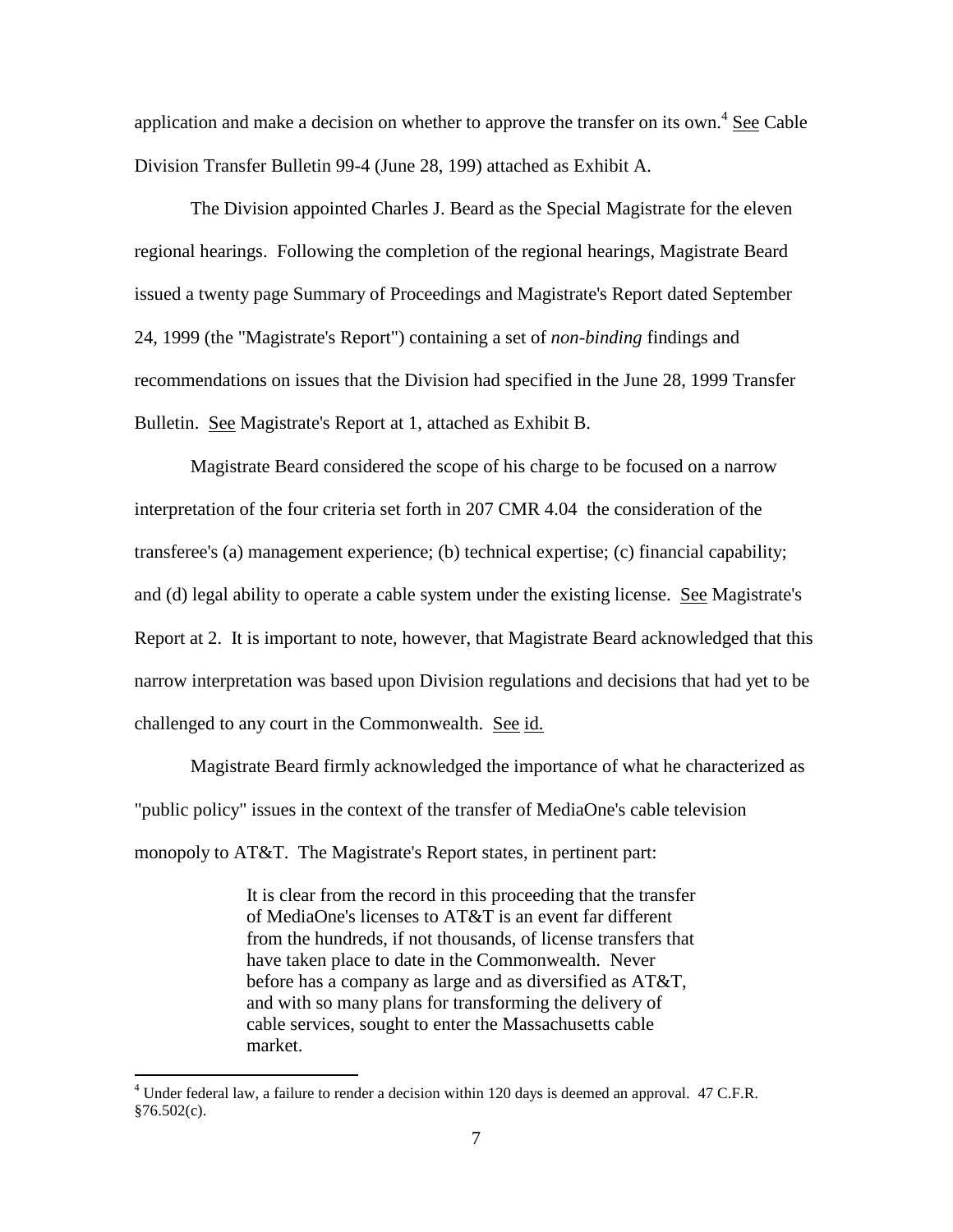The transfer obviously raises a host of public policy questions. I was charged with the duty of helping cities and towns assess whether AT&T has the legal ability, the management experience, the technical expertise, and the financial capability to fulfill all of the obligations under the MediaOne licenses.

See Magistrate's Report at page 20. Foremost among these "public policy" issues was the open access debate. Magistrate Beard noted that "the [open access] issue has enormous importance as a public policy issue . . . " Id. In fact, detailed testimony on the open access issue was presented at several of the regional hearings and was summarized in the Magistrate's Report.

In the end, while Magistrate Beard perceived of his role and authority to make recommendations following the regional hearings as limited in scope, the Magistrate made note of the fact that the acquisition of cable monopolies in Massachusetts by AT&T is an extraordinary event with vast public policy and other considerations and that the open access issue is central among them. See id. at 3.

### **C. AT&T/MediaOne Presented Its Open Access Position In Public Hearings**

Despite a proposed limitation on the scope of the public hearings by Magistrate Beard, it became obvious that the issue of open access was to play a major role in the deliberations and considerations of each of the affected towns. <u>See id.</u> In at least eight of the eleven hearings, residents and representatives of the various issuing authorities raised the issue of open access.<sup>5</sup> Throughout the hearings, the participants at the hearings "*raised important questions about whether the Road Runner service [MediaOne's captive Internet* 

<sup>&</sup>lt;sup>5</sup> See Boxford Regional Hearing (August 4, 1999) at 44-45; Barnstable Regional Hearing (August 9, 1999) at 59, 69; Newton Regional Hearing (August 10, 1999) at 51-52, 64; Springfield Regional Hearing (August 11, 1999) at 42; Malden Regional Hearing (August 31, 1999) at 36, 59-61; Foxboro Regional Hearing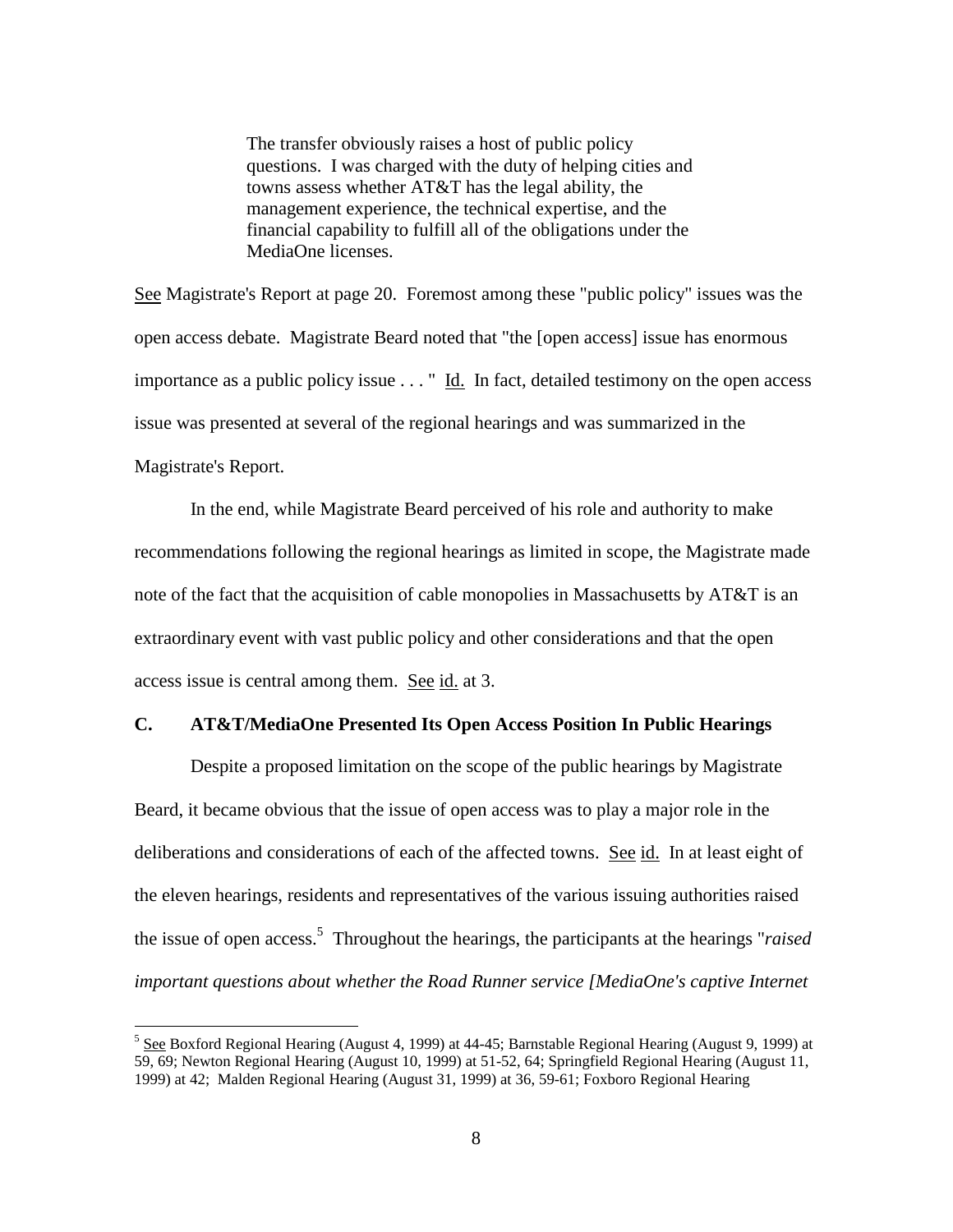*service provider] is being provided in a manner that will stifle competition and limit the growth of broadband services*." See id. (emphasis supplied).

Notwithstanding Magistrate Beard's belief that his scope of review was restricted in a manner that precluded his consideration of the open access issue, the legal implications of a closed system were specifically addressed at the hearings. Various issuing authorities, consumer groups and other interested parties presented testimony that an exclusive arrangement between AT&T and the MediaOne Road Runner service was anticompetitive, including testimony that the arrangement was likely susceptible to anti-trust challenge. See Weymouth Regional Hearing (September 9, 1999) at 67-68. Further, AT&T's ongoing litigation in Portland, Oregon on the open access issue was raised on numerous occasions, as were open access ordinances that had been enacted in Broward County, Florida. See e.g. Barnstable Regional Hearing (August 9, 1999) at 55.

In addition, portions of AT&T's filing to the Canadian cable television authority, the CRTC, regarding open access issues were read into the record.<sup>6</sup> In that filing, AT&T strongly advocated for an open access directive because of the anti-competitive impact of a closed system:

> [Cable operators and local telephone companies] have the ability to exercise significant market power through the control which they exercise over bottleneck broadband access facilities and through the dominance which they enjoy in their respective core business markets… .

> The potential for anti-competitive behavior can manifest itself in a number of ways. One, pricing of Broadband accessing services below cost in some markets so as to preclude service by other service providers. [Two,] [p]ricing

<sup>(</sup>September 2, 1999) at 67-69; Burlington Regional Hearing (September 8, 1999) at 151; Weymouth Regional Hearing (September 9, 1999) at 63.

<sup>6</sup> *Comments of AT&T Canada Long Distance Services Company, addressed to* Telecom Public Notice CRTC 96-36 (February 4, 1997) (attached as Exhibit C).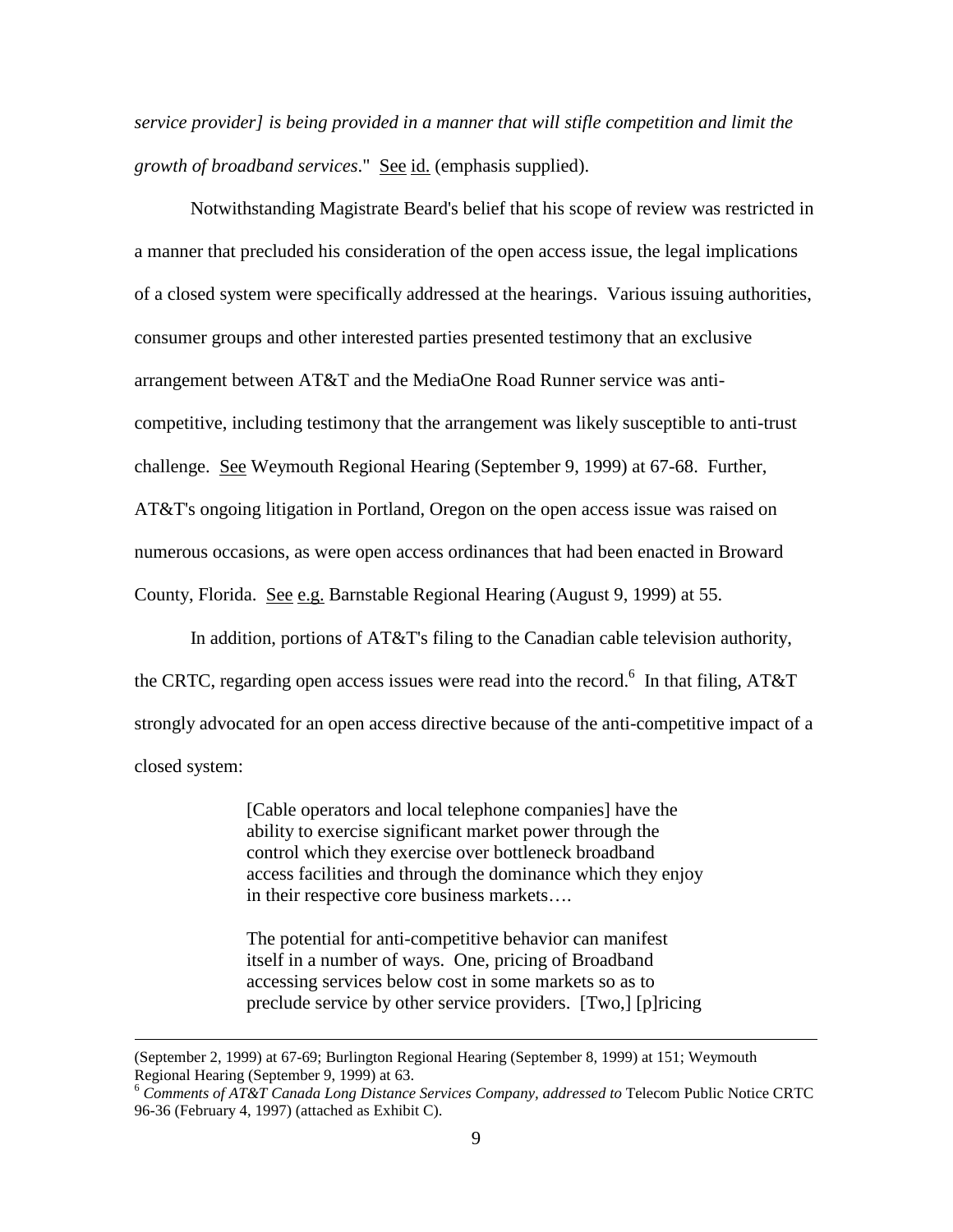services above costs in uncontested markets thus providing [a source of profits] with which to subsidize other services. Three, discriminatory behavior in relation to the terms and conditions for broadcast access services and refusal to unbundle bottleneck components thus disadvantaging service providers with whom the access provider competes in downstream markets.<sup>7</sup>

In sum, there was important and extensive discussion in the hearings concerning the anticompetitive effect of the planned transfer of control of the licenses despite Magistrate Beard's view that the open access issue was not directly tied to the four criteria in 207 CMR 4.04. AT&T participated actively in, and in certain instances initiated, that debate.

There was also substantial discussion during the hearings concerning the adverse effect of a closed system upon the public interest. As Magistrate Beard described, the discussions were "frequently vigorous, sometimes contentious … and grew to the point that AT&T decided to make a *special presentation* about its views on the 'open access' question." See Magistrate's Report at 4 (emphasis supplied). AT&T not only presented its side of the open access debate at length in the ordinary course of the hearings, see e.g. Foxboro Regional Hearing (September 2, 1999) at 59-66, but, in fact, introduced what it asserted as a panel of experts to make a formal presentation on the issue. See Burlington Regional Hearing (September 8, 1999) at 90-127.

<sup>7</sup> See Weymouth Regional Hearing at 95-96 quoting *Comments of AT&T Canada Long Distance Services Company*.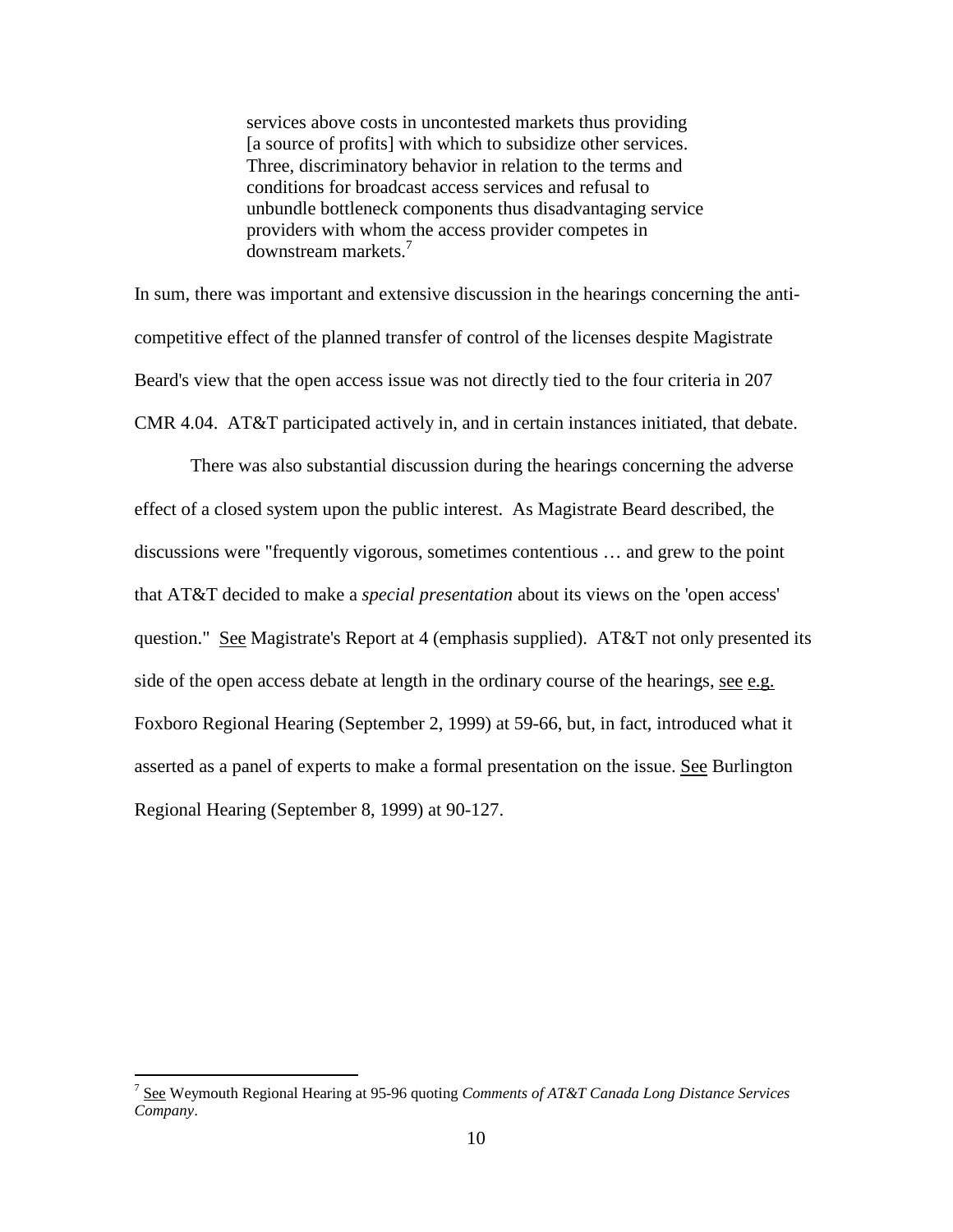### **D. The Issuing Authorities' Hearings and Decisions**

### 1. The City of Cambridge

On August 19, 1999, Cambridge, under the supervision of its City Manager, Robert Healy, held a public hearing to address AT&T's transfer request as required by 207 CMR 4.00. See Cambridge Hearing transcript attached as Exhibit D. At that time, Mr. Healy indicated that the record would remain open for public comment until September 10, 1999. At the meeting, Appellants presented their side of the debate concerning the issue of "open access." The parties' also discussed the failure of MediaOne to comply with the License Agreement.

As City Manager, it was the responsibility of Mr. Healy to decide whether to grant the transfer request. Mr. Healy properly considered the information received from the meeting. In addition, Mr. Healy made no decision prior to the close of the public hearing comment period.

In his role as City Manager, Mr. Healy determined that any approval of the request must be conditioned on several factors, i.e. compliance with the License, a showing of the requisite management experience by AT&T, as well as non-discriminatory access to its broadband system provided to other ISPs by AT&T. With respect to the latter, Mr. Healy continued negotiations with AT&T beyond the public comment period, including correspondence to AT&T consistently maintaining that approval of the request would in part require this open access commitment from AT&T. See October 20, 1999 Healy correspondence attached as composite Exhibit E.

In its submission to the Division, AT&T mischaracterizes a subsequent City Council hearing as a "cable hearing" and as part of this record. The City of Cambridge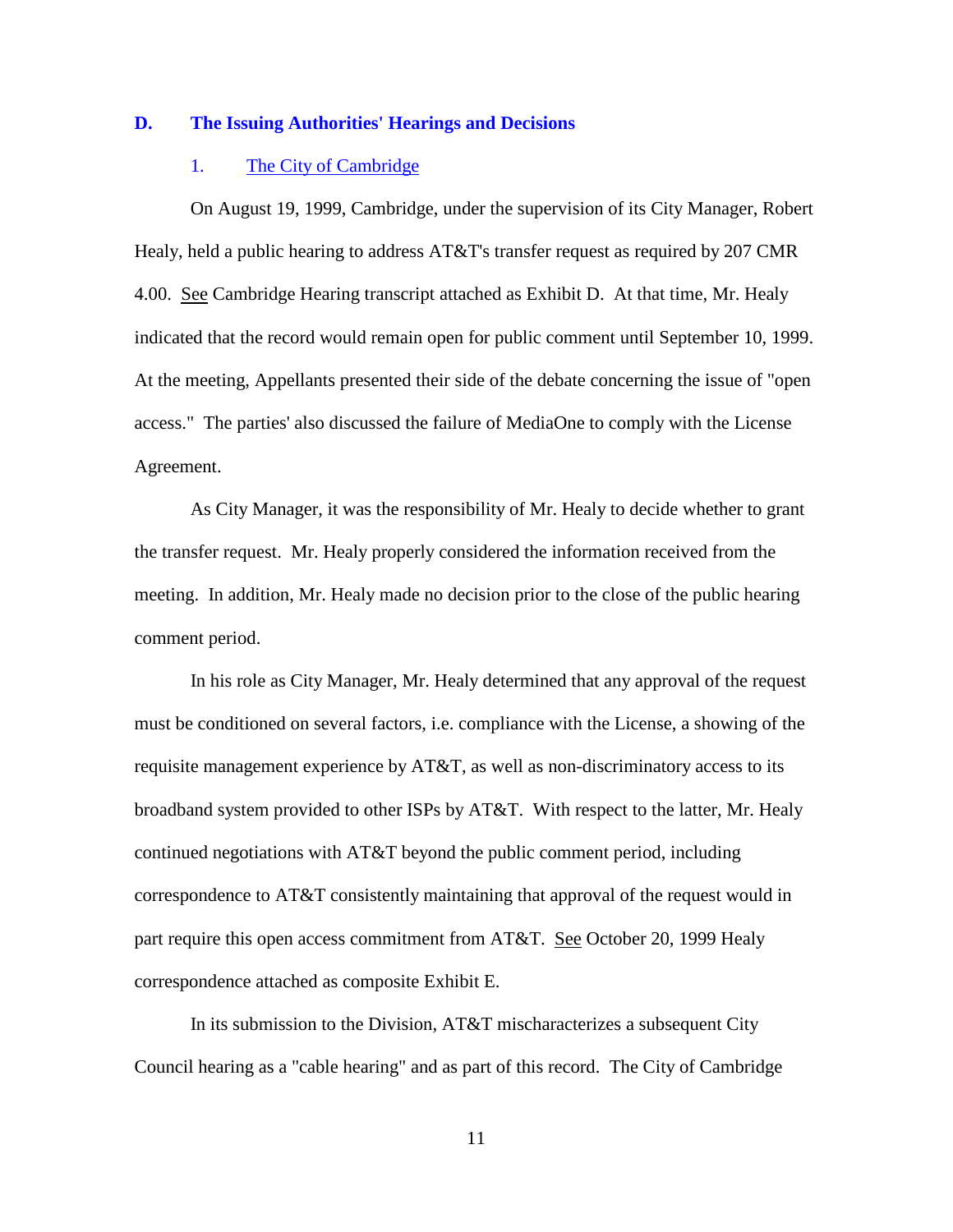held its appropriately noticed public hearing as required by law on August 19, and kept the record open for public comment for three weeks thereafter. The City Council meeting referenced by AT&T in its submission was merely a forum for the City Manager to update the City Council on the status of the license transfer. The Issuing Authority properly rendered its decision on November 10, 1999, after failing on a number of occasions to receive adequate assurance that the transferee (a) would comply with the existing license, (b) had sufficient management experience and (c) would provide access to other ISPs in a non-discriminatory manner. Thus, Cambridge complied with all applicable law regarding the transfer decision and procedures. See Cambridge Decision attached as composite E.

### 2. The City of Quincy

On or about November 10, 1999 the City of Quincy issued a written decision to the Division with respect to AT&T's FCC Form 394 request (the "Quincy Decision"). A copy of the Quincy Decision is attached hereto as Exhibit F.

The Quincy Decision specifies that Quincy approves of the transfer of its cable license from MediaOne to AT&T based, in part, upon the recommendations set forth in the Magistrate's Report and based further upon the specific representations and warranties that AT&T and MediaOne made at the regional public hearings referenced above.<sup>8</sup> In addition, consistent with its reliance upon the Magistrate's Report and the Magistrate's acknowledgment of the importance of the open access issue, Quincy made its approval of AT&T's FCC Form 394 request expressly contingent upon AT&T, as holder of the Quincy cable license, providing nondiscriminatory access to its cable system by any requesting Internet service provider on "terms and conditions that are at least as favorable as the terms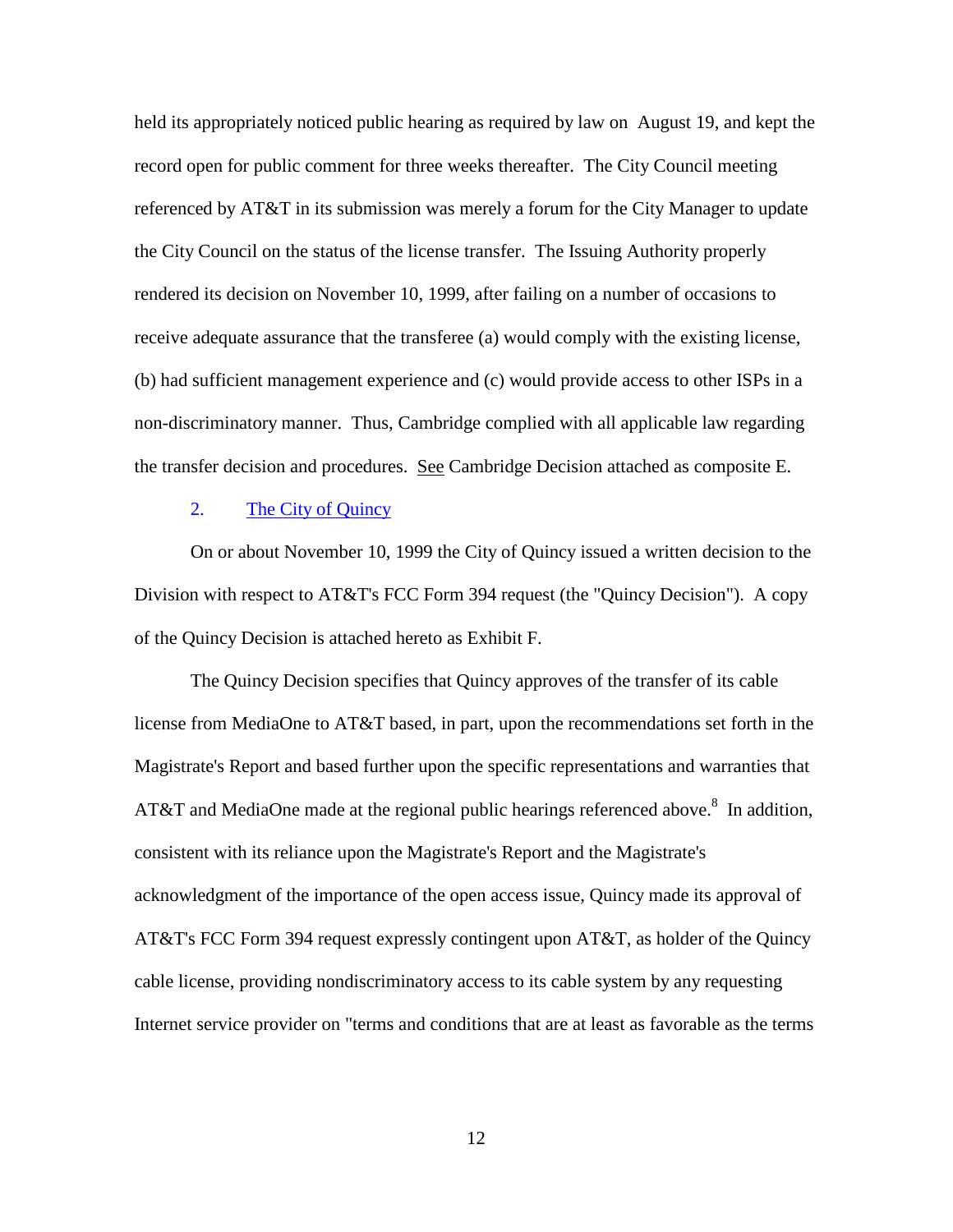and conditions provided to itself, to its affiliates, or to any other person." See November 10, 1999 correspondence.

### 3. The Town of North Andover

On or about November 10, 1999, the Town of North Andover sent AT&T a copy of its written decision with respect to AT&T's FCC Form 394 request (the "North Andover Decision"). North Andover also provided a copy of the decision to the Division. A copy of the North Andover Decision is attached hereto as composite Exhibit G.

Representatives of North Andover participated in the regional hearing that the Division conducted on August 12, 1999 in Lowell. Based upon the representations and warranties that AT&T and MediaOne made at that hearing, the transcript of the proceedings, additional communications with MediaOne, and its own independent review of the facts, North Andover approved the transfer request of AT&T. North Andover's approval was expressly contingent on five conditions: (1) that there be no increase in subscriber rates as a result of the transfer of control; (2) that  $AT&T$  comply in all respects with all of the terms and conditions of the North Andover Renewal License; (3) that AT&T resolve certain compliance matters with the Renewal License identified in an attachment to the North Andover Decision; (4) that AT&T provide nondiscriminatory access to its cable modem platform in North Andover for unaffiliated providers of internet and "on-line" services; and (5) that AT&T pay all applicable taxes due to the town.

4. The City of Somerville

 $\overline{a}$ 

On or about November 10, 1999 the City of Somerville issued a written decision to AT&T with respect to AT&T's FCC Form 394 request (the "Somerville Decision"). A

 $8$  Quincy also provided AT&T the opportunity to be heard directly by the city officials. The open access issue was also discussed at a City Council meeting. The councilors unanimously adopted a resolution in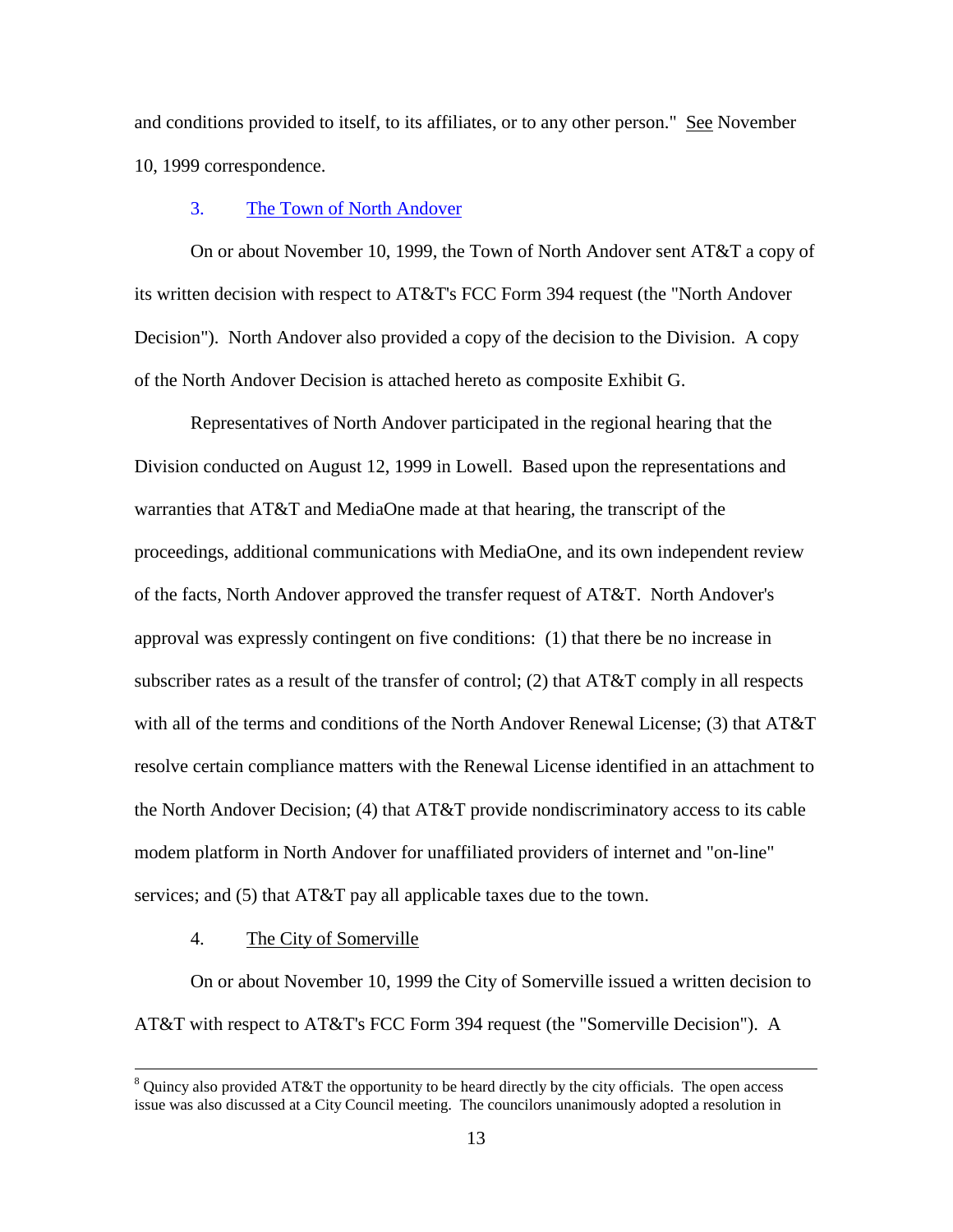copy of the Somerville Decision was provided to the Division. A copy of the Somerville Decision is attached hereto as composite Exhibit H.

Representatives of Somerville participated in the region public hearing that the Division held in Malden, Massachusetts. In addition to considering evidence and material submitted at the Malden regional hearing, MediaOne wrote directly to Somerville with respect to the issue of open access to Internet service providers over cable television lines.<sup>9</sup> Thus, MediaOne raised and responded to Somerville's concerns with respect to the open access issue directly.

Somerville denied AT&T's transfer request. See Somerville Denial Letter dated November 10, 1999 attached as Exhibit H. Among the reasons set forth in the Somerville Decision are the following:

- In Somerville's review of the available evidence,  $AT&T$ , as the transferee, lacks cable television management experience and technical expertise. Somerville concluded that because AT&T, as transferee, had no direct experience in operating cable systems for municipalities, the transfer was inappropriate.
- Somerville rejected AT&T's plea that it would obtain or gain an appropriate level of municipal cable television experience by employing or otherwise relying upon MediaOne employees. Somerville informed AT&T that MediaOne had not demonstrated management or technical expertise with respect to the Somerville cable system that was beneficial to Somerville's cable subscribers. Accordingly, AT&T's purported reliance on MediaOne's experience and technical ability was rejected with sound reason.

favor of open access.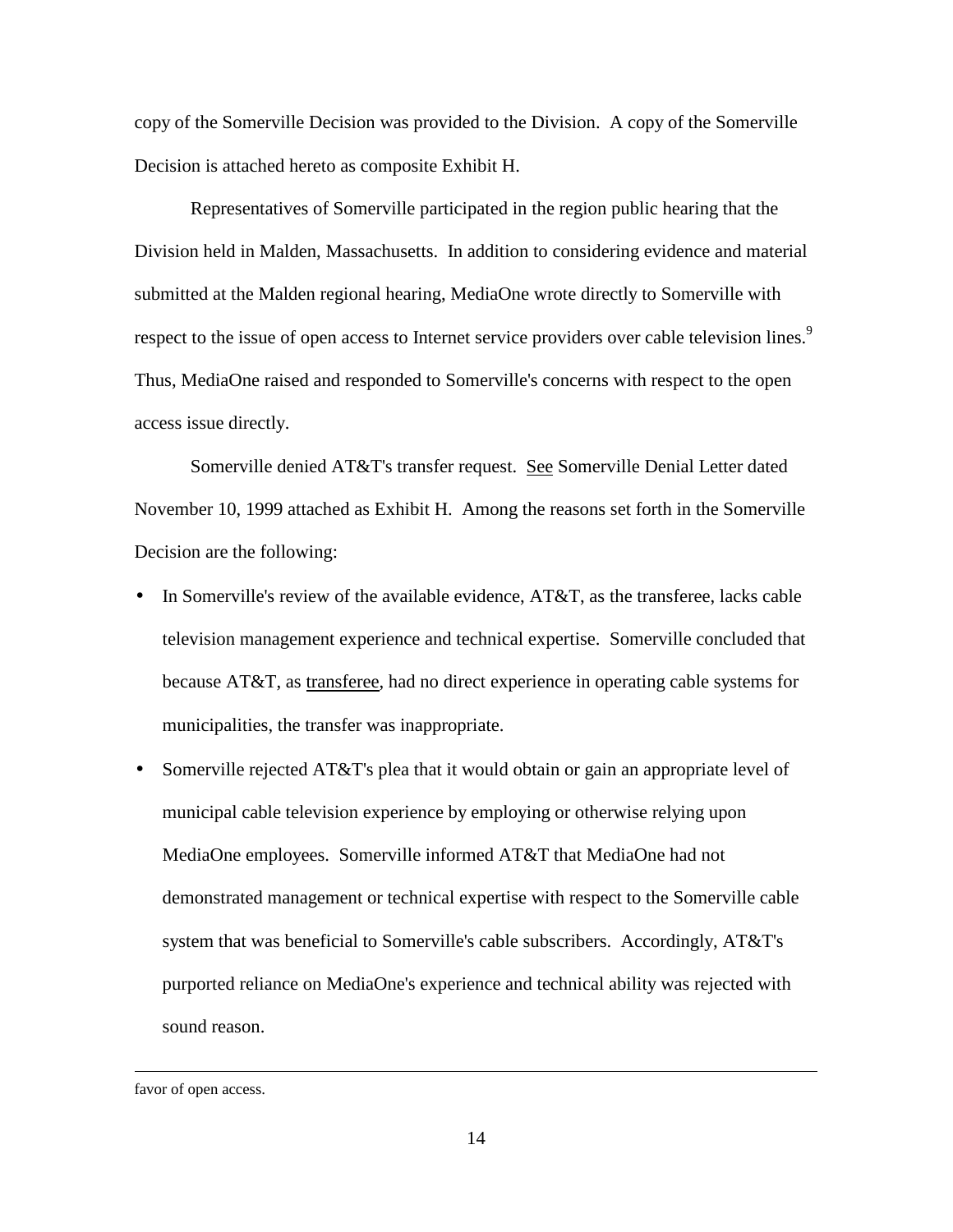Finally, Somerville noted that AT&T's refusal to permit nondiscriminatory access to its high speed cable modem Internet platform poses a substantial legal barrier to the operation of a free and competitive market for high speed data services. Somerville specifically found that AT&T's position on this important public policy issue rose to the level of a potentially actionable anti-trust violation that Somerville could not and would not condone.

### **E. AT&T / MediaOne's Appeals**

 $\overline{a}$ 

The Appellants filed appeals of the North Andover and Quincy Decisions on November 23, 1999. The Appellants filed their appeal in the Cambridge matter on November 29, 1999. Lastly, Appellants filed their appeal of the Somerville Decision on December 3, 1999. The Issuing Authorities filed motions for extensions of time in which to respond to the Appellants' motions for summary decision and related materials on or about December 1, 1999, seeking an extension of time for filing responsive briefs and materials through December 10, 1999. The Appellents assented to the requested extension and related motion.

The Issuing Authorities have also moved that the Division consolidate any hearings in the above captioned matters in a single hearing or proceeding given the common issues of law and fact in each case. Finally, the Issuing Authorities have opposed the Appellee's motions for expedited proceedings in a separate memorandum filed contemporaneously with this Opposition.

<sup>&</sup>lt;sup>9</sup> Somerville also petitioned the FCC for guidance on this issue. In response to this request, MediaOne stated it "must reassess our launch date for high-speed Internet service" in Somerville. Composite Exhibit H.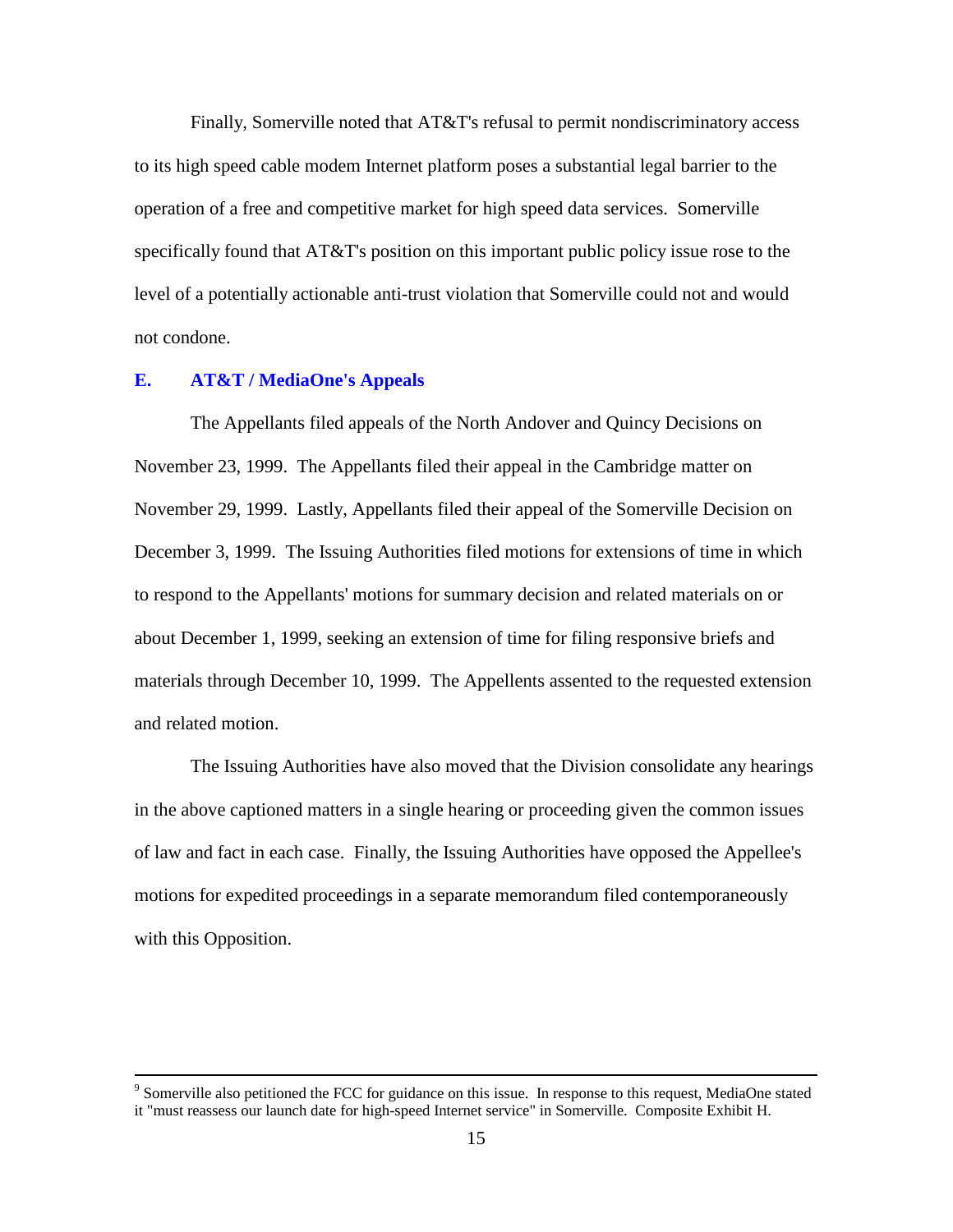#### **THE OPEN ACCESS ISSUE IS CENTRAL TO THESE APPEALS**

### **A. Open Access on Broadband - This is the Way**

Open access, simply described, is the requirement that cable companies offer nonaffiliated Internet Service Providers ("ISPs") non-discriminatory access to broadband cable customers. Recently, cable television companies have begun to introduce cable modem services that provide access to the Internet without a telephone connection and at speeds many times faster than traditional telephone Internet connections. Cable companies to date, however, have not permitted their own customers to select the customer's preferred ISP. Rather than affording consumers "open access," cable companies such as MediaOne and AT&T are requiring their customers to take the Internet service that the cable company offers as a "bundled" or "tied" service.

A customer in Massachusetts who wants broadband service cannot receive this desired connection to the Internet without paying for the captive Road Runner ISP that MediaOne owns and controls as a separate affiliated company. Thus, the MediaOne/AT&T system is a "closed access" system in which any consumer who wants the benefits of cable broadband data transmission must pay *twice* - first paying for the content, navigation, email service and other services of the ISP that the cable company owns or controls and then paying additional amounts for the customer's desired ISP. The results of a "closed access" system on competition include higher prices, less consumer choice, stifled innovation, and constraints on the free flow of information and electronic commerce.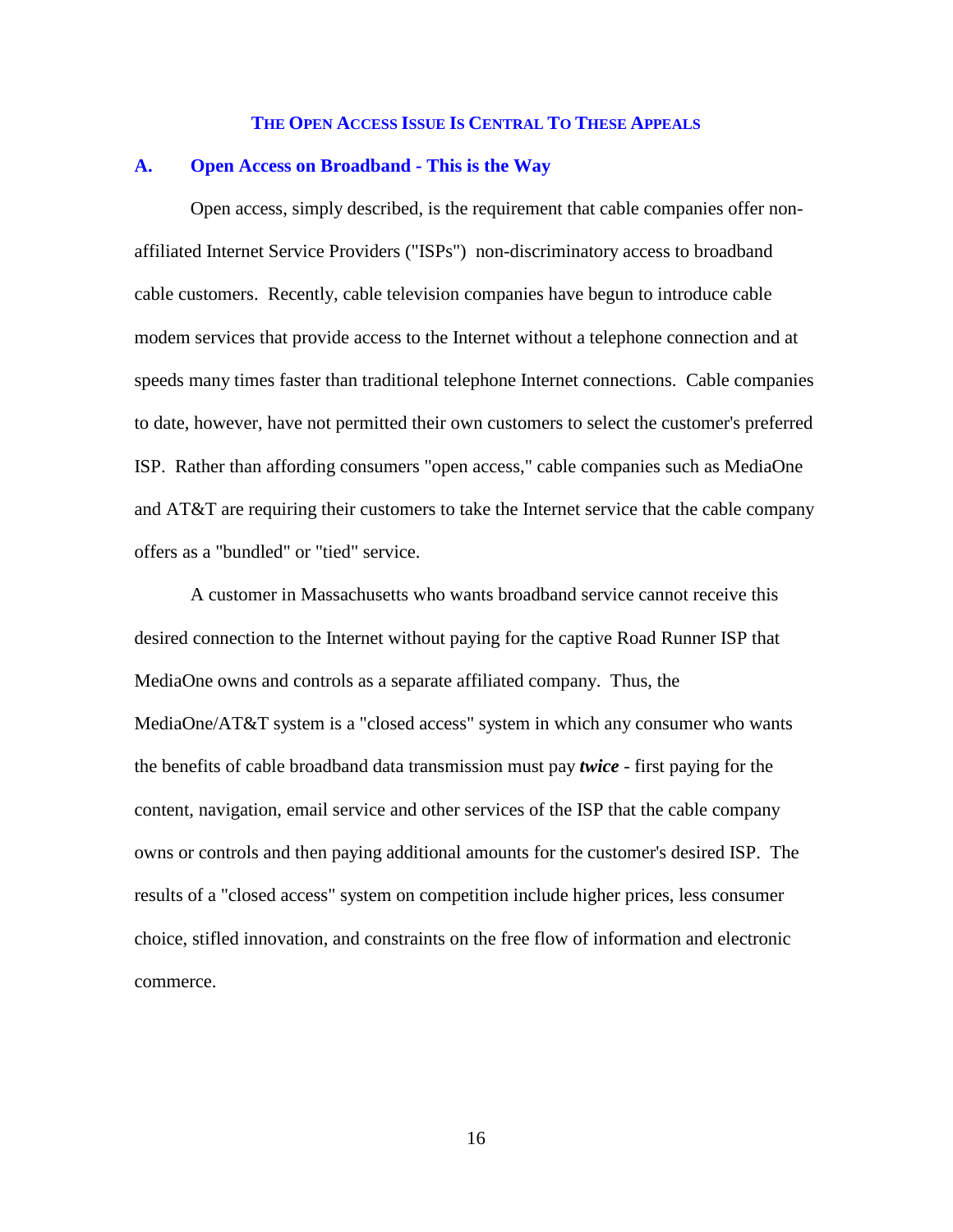#### **B. The Importance Of Open Access In The Current Cable Debate**

The open access issue is being debated and, due to AT&T's refusal to consent to true open access, litigated around the country. The Appellants describe the open access debate as "trench warfare." In reality, AT&T has undertaken a nation-wide blitzkrieg to kill the open access debate before it more seriously threatens AT&T's emerging monopoly on the delivery of high speed Internet service and cable based telephone service through AT&T's rapid purchase of cable operators around the country. AT&T's recent public embrace of open access is grossly insufficient. Absent a legally binding commitment, AT&T's open access announcement is a Trojan horse and makes all the more reasonable the Issuing Authorities' refusal to open their gates to AT&T. As a result, Massachusetts is in a unique position to shape this critical consumer and business issue. The implications of AT&T's refusal to commit to open access will negatively impact millions of Massachusetts consumers and hundreds of Massachusetts Internet service providers and related businesses.

The issue of open access is not merely in the profit interest of giant ISPs like AOL and Mindspring, but also in the public interest of the Internet community at large. Nationally, proponents of open access include the following: the National Association of Counties; Center for Media Education; Consumer Federation of America; Consumers Union; Media Access Project; OMB Watch; and the OpenNET Coalition, consisting of more than 900 independent ISP and technology companies. We add the voices of Cambridge, North Andover, Quincy and Somerville to the list.

More than 2.5 million people in approximately 42.1% of Massachusetts households are "online." There are approximately 55 independent ISPs located in Massachusetts and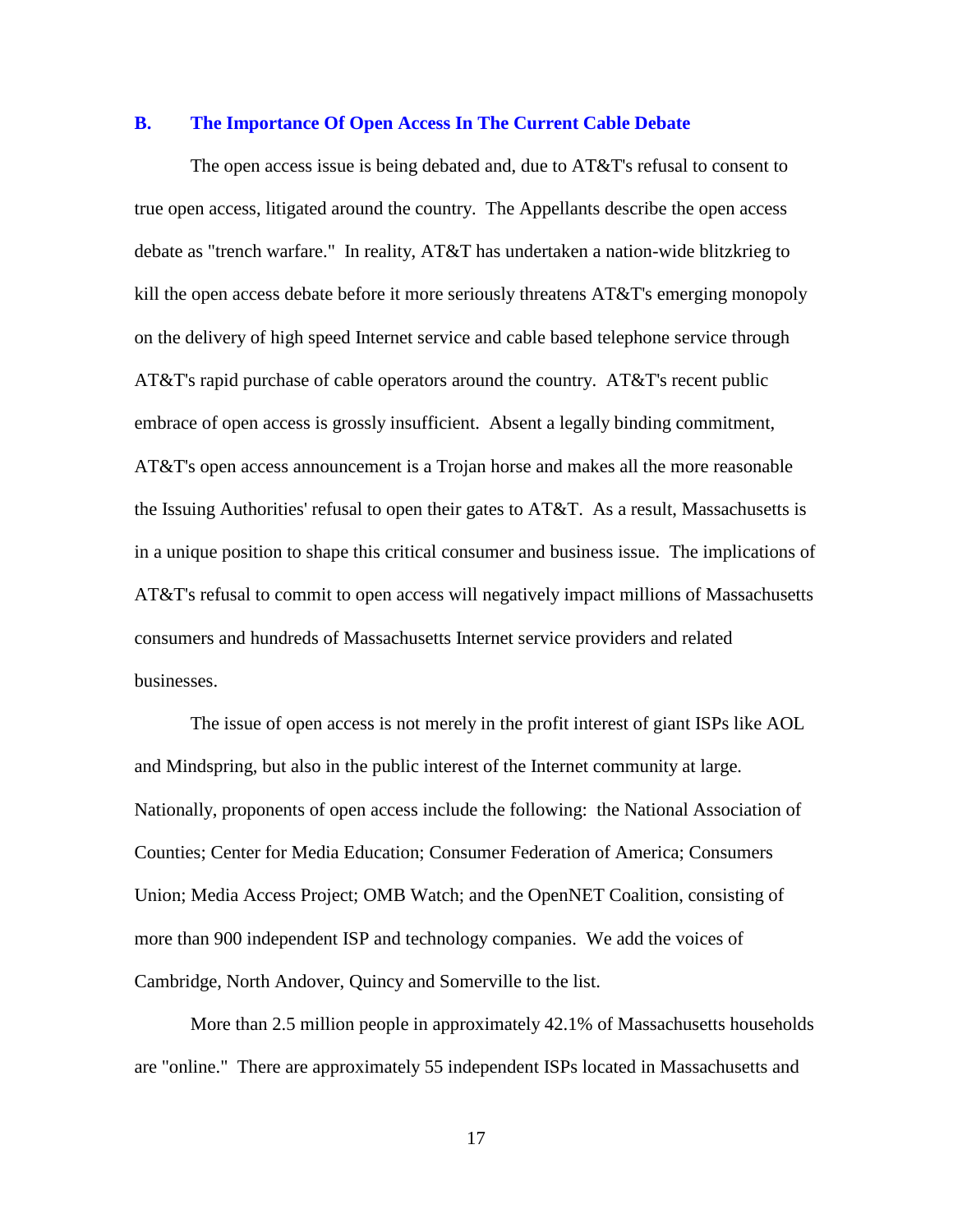another 400 ISPs located outside the Commonwealth that provide services to Massachusetts homes and residents. Internet service providers and related companies provide tens of thousands of jobs to Massachusetts residents.

It is simply not credible to suggest that the open access issue - so fundamental to the future delivery of Internet services in this state - is not relevant in this proceeding.

#### **C. Denial of Open Access Is Harmful to Robust Competition**

Limitation on consumers' ability to choose their ISPs means less competition among all ISPs, slower growth and less innovation on the Internet itself. Without the robust competition that open access provides, cable companies such as AT&T/MediaOne may exert extraordinary control over content and access. Accordingly, the open access issue is a legitimate public policy consideration for local authorities. As set forth below, the authority to review issues of competition in the context of the transfer of a cable license was delegated to local authorities by the federal government.

Efforts by entrenched cable companies and the emerging Internet giant, AT&T, to characterize the open access debate as an effort to regulate the Internet should be dismissed as what they are: a smokescreen generated to obscure the anti-competitive conduct from which AT&T seeks to reap huge rewards. The debate is neither about regulation of the Internet nor about denying cable companies a return on their investment. "Open access" does not mean "free access." The Issuing Authorities simply ask for a level playing field on which ISPs can compete by receiving access to broadband cable networks on terms that are no more or less favorable than the terms that cable companies offer to their own affiliated ISPs.

#### **D. The Portland Litigation**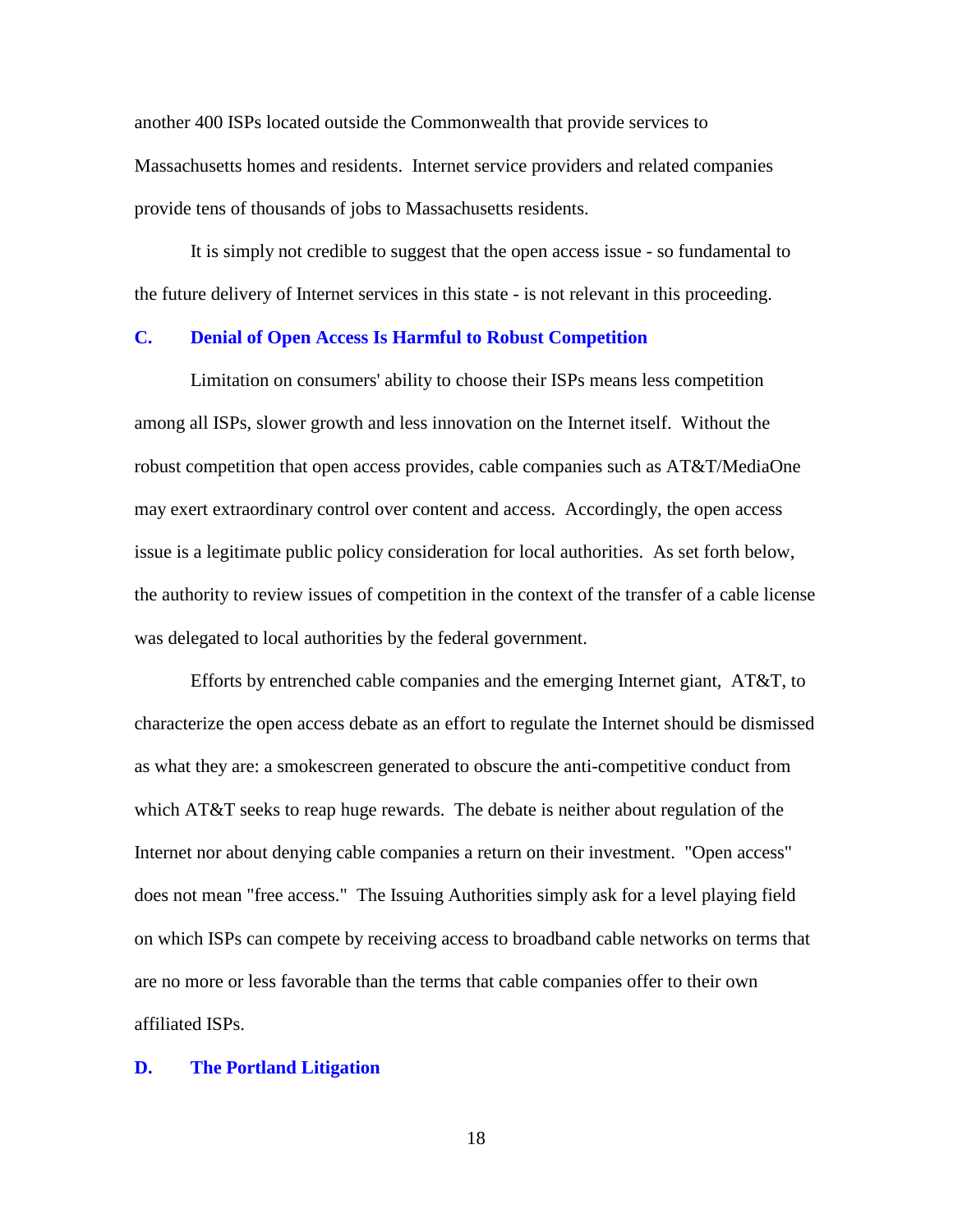The open access issue has already been litigated in favor of local authorities and open access. Earlier this year, the United States District Court for the District of Oregon ruled that an open access requirement imposed on AT&T by the City of Portland was within the authority of the local government, not preempted by federal statutes that regulate cable television, did not violate the First Amendment, Commerce Clause or Contract Clause of the U.S. Constitution, did not violate the Oregon Constitution and did not breach existing franchise agreements. See AT&T, et. al. v. City of Portland, 43 F. Supp. 2d 1146 (D. Or. 1999), appeal pending, No. 99-35609 (9th Cir.) (attached as Exhibit I) Against the backdrop of the Portland litigation, the Appellants cannot credibly maintain that open access is not relevant or that it is not an issue that local authorities may consider.

#### **E. AT&T's Recent Commitment To "Open Access"**

#### 1. AT&T's December 6 Promise to the FCC

On December 6, 1999 AT&T wrote to FCC Chairman, William E. Kennard, purporting to articulate AT&T's commitment to provide open access to unaffiliated ISPs at some point in the future. The letter was the by-product of meetings between AT&T, Mindspring, Excite@Home, a local official, the Media Access Project (a public interest group), and the Mayor of Atlanta. Media Access Project dropped out of the discussion due to numerous, fundamental problems with AT&T's position, nor did the Mayor of Atlanta join in the letter. A copy of the AT&T letter of December 6 and responsive letters from MindSpring and the Media Access Project of the same date are attached hereto as composite Exhibit J.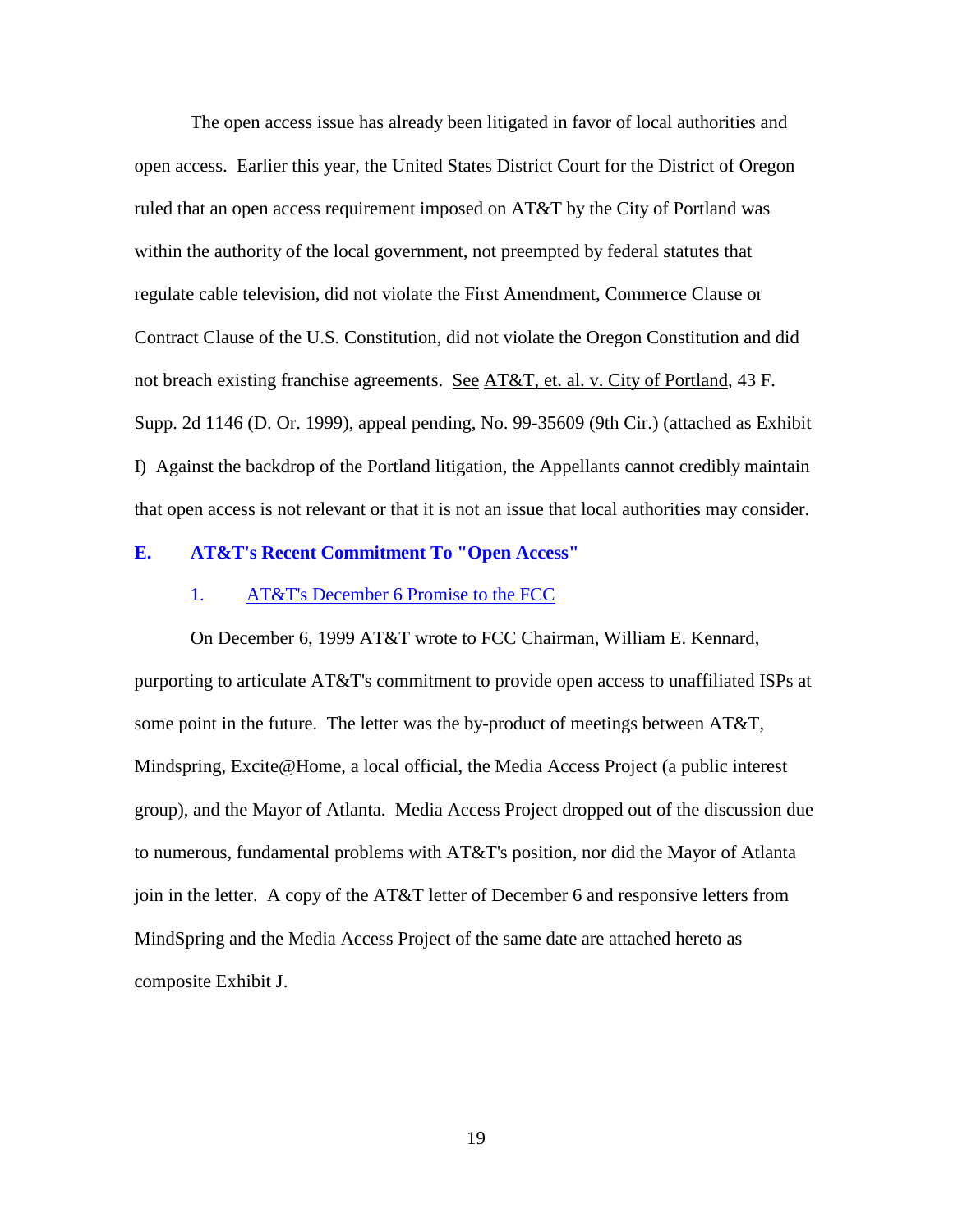AT&T's promise to the FCC that AT&T will provide its own version of "open

access" to ISPs in or about mid-2002 is vaguely articulated in the December 6, 1999 letter

which provides:

- a choice of ISPs:
- the ability to exercise a choice of ISPs without having to subscribe to any other ISPs service (i.e. paying for MediaOne's captive Road Runner ISP *and* the consumer's ISP of choice);
- a choice of Internet connections at different speeds and prices;
- control over "start pages" and other aspects of the consumer's Internet experience;
- functions on the high speed modem that are, to the extent technically feasible, comparable to those available on other high speed connections.

AT&T promised to negotiate open access contracts with independent ISPs "to take

effect upon the expiration of existing exclusive contractual arrangements . . . " AT&T

further stated that it would provide independent ISPs with:

- Internet transport services for high speed access at "reasonably comparable" prices to those offered to other ISPs for similar services;
- the opportunity to market directly to consumers using AT&T's Internet broadband network;
- the opportunity to bill customers directly;
- the opportunity to differentiate service offerings to consumers.

# 2. "Open Access Lite"

The AT&T commitment to the FCC is an important step in the right direction and

an admission by AT&T that open access is the means by which the Internet may best

continue to develop. However, at its core, AT&T does not promise true open access but

"open access lite" - a version of open access that AT&T is attempting to control on

AT&T's terms and on a timeline that permits AT&T to maintain the status quo for more

than two years.

As set forth in the letters of Dave Baker of MindSpring and Andrew Jay

Schwartzman of Media Access Project, AT&T's promise to the FCC does not commit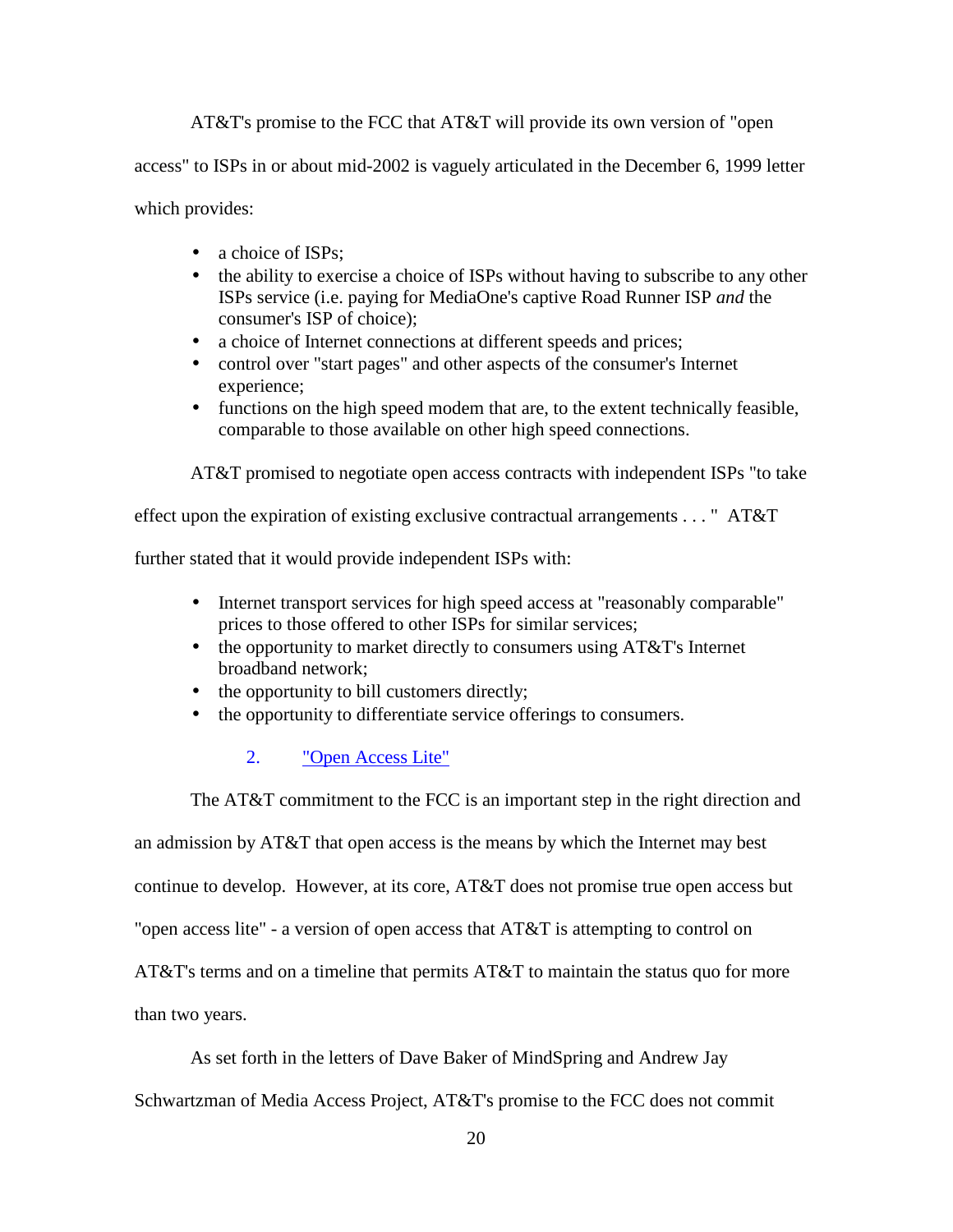AT&T to a truly "open" path on its broadband network for independent ISPs. As noted by Mr. Baker,

> While we sincerely appreciate the open access commitments which AT&T is making, they will not take effect until after the exclusive arrangements with affiliated companies such as Excite@Home expire, currently set for mid-2002… Also, while this letter of intent establishes an important principle that AT&T will not discriminate in favor of affiliated ISP's like Excite@Home over unaffiliated ISP's, they could still impose constraints such as limitations on video streaming or IP telephony on all users of their system.

Baker correspondence, December 6, 1999 attached as composite Exhibit J.

AT&T's December 6 letter to the FCC is an effort to manage the advent of "open

access." AT&T's unsuccessful litigation in Portland and the continuing challenges to steadfast defense of "closed access" at state and local levels are the handwriting on the wall that motivated AT&T to abandon many of the first line defenses that AT&T raised in the various public hearings at issue in this matter. Now that AT&T is in apparent retreat from its anti-open access position, the Division should consider the open access issue in a full evidentiary hearing on the merits of the Issuing Authorities' respective decisions and respect their choice to make open access binding on AT&T.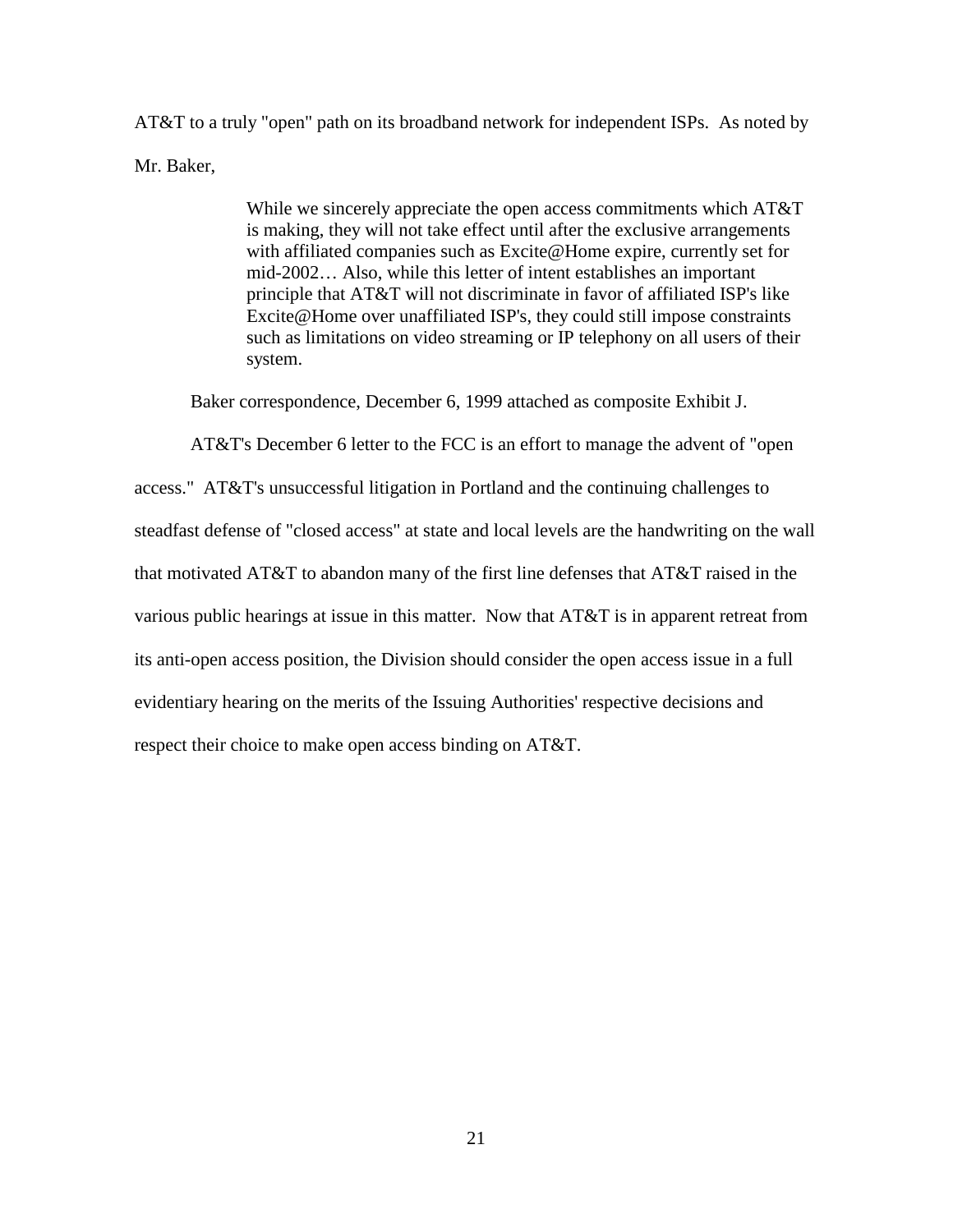### 3. AT&T Should Not Be Permitted To Dictate the Timeline

As set forth in the correspondence attached hereto as composite Exhibit J, AT&T has promised to transition its broadband Internet network to some form of open access following the expiration of purported exclusive contracts with unidentified ISPs. As stated in AT&T's December 6 letter to the FCC, ". . . AT&T has agreed to adhere to the following [open access] principles once these exclusive contractual arrangement no longer apply." The "exclusive contractual arrangements" to which AT&T obliquely refers are its relationship with the nation-wide ISP Excite@Home and, perhaps, to its contemplated ownership and control of the Road Runner ISP here in Massachusetts.

According to AT&T, these alleged exclusive arrangements are scheduled to expire in or about mid-2002. AT&T did not state in its letter to the FCC that AT&T owns 58% of Excite@Home. Following the merger with MediaOne, AT&T would presumably own and control the Road Runner ISP in Massachusetts. Therefore, AT&T's purported "exclusive relationships" are essentially deals struck with itself. AT&T's commitment to the FCC is an attempt to forestall the opening of AT&T's broadband network for two years or more while AT&T develops new strategies to deal with the public assault on its developing broadband monopoly. There can be little dispute that AT&T can provide open access in short order without running afoul of the alleged contracts it maintains with entities that it owns or controls. Permitting AT&T to delay the opening of the broadband path to independent ISPs for two years or more would allow AT&T to execute an "end run" around its own promise to remove the barriers it has in place to nondiscriminatory broadband access.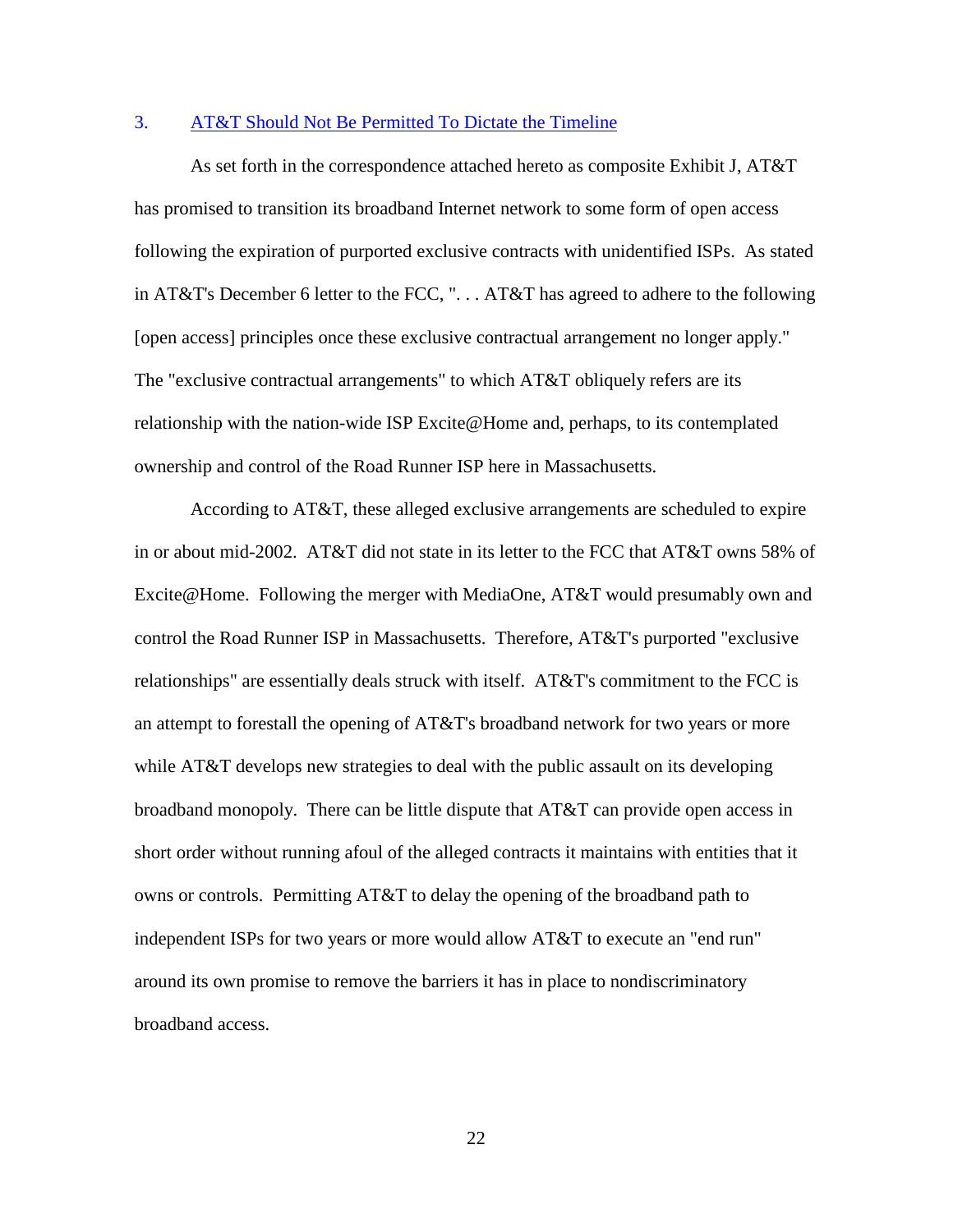#### **ARGUMENT**

#### **A. The Summary Decision Standard Has Not Been Met**

In this matter, the Appellants seek a summary decision from the Division that the Issuing Authorities' denials or conditional approvals of the AT&T license transfer were invalid under applicable law. Appellants fall far short of meeting their burden of demonstrating that there are no issues of fact in this matter and that they are entitled to judgment as a matter of law. The Appellants cite little or no authority for the proposition that they are entitled to such a determination without hearing on the important public policy issues that are central to this controversy. Appellants only proffer 801 CMR 1.01(7)(h) as grounds for relief on a summary basis.

801 CMR 1.01(7)(h) simply provides the mechanism by which the Division *may*, in appropriate circumstances, decide a case in a summary proceeding. The regulation does not articulate the high standard that the Appellants must meet here to obtain relief without a hearing. 801 CMR 1.01(7)(h) provides, in pertinent part:

> [w]hen a party is of the opinion there is no genuine issue of fact relating to all or part of a claim or defense and he is entitled to prevail as a matter of law, the Party may move, with or without supporting affidavits, for summary decision on the claim or defense.

This regulation does not, in and of itself, entitle the Appellants to a summary decision or establish the standard that Appellants must satisfy. It merely provides the procedural mechanism for the motion.

As specifically set forth in Division Regulation 4.06, this appeal ". . . shall be initiated in accordance with the provisions of M.G.L. c. 166A, §14." 207 CMR 4.06. The Regulation goes on to specify that "[t]he Commission may, *after a hearing conducted*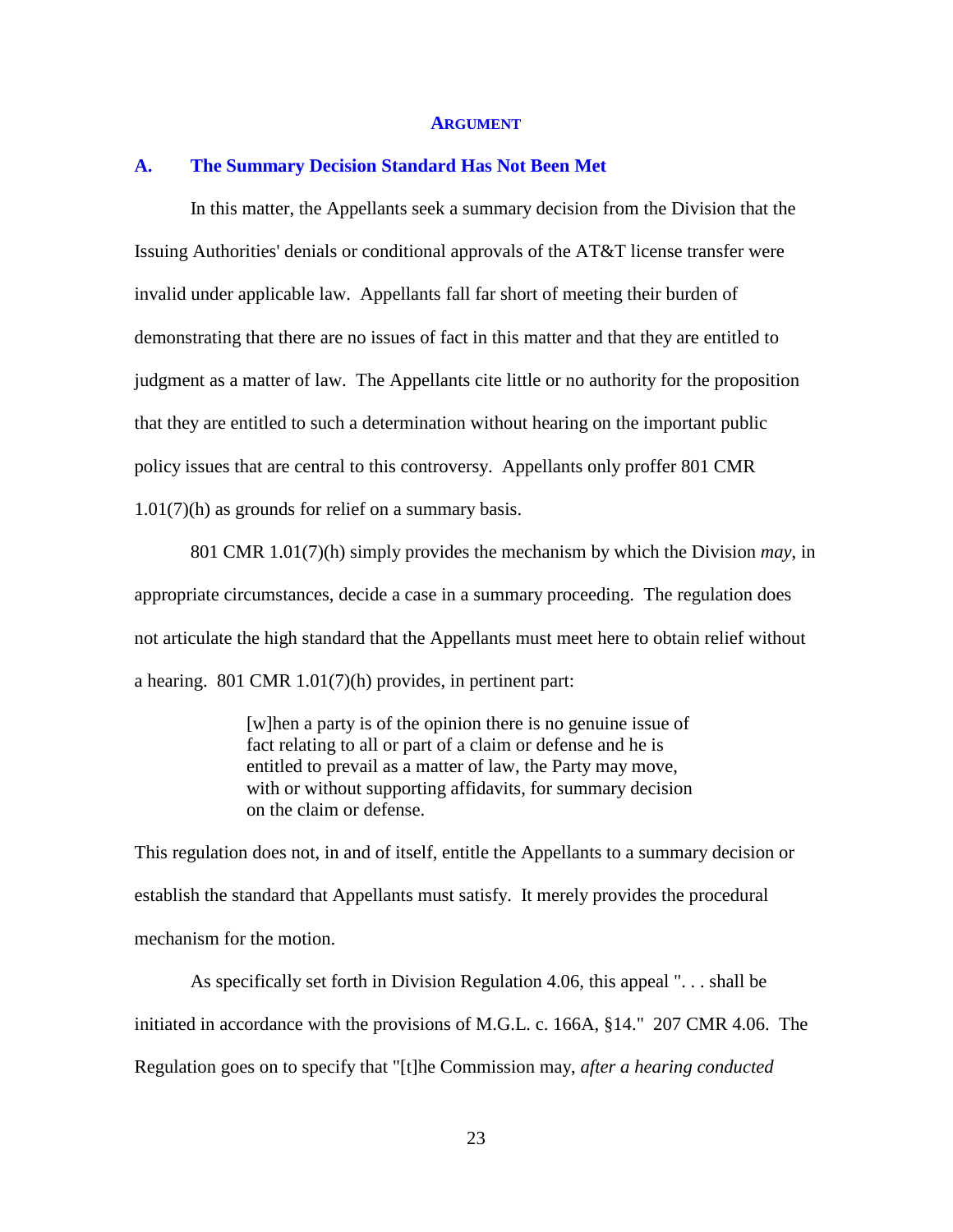*pursuant to M.G.L. c. 166A, §14*, issue such order as it deems appropriate . . ." Id. (emphasis supplied). Thus, the need for a hearing on any appeal from a transfer proceeding is presumed in the applicable regulation.

Chapter 166A provides that the Division ". . . *shall* hold a hearing upon each such appeal, requiring due notice to be given to all interested parties." M.G.L. c. 166A, §14. Again, the need for a hearing is presumed with the use of mandatory, rather than permissive, language.<sup>10</sup> The Appellants further rely upon the Division's decisions in Belmont Cable Associates v. Board of Selectmen of the Town of Belmont, CATV Docket No. A-65 (1988) and Ridge Cablevision Corp. v. Board of Selectmen of the Town of Braintree, CATV Docket No. A-33 (1983). In both cases, the Division articulated a standard for summary decisions under 801 CMR 1.01(7)(h) that is virtually identical to the standard for summary judgment under the Massachusetts and Federal Rules of Civil Procedure.

In the Braintree case, the Division noted:

The [Division] has held that a summary decision is "appropriate where it has been demonstrated that no genuine issue as to any material fact exists and where the moving party is entitled to judgement as a matter of law."

CATV Docket No. A-33 at 2.

In the Belmont case, the Division noted:

 $\overline{a}$ 

Under 801 CMR 1.01(7)(f) [now (h)], 'any Party may with or without supporting affidavits move for summary decision in his[/her] favor . . . The [Division] has held that summary decision is 'appropriate where it has been demonstrated that no genuine issue [of] material fact exists and where the moving party is entitled to judgment as a matter of law.'

 $10$  A person not a party but substantially and specifically affected by the proceedings may likewise be permitted to participate, including the right to argue orally at the hearing and to file an amicus brief. 801 CMR 1.01(9).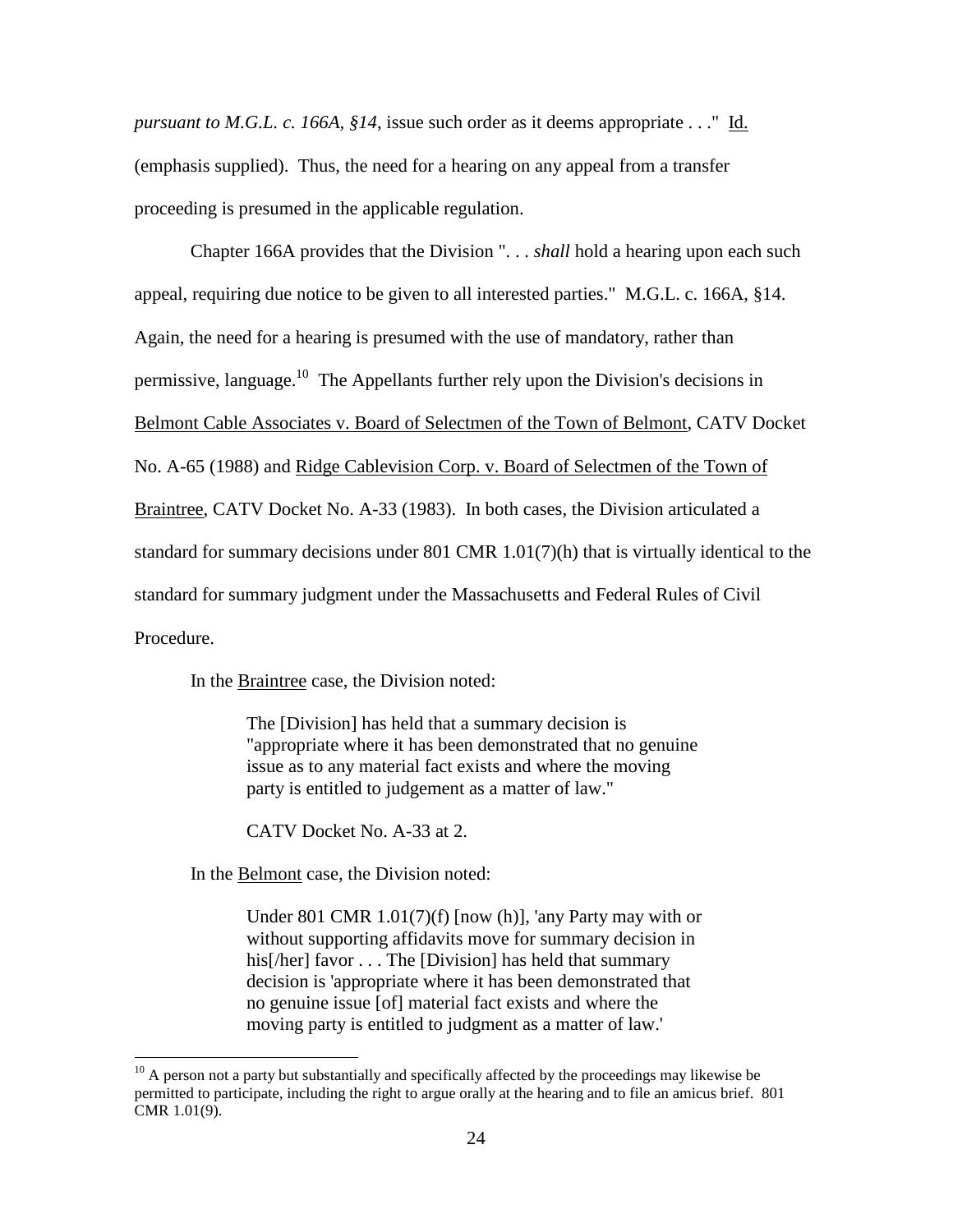(citation omitted). On a motion for summary decision, the moving party has the burden of establishing that there are no issues of fact. Under Federal Rules of Civil Procedure, all doubts are resolved against the moving party, and supporting affidavits and depositions are carefully scrutinized by the court. (citation omitted).

CATV Docket No. A-65 at 3.

Accordingly, the Division has adopted a standard for motions made under 801 CMR 1.01(7)(h) that mirrors the summary judgment standard under the Massachusetts and Federal Rules of Civil Procedure. The standard for summary decisions under M.G.L. c. 30A sets an even higher bar.

Chapter 166A specifies further that any hearing provided for in Section 14 of the statute "... shall be subject to the provisions of chapter thirty A." M.G.L. c. 166A, §19. In the context of adjudicatory administrative proceedings under Chapter 30A, the standard for summary decisions is extraordinarily high - arguably higher than the standard for summary judgment in civil litigation before a court in the Commonwealth.

In Massachusetts Outdoor Advertising Council v. Outdoor Advertising Board, 9 Mass. App. Ct. 775 (1980), the Massachusetts Appeals Court articulated a detailed standard for summary decision in administrative adjudicatory proceedings. In ruling that a summary decision was appropriate on the unique facts of that case, the Appeals Court held:

> . . . in the State context before us, administrative summary judgment procedures do not transgress statutory or constitutional rights to a hearing where those procedures are such that they allow the agency to dispense with a hearing *only when the papers or pleadings filed conclusively show on their face that the hearing can serve no useful purpose, because a hearing could not affect the decision*.

Id. at 785-86 (emphasis supplied).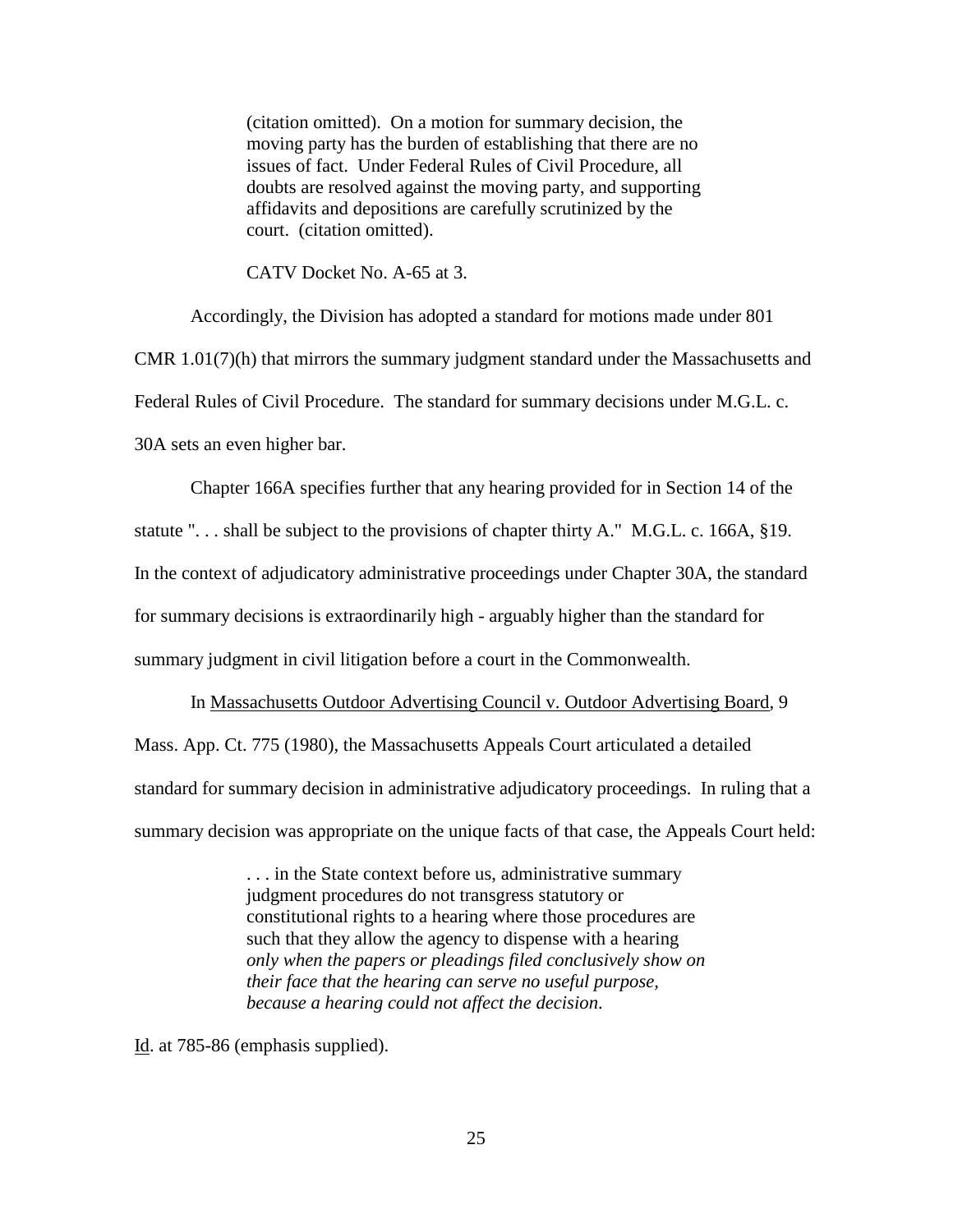In the Outdoor Advertising case, the parties' submissions confirmed that there were no facts in dispute and that the application of the governing law to those facts was clear. Here, the landscape is quite different and has been radically changed in the past few days by AT&T's purported promise to the FCC that AT&T will permit open access on its cable networks. There are numerous facts in dispute with respect to AT&T's merger with MediaOne, most notably its impact on competition and consumer choice, AT&T's ability to provide nondiscriminatory access to its broadband network to Internet service providers, how rapidly such open access service can be provided, and a host of other pertinent facts. Moreover, the application of the statutes, regulations and other authorities to the facts of this case is complex and a matter on which the Division must hear evidence and argument from all interested parties, including any interested parties who seek to intervene pursuant to 801 CMR 1.01(9) prior to the scheduled dates for any hearings in this matter.

Outdoor Advertising clarifies the standard applicable here. In order to obtain the relief they seek without the hearing that the Division's regulations and Chapter 166A require, the Appellants must demonstrate *on the face of the submissions* that there is absolutely no possible useful purpose to a Division hearing. Thus, the high standard that governs summary decisions in the context of an administrative proceeding is more akin to a motion to dismiss as opposed to a motion for summary judgment. If there is any possibility that a hearing on the merits of the case will be "useful," the Division must conduct an evidentiary hearing.

Even if the lower "summary judgment" standard applies, Appellants are not entitled to relief without a hearing. In this case, the Division cannot take action without providing the Issuing Authorities, or other interested parties, the opportunity to be heard and to put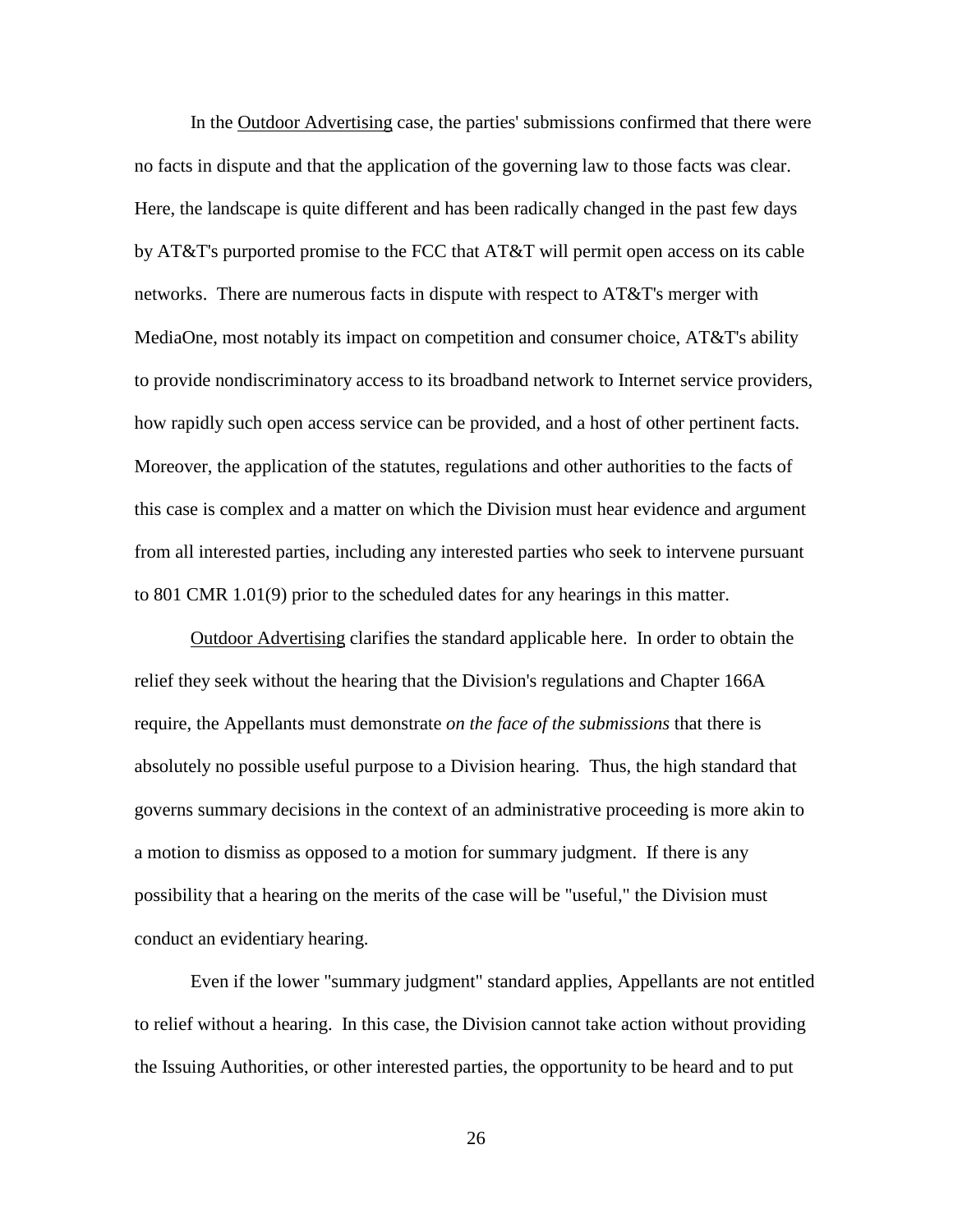the evidence in support of the Issuing Authorities' respective decisions before the Division and in the record of this case.<sup>11</sup>

For the reasons described above, the Appellants have failed to meet the high standard for a summary decision and the Division should deny the motion for summary disposition. Moreover, as set forth below, Appellants legal arguments fail as well.

### **B. Application of the Regulations to Exclude Consideration of Open Access Exceeds the Division's Authority**

Appellants maintain that the Division's regulations preclude any consideration of the open access issue by the Issuing Authorities. If the Division interprets Regulation 4.04 so as to prohibit consideration by the Issuing Authorities of the anti-competitive effects of closed access, then the Regulation as applied must be found invalid. The Division will have exceeded the authority granted it by statute and impermissibly narrowed the rights of the Issuing Authorities in a manner contrary to the express intent of the relevant federal legislation and its own enabling statute. As noted earlier, these Regulations have yet to be challenged; therefore, this is a critical matter of first impression that must be carefully addressed by the Division. See Magistrate's Report at 2.

### 1. If applied to preclude consideration of open access, the regulations as applied are contrary to Congressional intent and federal law

Congress gave express authorization for consideration of competition issues during transfer proceedings. 47 U.S.C. §533 provides in relevant part,

 $11$  Appellants "reservation" of their right to assert federal and Massachusetts claims in later proceedings is likewise inappropriate and is not accepted by the Appellees. As a general matter, failure to raise a matter in administrative adjudicative proceedings before an agency constitutes a waiver of that matter and precludes that matter from being raised on judicial review. See Massachusetts Elec. Co. v. Mass. Comm. Against Discrimination, 375 Mass. 160, 172 (1978); City of Boston v. Mass. Comm Against Discrimination, 39 Mass. App. Ct. 234, 242 (1995); Mass. Practice, Administrative Law §1548.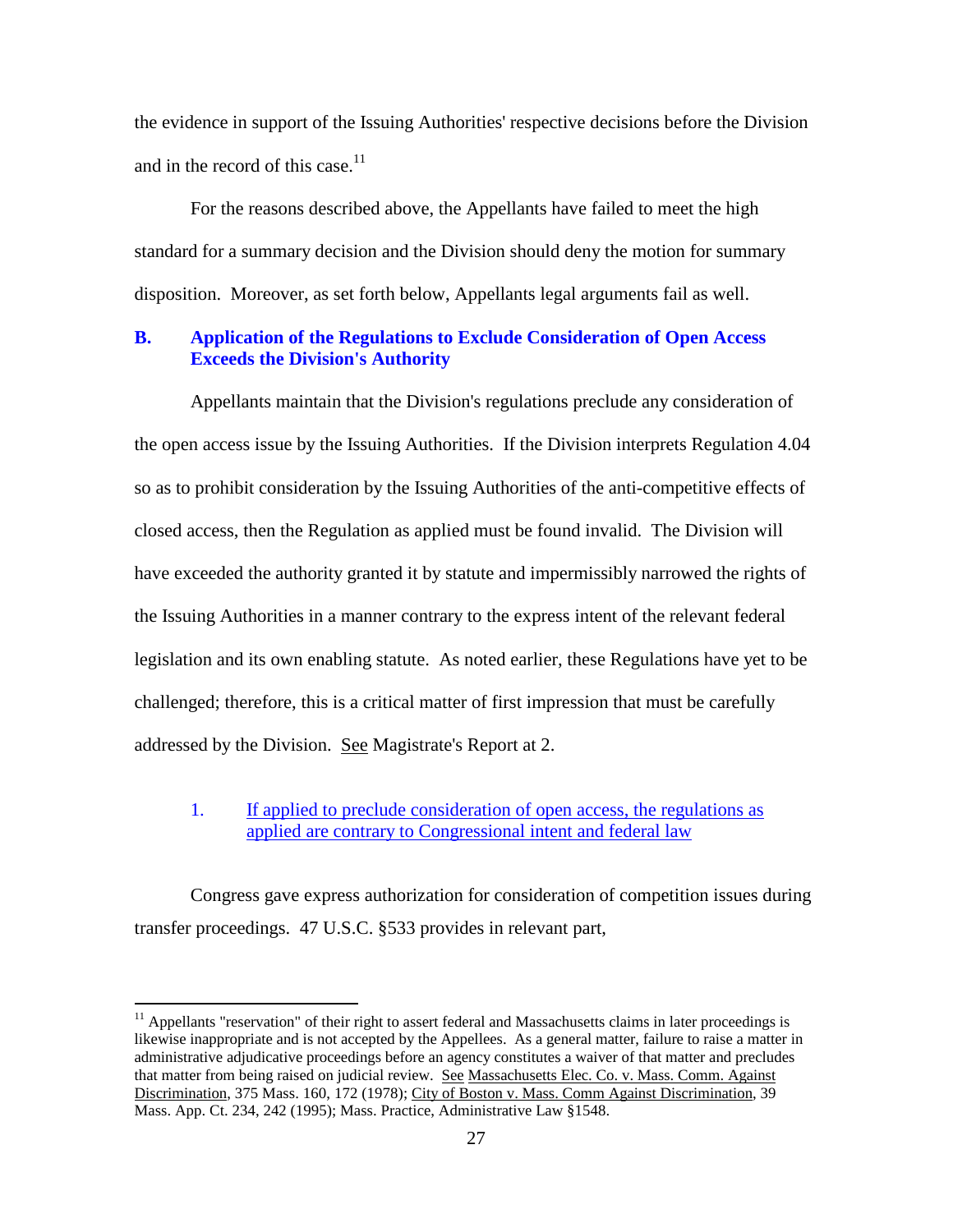Nothing in this section shall be construed to prevent any state or franchising authority from prohibiting the ownership or control of a cable system … *in circumstances in which the state or franchising authority determines that the acquisition of such a cable system may eliminate or reduce competition in the delivery of cable service in such jurisdiction.* 47 U.S.C. §533(d)(2) (emphasis supplied).

This provision of the Cable Television Consumer Protection and Competition Act of 1992 amended prior legislation in order to promote competition in cable services. See H.R. Rep. No. 102-628 at 91 attached as Exhibit K. Congress explicitly gave the states or franchising authorities the power, and thus the responsibility, to make license control decisions in a manner intended to promote or maintain competition. See id. See also Portland, 43 F. Supp. 2d at 1152.

Prior to the 1992 amendment, the legislation generally prohibited a franchising authority from denying control of a franchise license because of an applicant's ownership or control of any other media interests. See 47 U.S.C. 533(d). Reading this restriction as absolute, the court in Cable Alabama Corp. v. City of Huntsville held that the city could not deny a license transfer because of adverse effects the change in control would have on competition within the city. See 768 F. Supp. 1484 (N.D. Ala. 1991). Reacting to this interpretation, Congress amended the legislation to explicitly grant this authority. See H.R. Rep. No. 102-628 at 91. As provided in the legislative history,

> [The Cable Alabama] ruling clearly is inconsistent with the intent of [§533] (c) and (d). Moreover, it is inconsistent with one of the major purposes of the Cable Act, which is to "promote competition in cable communications," .... The amendment to subsection [533] (d) clarifies the right of the franchising authorities to promote competition by denying a franchise to a person if the grant of the franchise would limit competitive cable services in a franchise area. The amendment … also overturns the decision in Cable Alabama Corp." See id.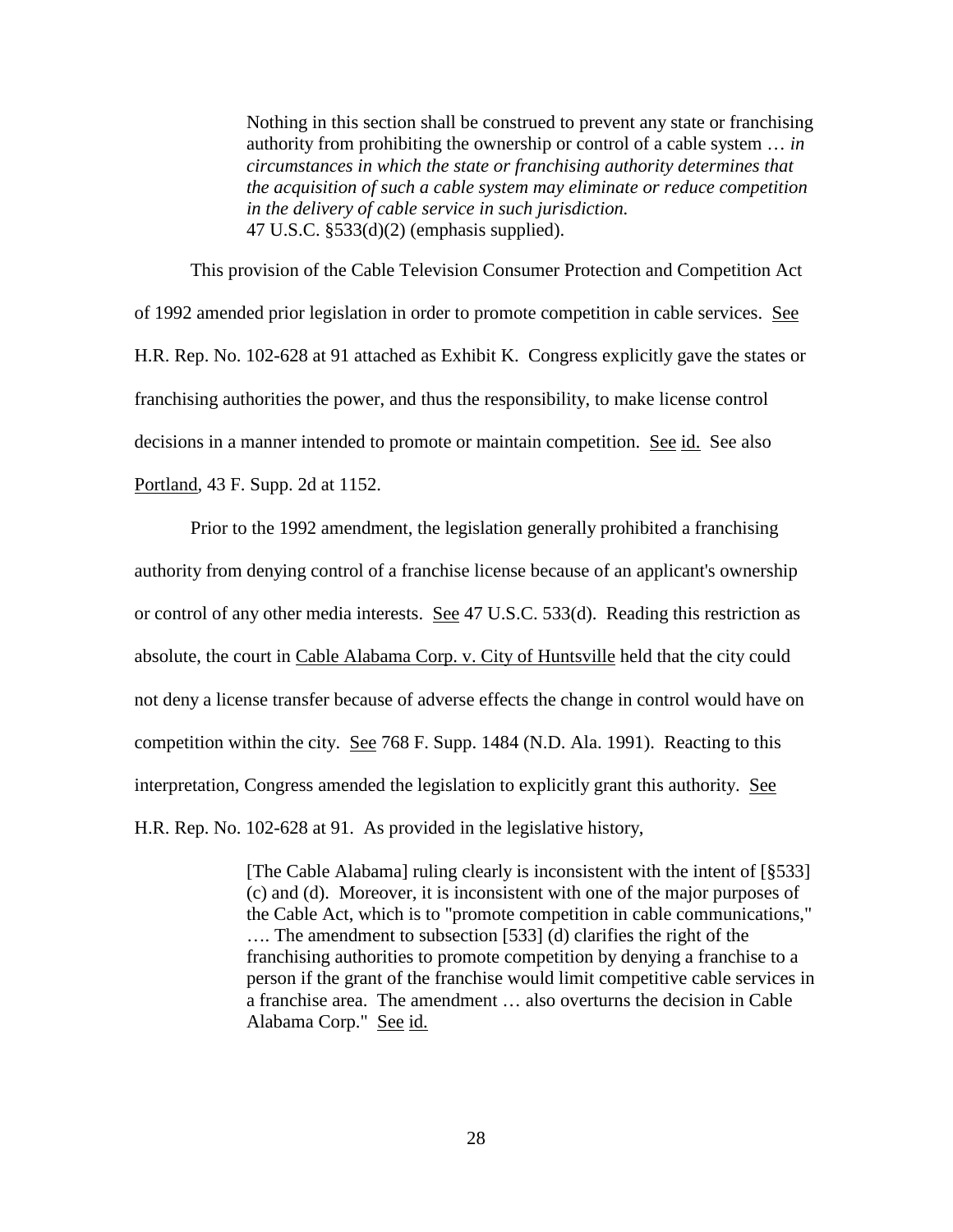Thus, a local franchising authority was expressly provided the right to promote competition by denying a license transfer if such a transfer would limit competitive cable services in the authority's jurisdiction.

This designation of power to the local franchising authorities by the federal government is entirely consistent with cable regulation historically. From its first foray into cable regulation now fifteen years past, Congress maintained that the local franchising process was to be relied upon as "the primary means of cable television regulation." See Cable Communications Policy Act; H.R. Rep. No. 98-934 at 19 attached as Exhibit L. This reliance was a continuation of the local authority that had been exercised for decades over cable operators pursuant to the general police powers over the streets and public ways accessed by the systems.

In addition, subsequent legislation directed at cable services expressly preserved the state and local authority's ability to counter practices intended to restrain commerce. See 47 U.S.C. §521 note; 47 U.S.C. §152 note (c)(1). In 1992, Congress stated that its actions were in no way to be construed "to alter or restrict in any manner the applicability of any Federal or State anti-trust law." 47 U.S.C. §521 note. Later, Congress noted that the Telecommunication Act of 1996 "shall not be construed to modify, impair or supersede Federal, State, or local law unless expressly so provided in such Act or amendments." 47 U.S.C. §152 note (c)(1). Thus, the obligation of the local authority or state to maintain and promote competition delegated by 47 U.S.C. §533 is a consistent application of federal policy.

Congress's intent to use the franchising authority as the primary means of preserving competition and protecting the public interest is further evidenced by 47 U.S.C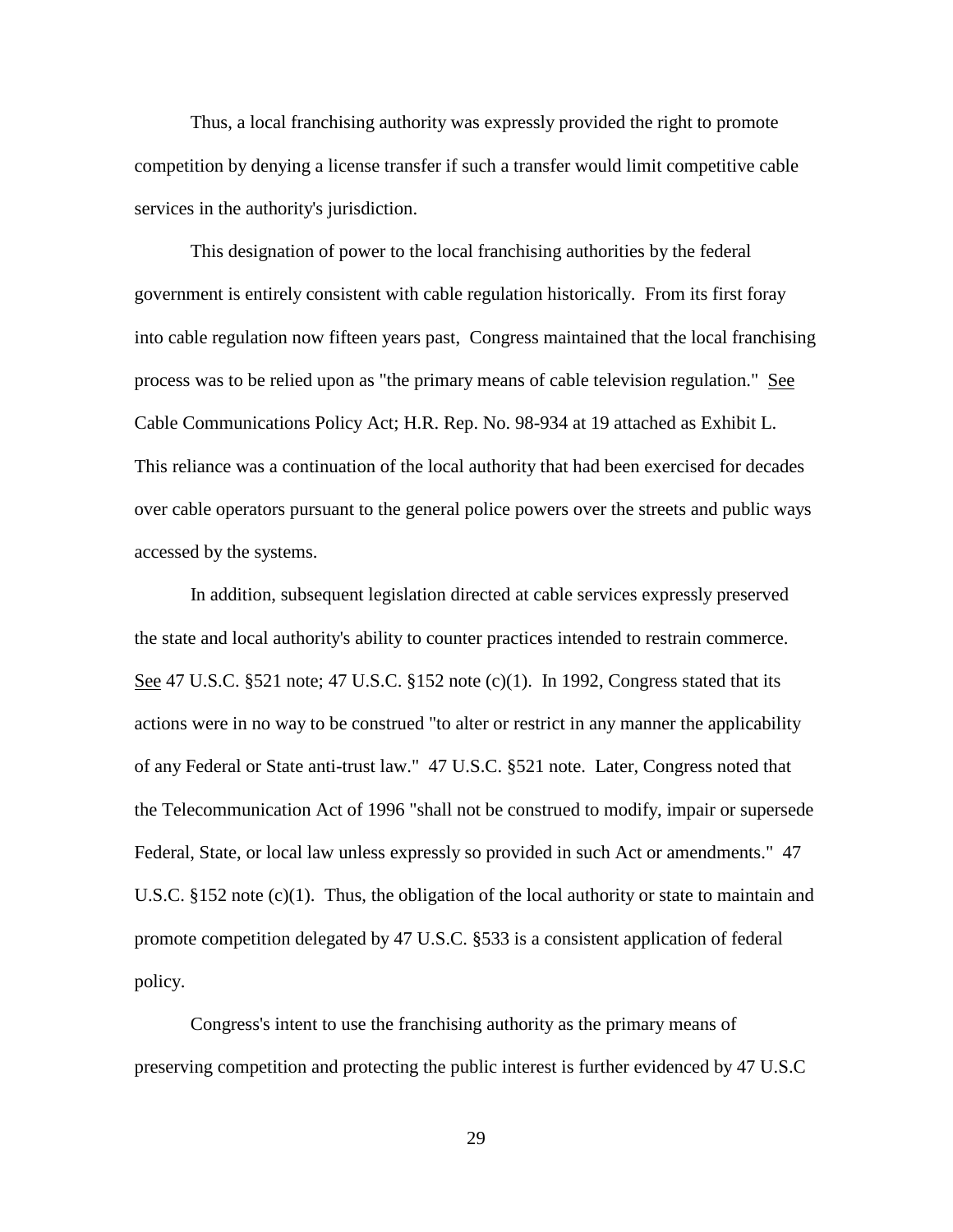§552(c). This provision explicitly provides, "[n]othing in this subchapter shall be construed to prohibit any State or any franchising authority from enacting or enforcing any consumer protection law, to the extent not inconsistent with this subchapter."

Massachusetts clearly did not intend to exercise this right to protect competition and consumer choice at the state level. The Massachusetts Legislature expressly determined that all authority to approve transfers was to be vested in the issuing authorities subject only to the limitation that a transfer decision not be "arbitrary or unreasonable." See M.G.L. c. 166A, §7. As a result, the federally granted authority to promote competition and protect consumer choice rests with the issuing authority. A decision by the Division to deny the local authority this power, thereby precluding consideration of the anti-competitive effects of this transfer, is inconsistent with federal law and must be found invalid.

### 2. The regulations as applied are inconsistent with the purposes of G.L. c. 166A

The refusal to allow consideration of the issue of open access by the Division is also contrary to the intent of the Massachusetts Legislature and the Division's enabling act. General Law 166A, §7 requires an issuing authority to review any application for a license transfer and provides that consent thereto, "shall not be arbitrarily or unreasonably withheld." The Division's strict application of Regulation 4.04 as advocated by Appellants would narrow the Issuing Authority's discretion so as to preclude consideration of a factor significant to a municipal cable license transfer. 207 CMR 4.04. Such a restriction cannot be reconciled with the purpose of the governing legislation and cannot stand. See Nuclear Metals, Inc. v. Low-Level Radioactive Waste Mgt. Bd., 421 Mass. 196, 211 (1995).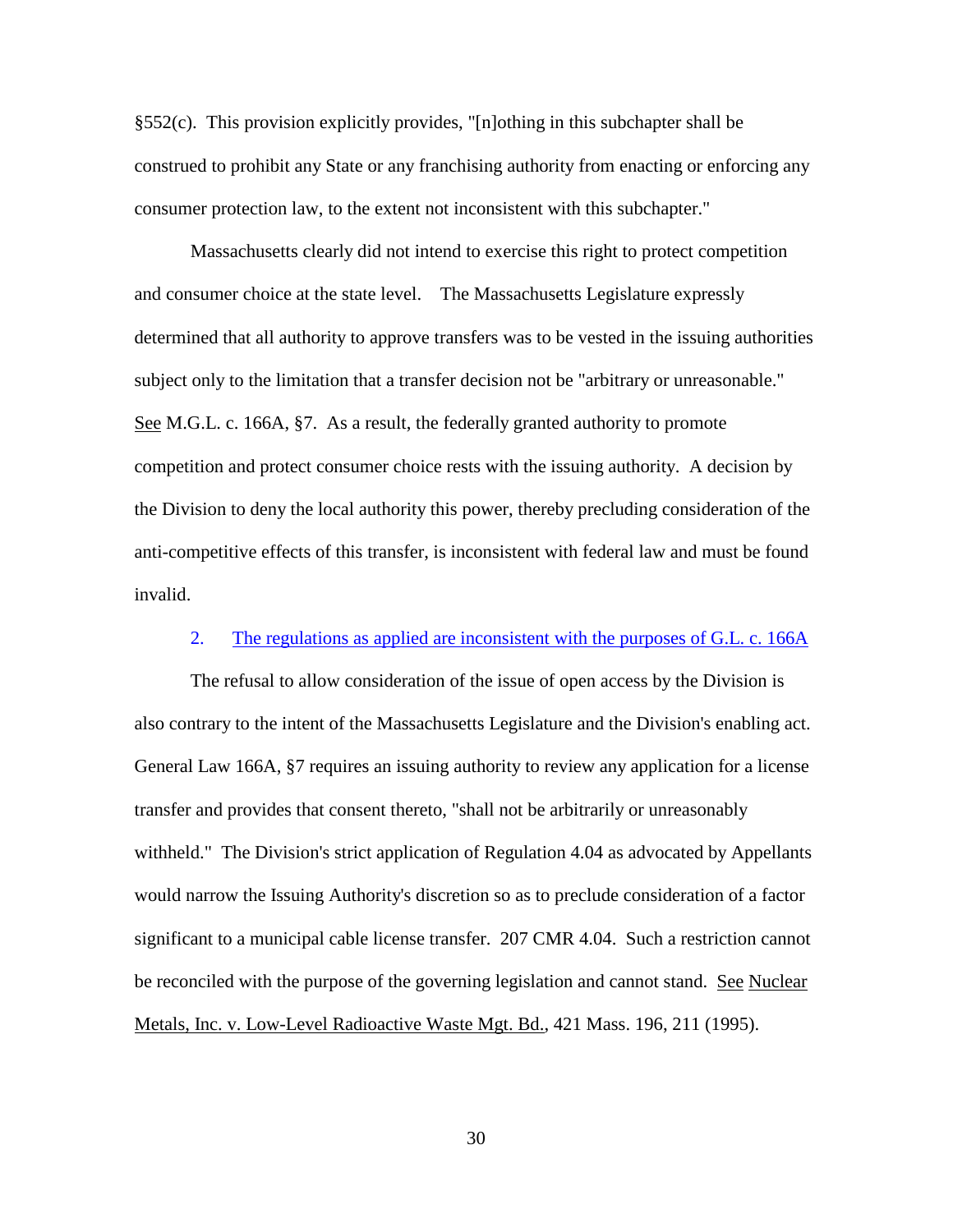An administrative agency has no authority to exceed the power conferred upon it by its enabling statute. See Massachusetts Hospital Assoc. v. Dept. of Medical Security, 412 Mass. 340, 346 (1992) (statute did not empower department to set performance standards for hospital collection and credit collection practices). It is well established that an agency's rulemaking power does not include the power to make law. See Loffredo v. Center for Addictive Behaviors, 426 Mass. 541, 545 (1998) (agency lacked authority to create private right of action when intent for such not expressed in statute). Instead, an agency maintains the much more limited power to carry into effect the purposes of the legislature as expressed by statute. See id. Thus, agency action must be invalidated when it is not consonant with the purpose of the statute. See Nuclear Metals, 412 Mass. at 211.

The Massachusetts Legislature recognized the need for a town or city to maintain control over its cable license in order to protect its residents and, by statute, granted it wide discretion suitable for such supervision. See M.G.L. c. 166A, §7; <u>see also Campbell</u> CATV Systems Assoc. Part III v. East Bridgewater, Docket No. A-46 (CATV 1984) (to allow Commissioner's opinion regarding applicant's corporate structure as evidence that denial of license grant is unjustified would usurp the issuing authority's role in the licensing process, as it maintains ultimate responsibility for grant.). To this end, the Division has acknowledged that the "arbitrary or unreasonable" standard of review parallels the "arbitrary or capricious" review of transfer decisions in other areas of the law. See Rollins Cablevision v. Somerset, Docket A-64 (1988).

Under the arbitrary or capricious standard, deference should be given to the considerable expertise and interest of a local licensing authority and its judgment should not be disregarded unless deemed whimsical or not based on logical analysis. See Great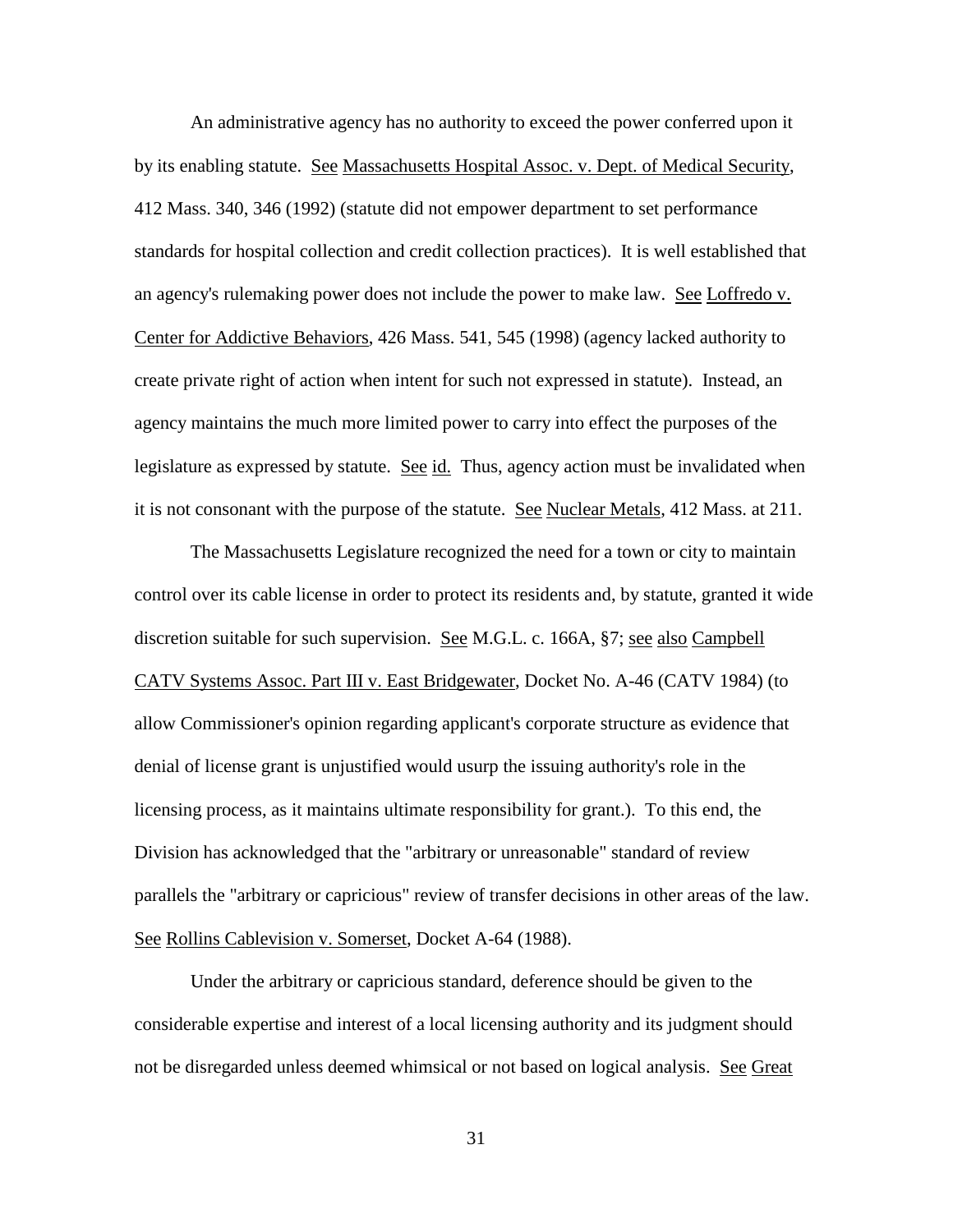Atlantic & Pacific Tea Co. v. Bd. of License Comm. of Springfield, 387 Mass. 833, 837-38 (1983) (recognizing degree of expertise of local authority in alcoholic beverage regulation); Cf. McDonald's Corp. v. East Longmeadow, 24 Mass. App. Ct. 904, 905-06 (local authority permitted to look at factors not directly connected to food preparation and delivery in denying food license); Mosey Café, Inc. v. Licensing Bd. for City of Boston, 338 Mass. 199, 205 (1958) (statute without standards for granting entertainment licenses confers quasi-judicial authority to do so in a manner that is not unreasonable or arbitrary).

Regulation 4.04 purports to restrict the issuing authority's consideration of a license transfer to only four factors deemed germane by the Division. Such a restriction is entirely at odds with the Massachusetts Legislature's intent if, as here, a relevant and reasonable concern cannot be addressed as a result. See Nuclear Metals, Inc., 421 Mass. at 211. Application of Regulation 4.04 to prevent the Issuing Authorities from considering the issue of open access in this transfer decision clearly exceeds the Division's mandate to carry into effect the purposes of the statute and instead constitutes unauthorized lawmaking. See Loffredo, 426 Mass. at 545. Imposing these limits impermissibly narrows the ample discretion granted the Issuing Authorities pursuant c. 166A, §7 and cannot survive scrutiny. See Mass. Hospital Assoc., 412 Mass. at 346. Due to the serious competition implications of AT&T's closed access policy and its sudden conversion into an open access advocate, the requirement that open access be provided to customers is certainly not arbitrary or unreasonable and therefore must withstand Division review.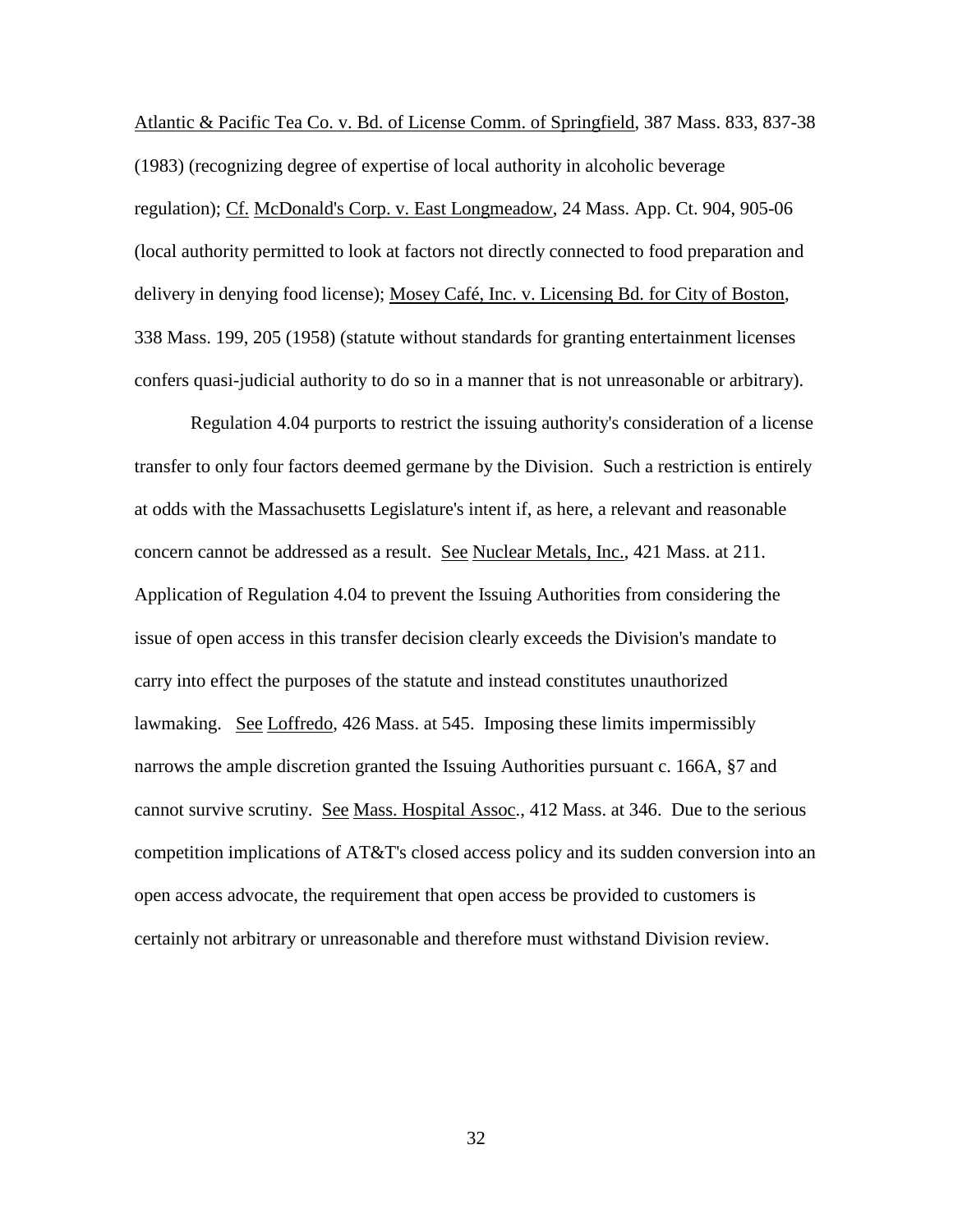## **C. The Division Should Waive Regulation 4.04 For Consideration Of Open Access In The Transfer Decision**

The Division could easily avoid invalidation of its own regulations in this unique circumstance by waiving the application of Regulation 4.04. Doing so would be consistent with the purpose of the waiver provision and the intent of both Congress and the Massachusetts Legislature as described above. The Division should upon its own initiative, and the Issuing Authorities hereby request the Division to, waive Regulation 4.04 for the purposes of this appeal. In support of this request for waiver, the Issuing Authorities submit the information provided in the Magistrate's Report, the regional hearings, the Cambridge hearings, and relevant correspondence.

## 1. The negative effects on competition of this transfer justify the waiver of Regulation 4.04

The Division has the authority to waive particular provisions of the regulations when doing so would be "consistent with the public interest." See 207 CMR 2.04; In Re

Amendment of 207 CMR 4.01-4.06 at ¶61. In its own words, the Division noted,

the [Division's] role must be flexible given the current trends of the telecommunications industry. Trying to craft and interpret transfer regulations at a time when technologies, corporate structures, and industries are changing and converging is difficult. The [Division] has determined, therefore, that it is prudent to establish a waiver provision in its transfer regulations. . . [to] allow the [Division] the necessary flexibility to evaluate novel circumstances surrounding transfer proceedings.

In Re Amendment of 207 CMR 4.01-4.06 at ¶60.

To the extent that the promotion of competition required by the federal government is not subsumed within the consideration of "legal ability," the open access issue is of such relevance and importance that the Division must waive application of Regulation 4.04 on its own initiative.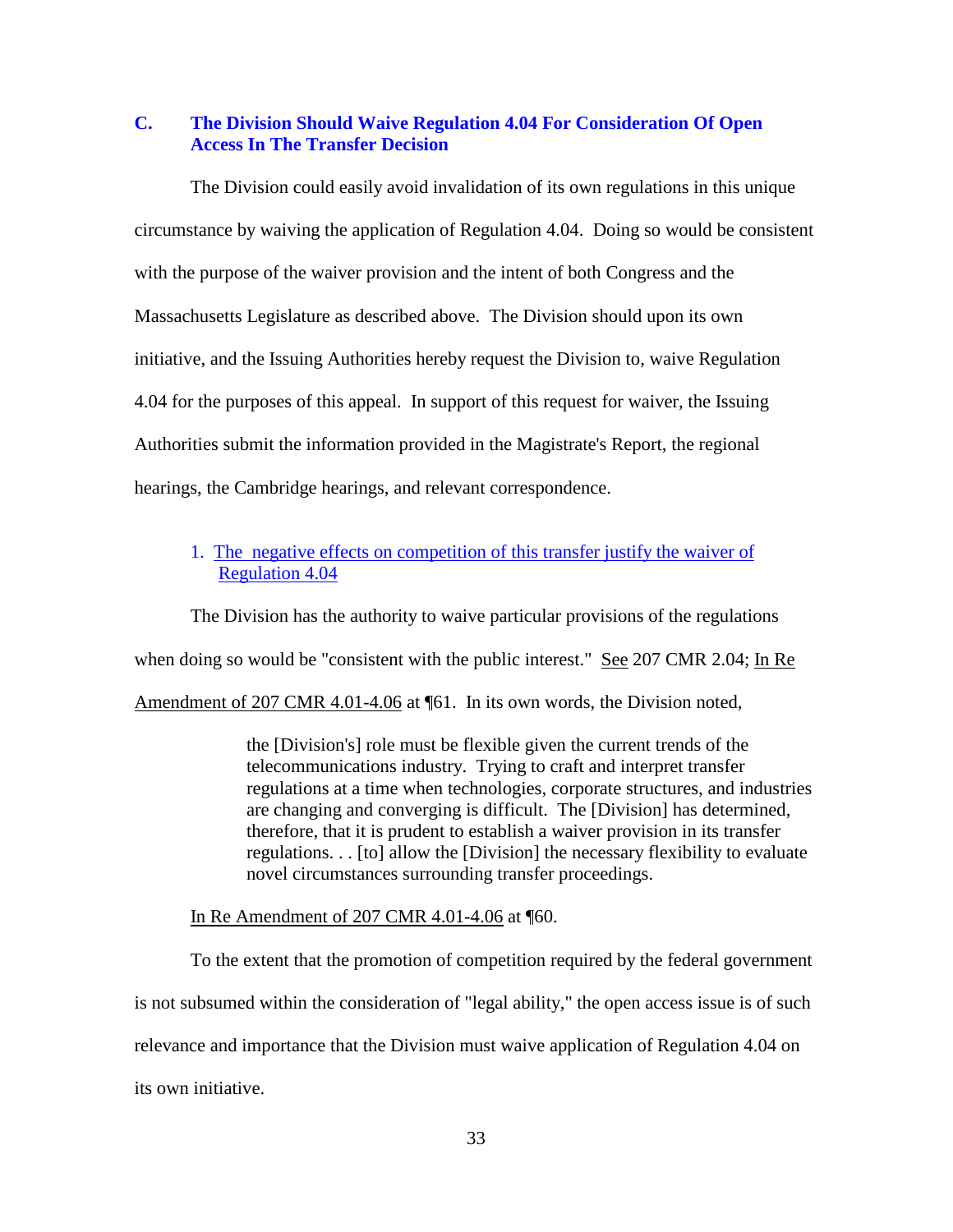Although Regulation 4.04 may serve its purpose for a majority of common license transfers, this request by AT&T implicates public policy questions of "enormous importance" that reach far beyond what a narrow interpretation of the Regulation can properly address. See Magistrate's Report at 18. As AT&T's Canadian submission underscores, the provision of open access is critical to removing a situation where competition in a major market is unduly impaired. See AT&T Comments at i.

In enacting Regulation 4.04, the Division claims to have followed reasoning dating as far back as 1983. See Bay Shore Cable, Docket No. A-55 citing CATV Commission Advisory, March 9, 1983. In fact, Bay Shore Cable allowed consideration of additional factors, including character and performance in other communities. In any event, a narrow interpretation of the criteria enumerated in 4.04 does not accommodate consideration of the extensive and damaging effect upon competition raised by the transfer at hand. This is exactly the convergence of technology and industries for which the waiver was enacted. Failure to exercise this waiver power is inconsistent with the Division's own regulations and contrary to the powers expressly delegated by the federal government.

As the Special Magistrate noted, this transfer "is an event far different from the hundreds, if not thousands of license transfers that have taken place to date in the Commonwealth .... The transfer obviously raises a host of public policy questions." See Magistrate's Report at 20. The Division must waive application of Regulation 4.04 in order to confront these public policy questions. It should do so in the transfer proceeding, so that the appropriate resolution is uniform, speedy, and protective of the public interest.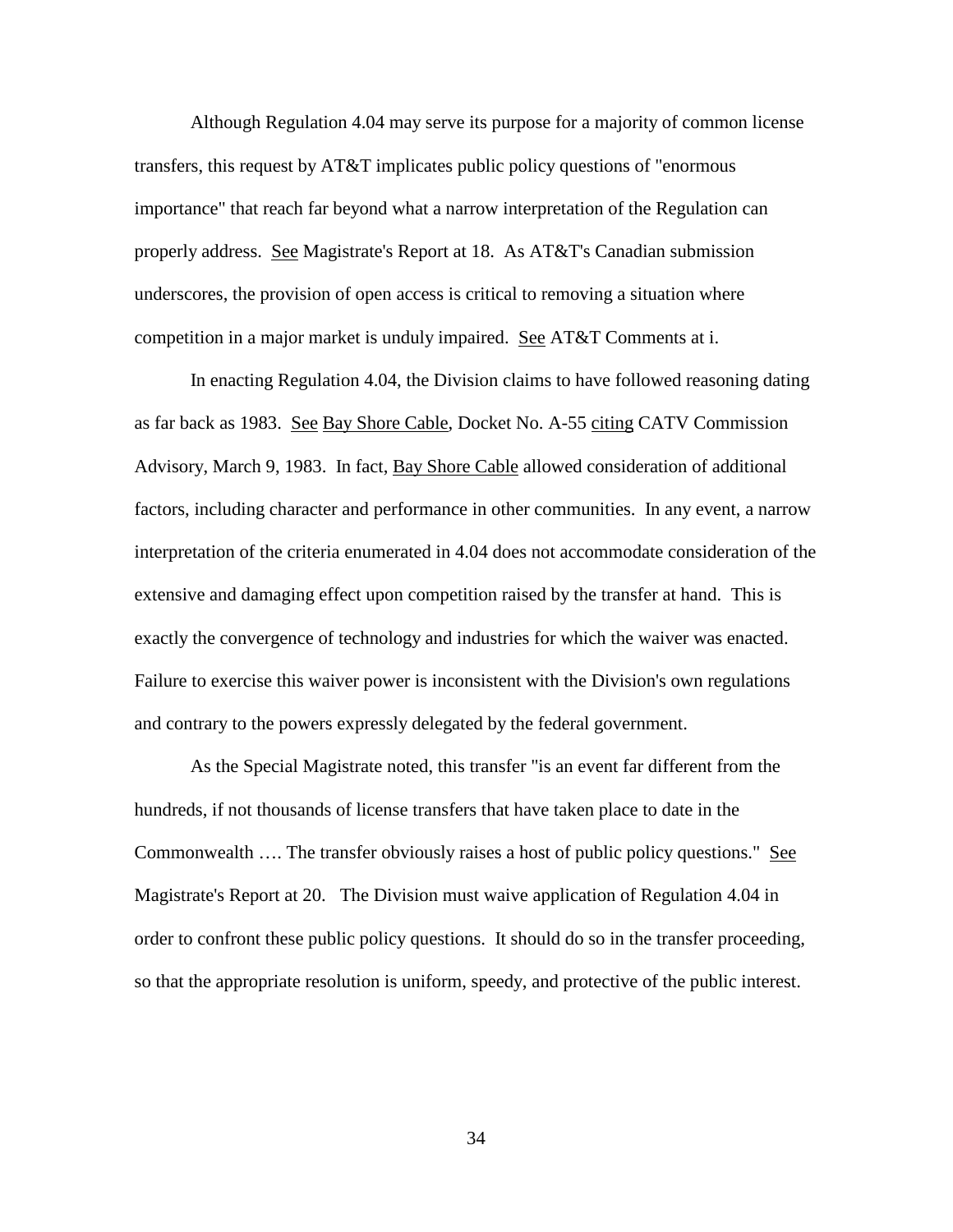# 2. AT&T received sufficient notice and opportunity to address the issue of open access

Pursuant to Regulation 2.04, North Andover previously requested a waiver of Regulation 4.04 for its determination of the license transfer. 207 CMR 2.04. This request was denied by the Division on the grounds that it was untimely and, based upon an erroneous assumption, that the parties did not have adequate notice to respond at the regional hearings to open access advocates. See Division correspondence dated September 23, 1999. attached as Exhibit M.

G.L. c. 30A, §11 requires that parties to a hearing be provided sufficient notice of the issues so that they have "a reasonable opportunity to prepare and present evidence and argument." M.G.L. c. 30A, §7; see also New England Telephone & Telegraph Co. v. Dept. of Public Util., 372 Mass. 678, 686 (1977). In practice, the notice must "sufficiently apprise" a party of the relevant issues. See O'Brien v. Div. of Employment and Security, 393 Mass. 482, 484 (1984). The record of the regional hearings and subsequent meetings between AT&T and the Issuing Authorities demonstrate not only that AT&T and MediaOne were sufficiently apprised, but took every advantage to present evidence and argument.

Unfortunately, the Division did not have the opportunity to review the Magistrate's Report prior to denying North Andover's request for waiver.<sup>12</sup> Examination of the Report dispels any concerns the Division may have harbored that AT&T and MediaOne could not sufficiently respond to the open access issue. To the contrary, "[t]here was considerable discussion during the hearings about the issue of 'open access'." Magistrate's Report at 17. From the time the issue was first raised on August 4, AT&T had nine additional hearings

 $12$  The Division announced its decision on September 23, one day before the Report was issued.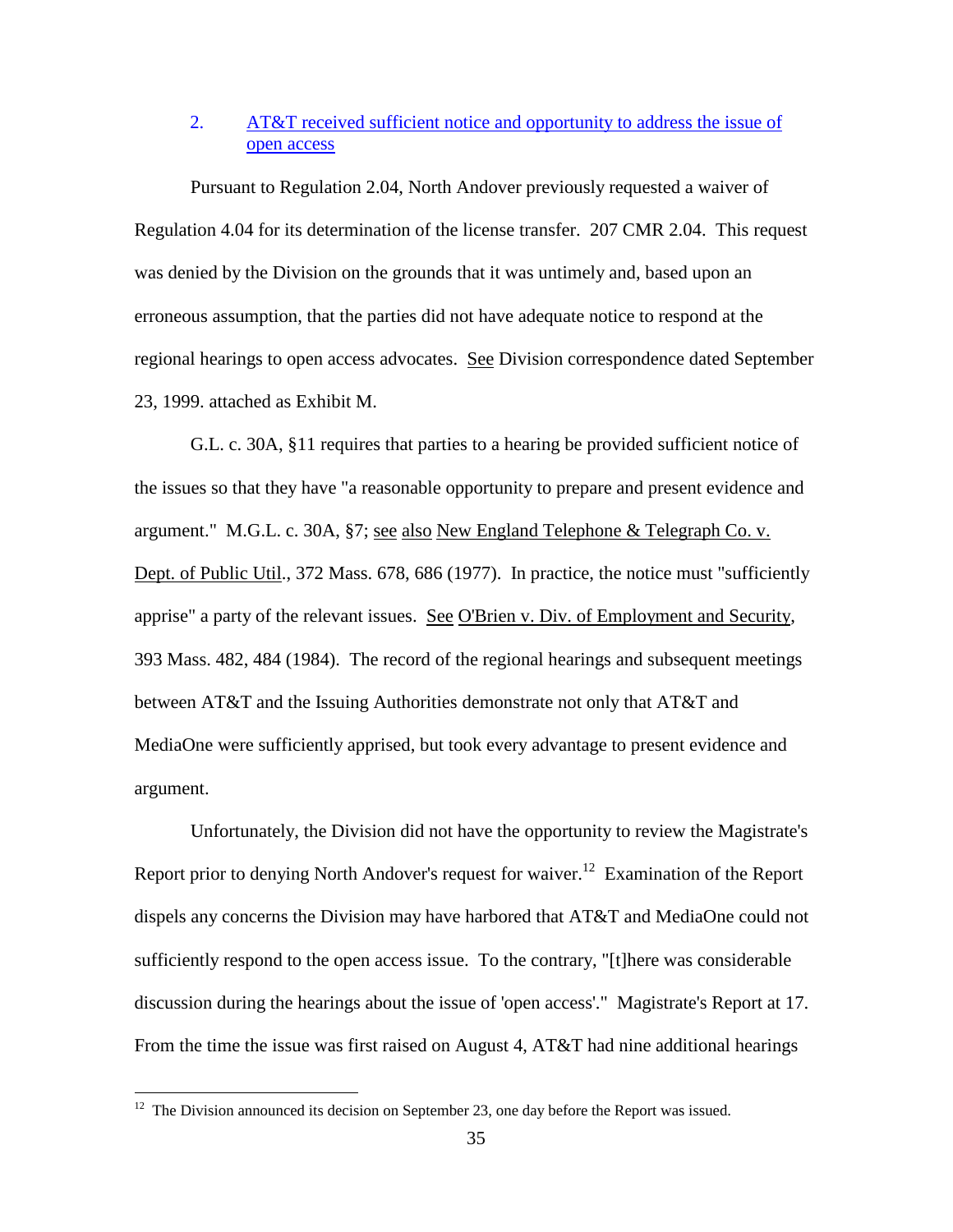and over a month to present its side of the debate. See LaPointe v. License Bd. of Worcester, 389 Mass 454, 458 (1983) (insufficient notice of hearing cured at first hearing and continuation for one week deemed sufficient).

Indeed, AT&T took full advantage of these opportunities. It spent significant time and resources advocating its view, including introduction of a panel of experts to put its views formally on record. See id. On another occasion, an AT&T employee spoke at great length specifically concerning the legal and non-legal justifications for a closed system. See Foxboro Regional Hearing at 59-66. According to the Magistrate, "the discussions were frequently vigorous, sometimes contentious." Id. at 3. As evidenced by the section of the report devoted strictly to the numerous competing arguments raised during the hearings, the open access issue was extensively covered during the regional hearings. See id. at 18-20. It is clear, then, that Appellants received sufficient notice so that they could respond and completely address the issue of open access in a meaningful manner. Moreover, AT&T sought and was granted numerous additional opportunities to address local officials directly in meetings and written communications.

The Cambridge hearing likewise provided AT&T a meaningful opportunity to present its side of the open access argument. See Cambridge Hearing at 39-42, attached as Exhibit D. In addition, Cambridge officials and Appellants met and exchanged correspondence on a number of occasions during which the issue of open access was discussed. See Exhibit E. This included a three page letter from AT&T to the Cambridge City Manager exclusively directed at the issue of open access. See November 3, 1999 correspondence.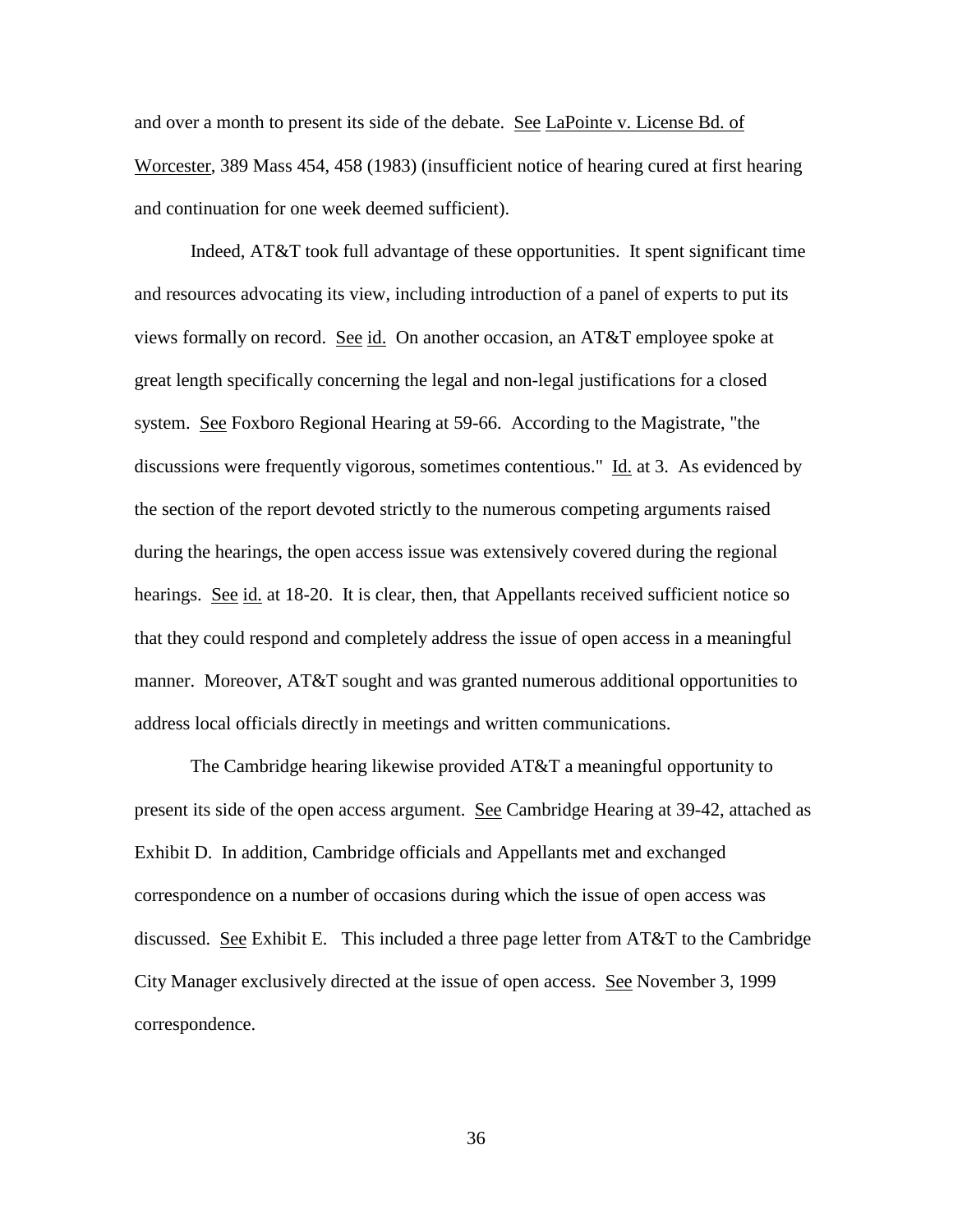## **D. Regulation 4.04 Substantially Impairs the Issuing Authorities' Contractual Rights**

Even if the Division finds generally that Regulation 4.04 should be applied in these circumstances, specific application of these restriction to these license agreements is impermissible because it would substantially impair the Issuing Authorities' contractual rights in a manner unnecessary to serve an important public purpose. See U.S. Const. Art. I, §10; Allied Structural Steel Co. v. Spannaus, 438 U.S. 234 (1978).

The Supreme Court has developed a three-step test to determine if subsequent legislation has impermissibly impaired contractual rights. See Spannaus, 438 U.S. 234 (1978). First, the court must determine that a subsequent law has in fact impaired a contractual relationship. See id. at 244; Parella v. Retirement Bd. of R.I. Employee's Retirement System, 173 F.3d 46, 59 (1st Cir. 1999). Second, it must then decide whether this impairment is substantial. See Spannaus, 438 U.S. at 244; Little v. Comm. of Health & Hospitals of Cambridge, 395 Mass. 535, 555 (1985). In making this determination, it should consider how a contract is affected and whether the abridged right is "replaced by an arguably comparable security provision." See United States Trust Co. of New York v. New Jersey, 431 U.S. 1, 19 (1977). Finally, the court must then determine if the substantial impairment is reasonable and necessary to "meet an important general social problem." See Spannaus,  $438$  U.S. at  $247$ .<sup>13</sup>

Application of Regulation 4.04 to the Cambridge, Somerville, and North Andover license agreements violates the Contract Clause. First, a contractual relationship unquestionably exists between the Issuing Authorities and MediaOne, and the Issuing

<sup>&</sup>lt;sup>13</sup> Although a court generally grants deference to an agency's regulations adopted pursuant to statute, action based upon "an incorrect interpretation of a statute is not entitled to deference." See Mass. Hospital Assoc., 412 Mass. at 345-46.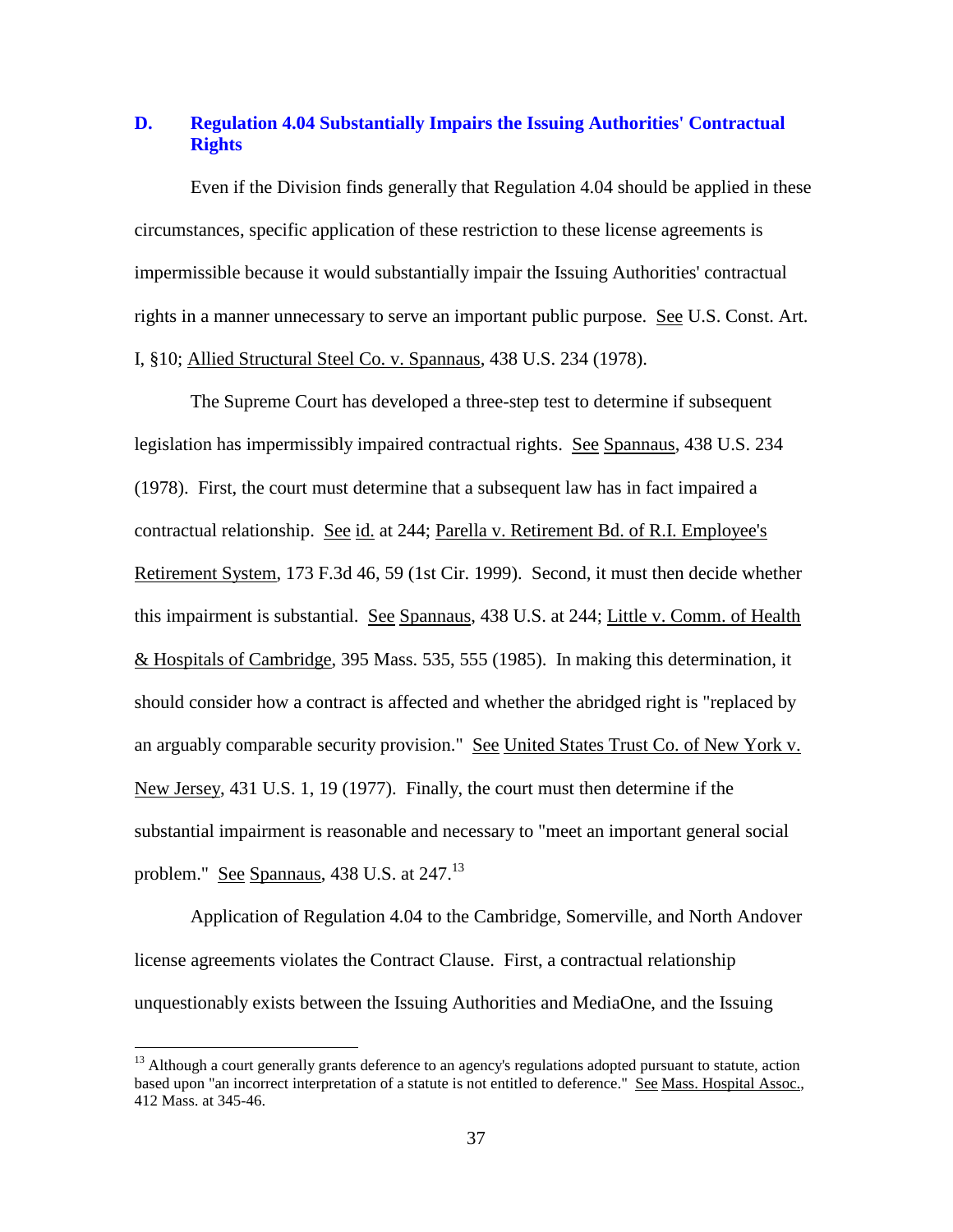Authorities' contractual rights concerning the transfer approval process are restricted by Regulation 4.04. See Eagerton, 462 U.S. 174, 189 (1983) (state law prohibiting certain tax allocations by company restricted contract options).

Moreover, these rights are substantially impaired by forcing the Issuing Authorities to narrow their considerations as required by Regulation 4.04. Under its license agreement, Cambridge expressly reserved the supervisory capacity to inquire into "whether the proposed change of control and ownership is in the public interest." Cambridge License, §2.2(d) attached as Exhibit N.

Likewise, both Somerville and North Andover by contract reserved the right to consider, amongst other things, experience in the cable industry, character qualifications, performance in other communities, and "other lawful and reasonable criteria in accordance with applicable laws." North Andover License, §2.4(b) attached as Exhibit O; Somerville License, §2.6(b) attached as Exhibit P (right to consider "any other criteria allowable under law").

At the time the contracts were executed, an issuing authority in Massachusetts was entitled to base its transfer decision on any concern as long as it was reasonable and not arbitrary. See M.G.L. c. 166A, §7. Moreover, as discussed in detail above, federal law explicitly authorized an issuing authority to deny a cable license transfer where such a change in control would limit competition in the provision of cable services. See 47 U.S.C. §533(d)(2).

Application of Regulation 4.04 to preclude consideration of open access to the Licenses abolishes the Issuing Authorities' contractual right to consider the effects of the transfer upon consumer interests and fails to replace it with any comparable security

 $\overline{a}$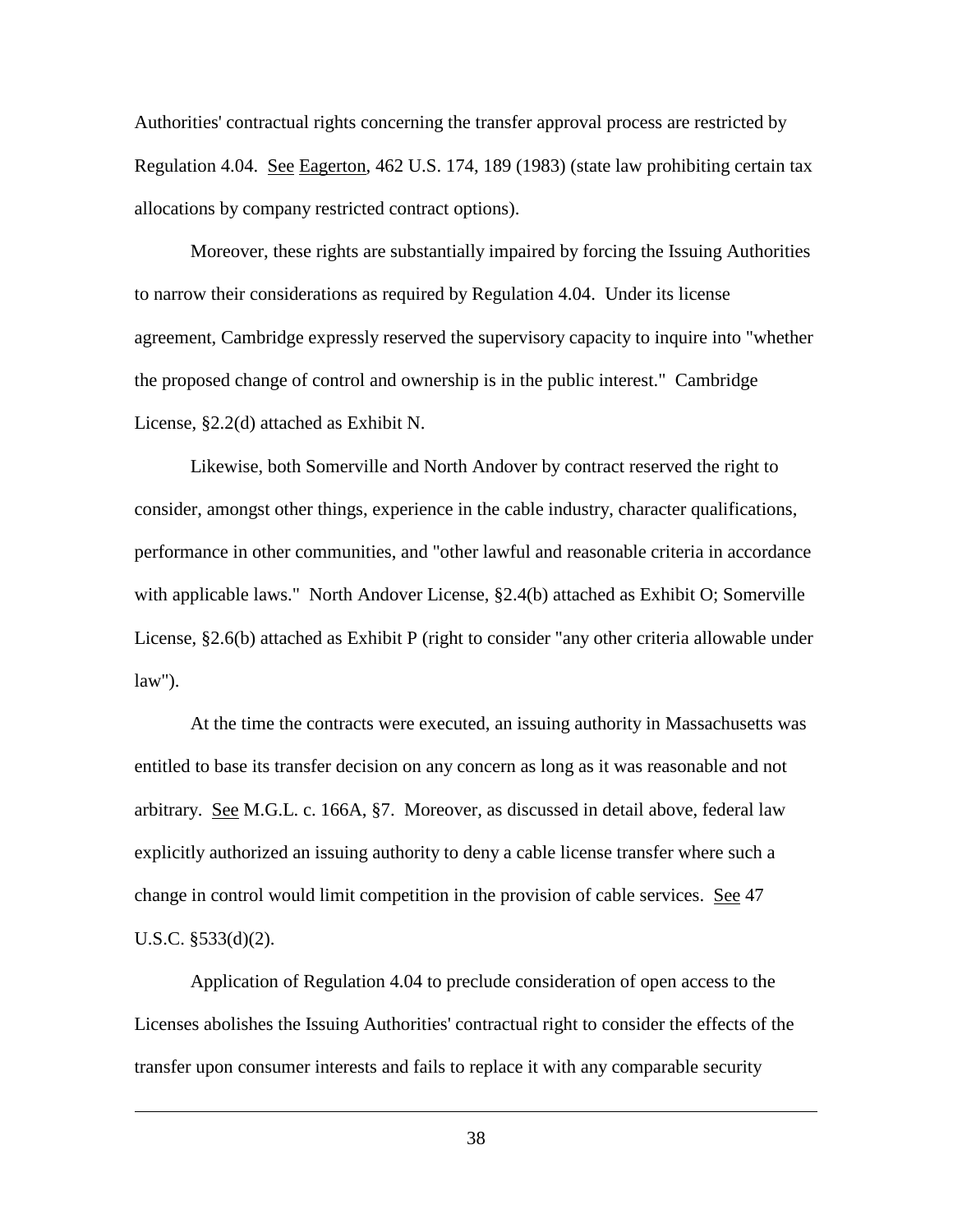provision. See United States Trust, 431 U.S. at 19. This clearly constitutes a substantial impairment of the license agreements. See Spannaus, 438 U.S. at 244.

Significantly, these restrictions do not confront an important social problem. See id. at 247. On the contrary, eliminating their right to consider issues characterized by Magistrate Beard as of "enormous importance" undermines the Issuing Authorities' ability to protect the interests of their residents. See id. at 249. In such circumstances, the deference granted the Division as to the necessity and reasonableness of a particular measure "simply cannot stand." Spannaus, 438 U.S. at 247; Mass. Hospital Assoc., 412 Mass. at 345-46.

### **E. Regulation 4.04 Should Not Be Applied Retroactively**

Even if the Division finds that application of Regulation 4.04 is not a violation of the Contracts Clause, the Regulation and the restrictions imposed thereunder cannot be applied retroactively to the Cambridge and Somerville license agreements. See Salem v. Warner Amex Cable Communications, Inc. 392 Mass. 663 (1984). The license agreements were executed before Regulation 4.04 or any regulation interpreting the relevant statute was adopted, therefore the applicable law for this appeal must be whether consent to AT&T's license transfer was arbitrarily or unreasonably withheld, especially in light of their motive of preserving competition. <u>See</u> M.G.L. 166A, §7.

As a general rule, the law in existence at the time an agreement is executed necessarily becomes part of the agreement, and amendments to the law after execution are not incorporated unless the contract unequivocally demonstrates the parties' intent to so incorporate. See Feakes v. Bozyczko, 373 Mass. 633, 636 (1977). In Salem, the Supreme Judicial Court held that amended procedures for cable rate regulation did not apply to a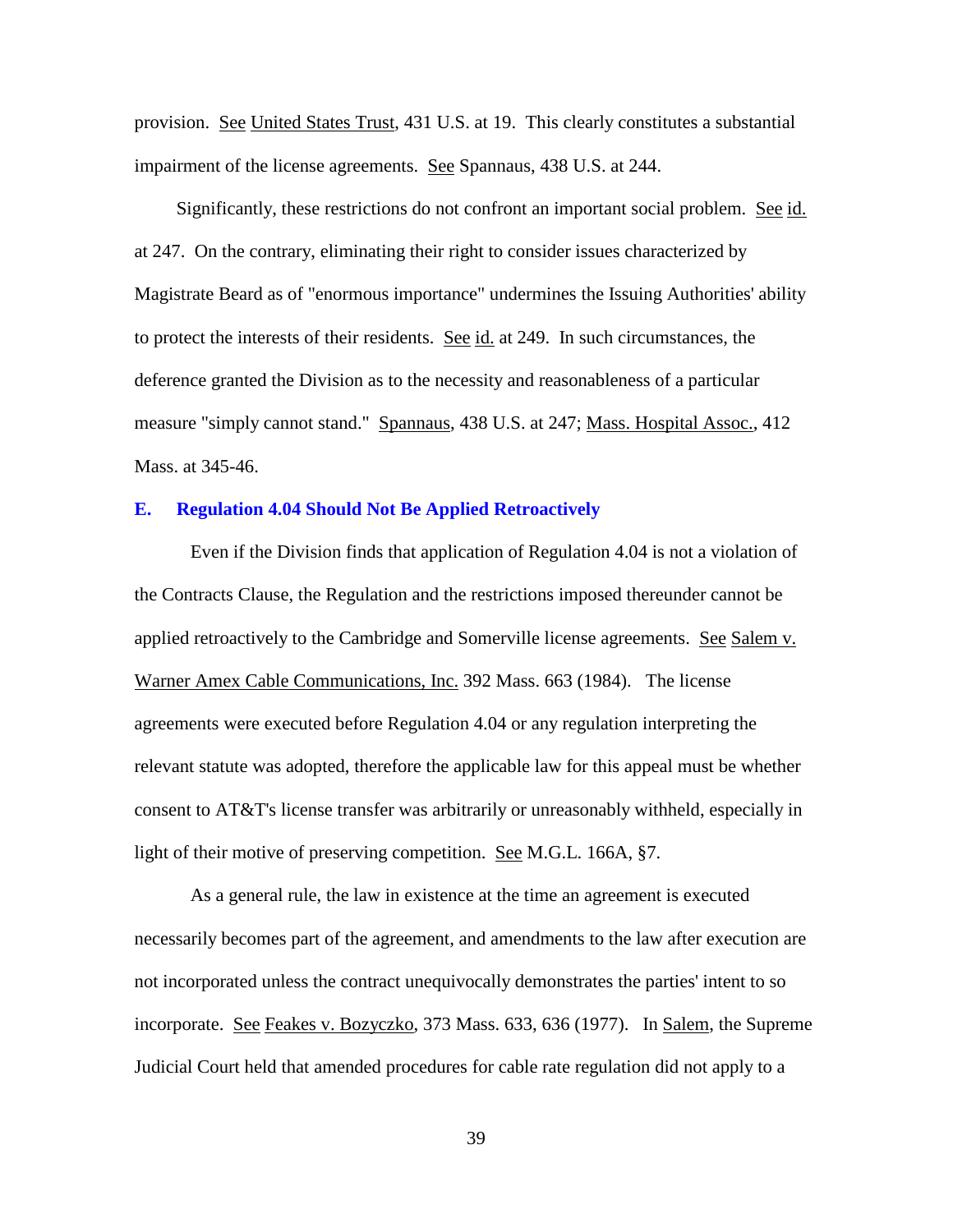cable license signed two years prior because the license did not clearly indicate that the parties intended to incorporate future amendments of the legislation and regulations. See 392 Mass. at 667-69. The Court found the absence of the words "and amendments thereto" in the license agreement as significant in determining that there was no intent of the parties to incorporate future changes. See id. at 667.

Regulation 4.04 unquestionably altered an issuing authority's scope of considerations in a license transfer decision. First, Appellants assert that the Division's decision in Bay Shore Cable TV Assoc. v. Weymouth effectively established Division policy prior to the execution of the licenses. CATV Docket A-55 (1985). Appellees agree that the Division may, in the interest of consistency, view prior adjudication as guiding. However, as the Supreme Court pointed out, this is "far from saying… that commands, decisions, or policies announced in adjudication are 'rules' in the sense that they must, without more, be obeyed by the affected public." NLRB v. Wyman-Gordon, 394 U.S. 759, 765-66 (1969). Further weakening this position is the fact that Bay Shore Cable allowed for considerations beyond the four enumerated in 4.04 and was decided only a month prior to the execution of the Cambridge License, hardly the time necessary to establish firm Division policy. CATV Docket No. A-55. Second, contrary to Appellants' assertion, the Division in 1988 agreed that an issuing authority was permitted to review factors other than management, technical expertise, financial capability and character so long as these other considerations were not arbitrary or unreasonable. See Somerset, Docket A-64 at 4- 5, explaining Bay Shore Cable, Docket A-55. Thus, the applicable law concerning the discretion of an issuing authority was substantively changed in 1995 by the Commission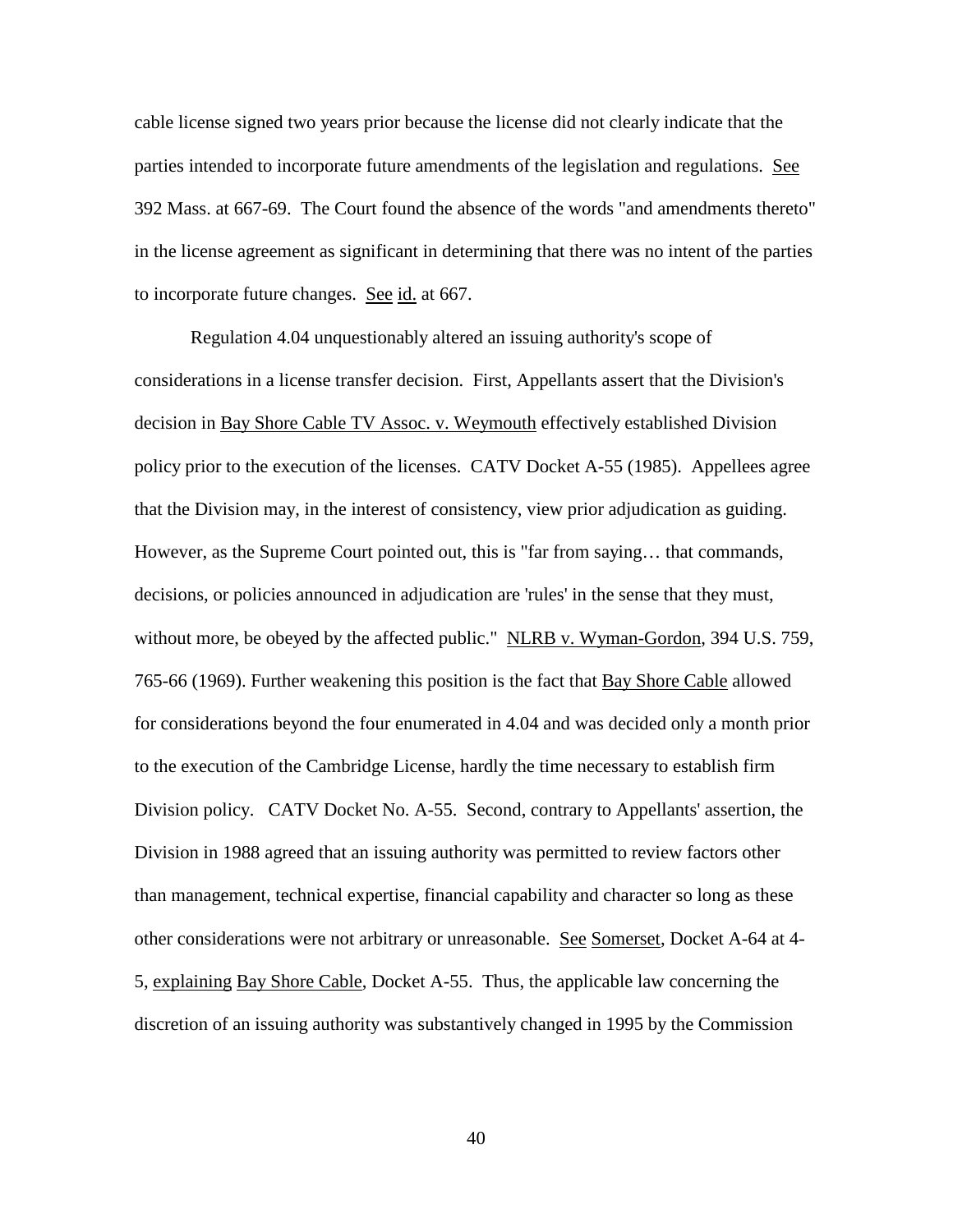Report and Order promulgating Regulation 4.04. See In Re Amendment of 207 CMR 4.01-4.06 at 18.

There is no language in either the Cambridge or Somerville license that "clearly establishes" the parties' intent to incorporate changes in the existing law into their agreement. To the contrary, both licenses reiterate the standard of review in effect at the time of the agreement, i.e. that consent shall not be unreasonably or arbitrarily withheld. See Cambridge License §2.2(a); Somerville License §2.6(a). Moreover, in the absence of defining standards, the parties emphasized particular factors that would constitute appropriate considerations in a license transfer. See Cambridge License §2.2(d); Somerville License §2.6(b). Thus, the alteration of the substantive rights of the parties under these license agreements would be an unlawful retroactive application of Regulation 4.04. See Salem, 392 Mass. at 668-69.

### **F. Conditional approval is an appropriate exercise of the Issuing Authorities' pre-existing rights under the license agreements**

The appellants represent the Issuing Authorities' conditional approval subject to open access as an amendment to the licensing agreements. On the contrary, the Issuing Authorities' consideration of open access is the legitimate exercise of a right reserved under the agreements and applicable law.

As explained above, the applicable law authorizes the Issuing Authorities to deny a request for license transfer where such a change in control would limit competition in the provision of cable services. See 47 U.S.C. 533(d)(2); M.G.L. c. 166A, §7. This power necessarily includes the "lesser power to impose conditions under which it will permit a change in control." Portland, 43 F. Supp.2d at 1152. Thus, the conditional approvals by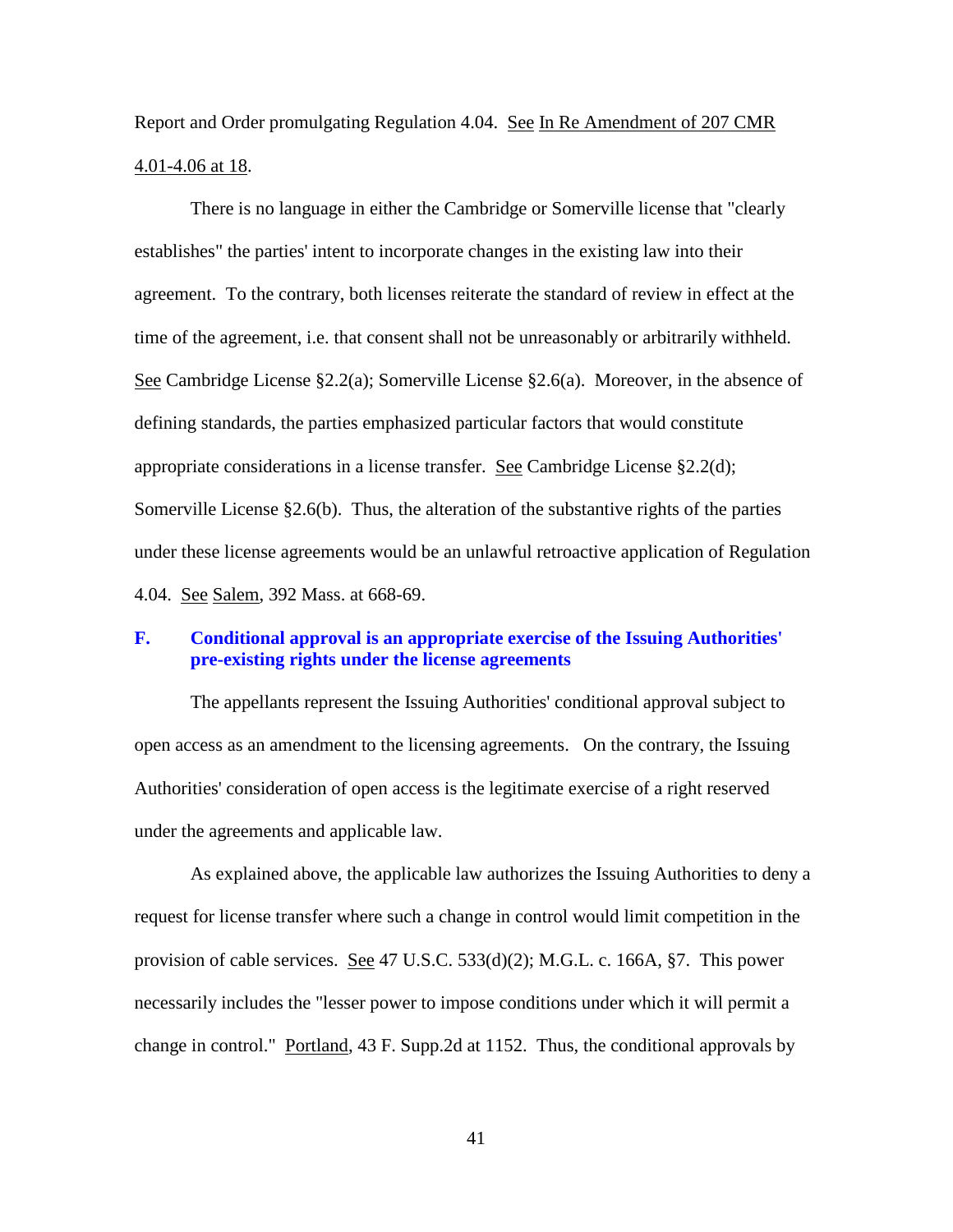Quincy and North Andover are an appropriate exercise of their rights under the law and do not constitute any amendment of the licensing agreements.

# **G. Failure to Provide Open Access Involves Appellant's Legal Ability and Technical Expertise to Operate the Cable System under the Existing License.**

The Division need not find its own regulations invalid. Alternatively, the Division could find that the Issuing Authorities' denials or conditional approvals of the transfer application are based upon consideration of transferee's legal ability and technical expertise to suitably operate the cable system under the existing licenses and must be upheld.

# 1. AT&T's legal ability

# a. *The Issuing Authorities retain the power provided by federal legislation to promote competition*

The inability or unwillingness of AT&T to provide open access to its system is contrary to the competition endorsed by Congress in this field. See 47 U.S.C. §533. There exists a legitimate and reasonable concern regarding the adverse effect on competition that this transfer would promote, a concern that Congress expressly recognized as within the purview of an Issuing Authority's consideration in a transfer proceeding. See 47 U.S.C.  $§533(d)(2)$ .

Congress not only recognized the importance of competition within the industry but explicitly left it to the state or local issuing authority to ensure that this competition existed. <u>See id.; AT&T Corp. v. Portland</u>, 43 F. Supp.2d 1146, 1152 (D.Or. 1999).<sup>14</sup> Along these same lines, Congress also expressly granted the state or local authority the power to act for the purpose of consumer protection in the sphere of cable services. See 47 U.S.C. §552(c).

<sup>14</sup> See Argument *supra* §B(1).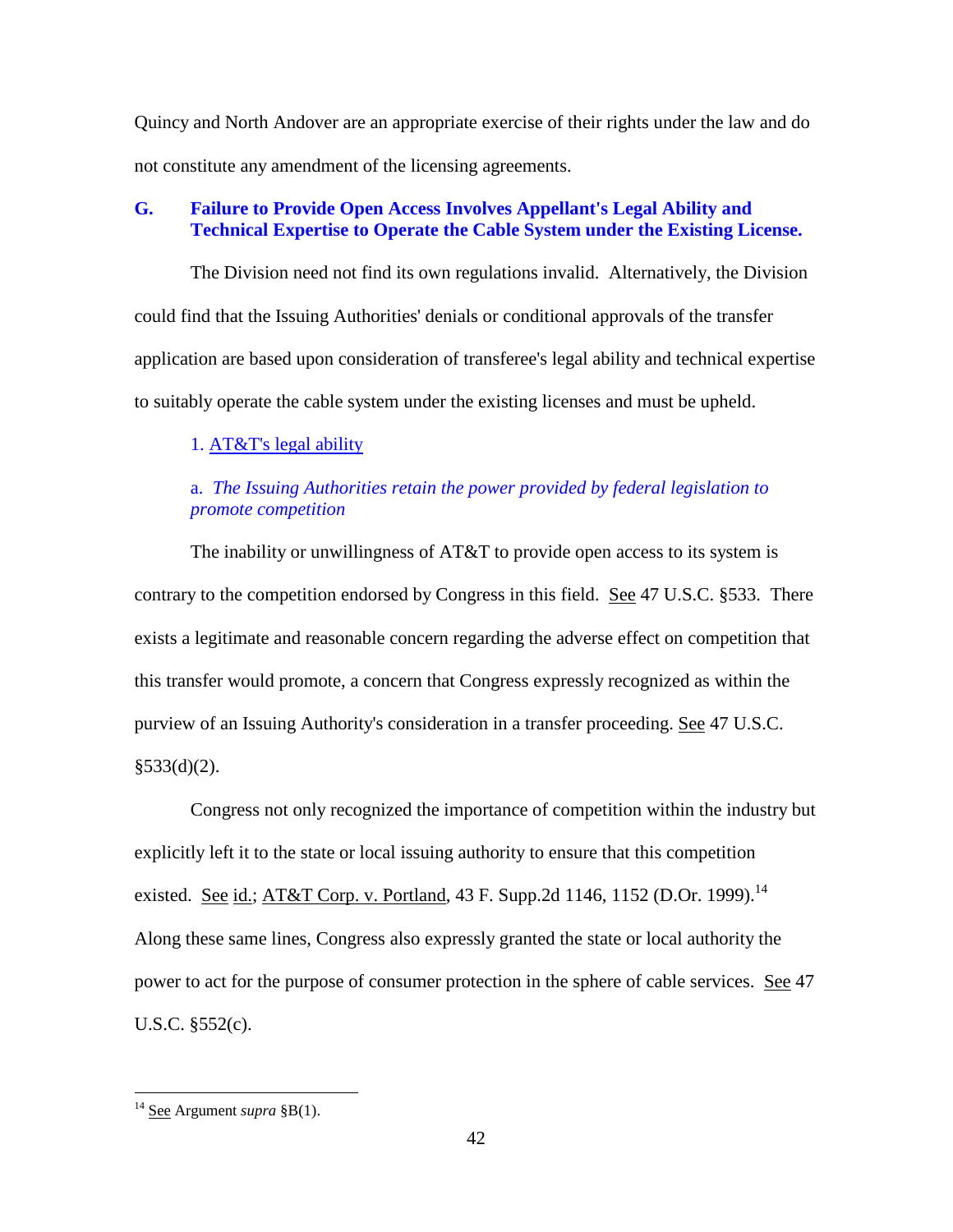The Massachusetts Legislature chose not to assume the power to control competition at the state level but instead limited the Division's power to deferential review of an issuing authority's transfer decision. See M.G.L. c. 166A, §7. This allocation of power placed the right and responsibility of maintaining competition squarely upon the shoulders of the Issuing Authorities and any review by the Division must be limited to consideration of whether the Issuing Authorities were arbitrary or unreasonable. See Id.

## b. *AT&T's failure to provide open access adversely affects competition and implicates restraint of trade provisions*

AT&T's failure to provide open access clearly limits competition and consumer choice in the provision of cable services. In addition, the Issuing Authorities are reasonably concerned that this refusal implicates serious federal and state restraint of trade policies. See 15 U.S.C. §§1-7; M.G.L. c. 93 §4.

AT&T has itself denounced the anti-competitive effects of a closed system and trumpeted the need for regulation to ensure equal access for ISPs in a different venue. See AT&T Canada's Comments to CRTC attached as Exhibit C. In its submission to the CRTC, AT&T noted the ability of companies to exercise significant market power through the control which they assert over "bottleneck broadband" (their words) access facilities. See id. at i. This anti-competitive behavior was forecasted by AT&T to manifest in a number of ways, including "discriminatory behaviour in relation to the terms and conditions for broadcast access services and a refusal to unbundle bottleneck components, thus disadvantaging service providers with whom the access provider competes in downstream markets." Id. AT&T requested that the Canadian government mandate open access until "safeguards to ensure that broadband access services continue to remain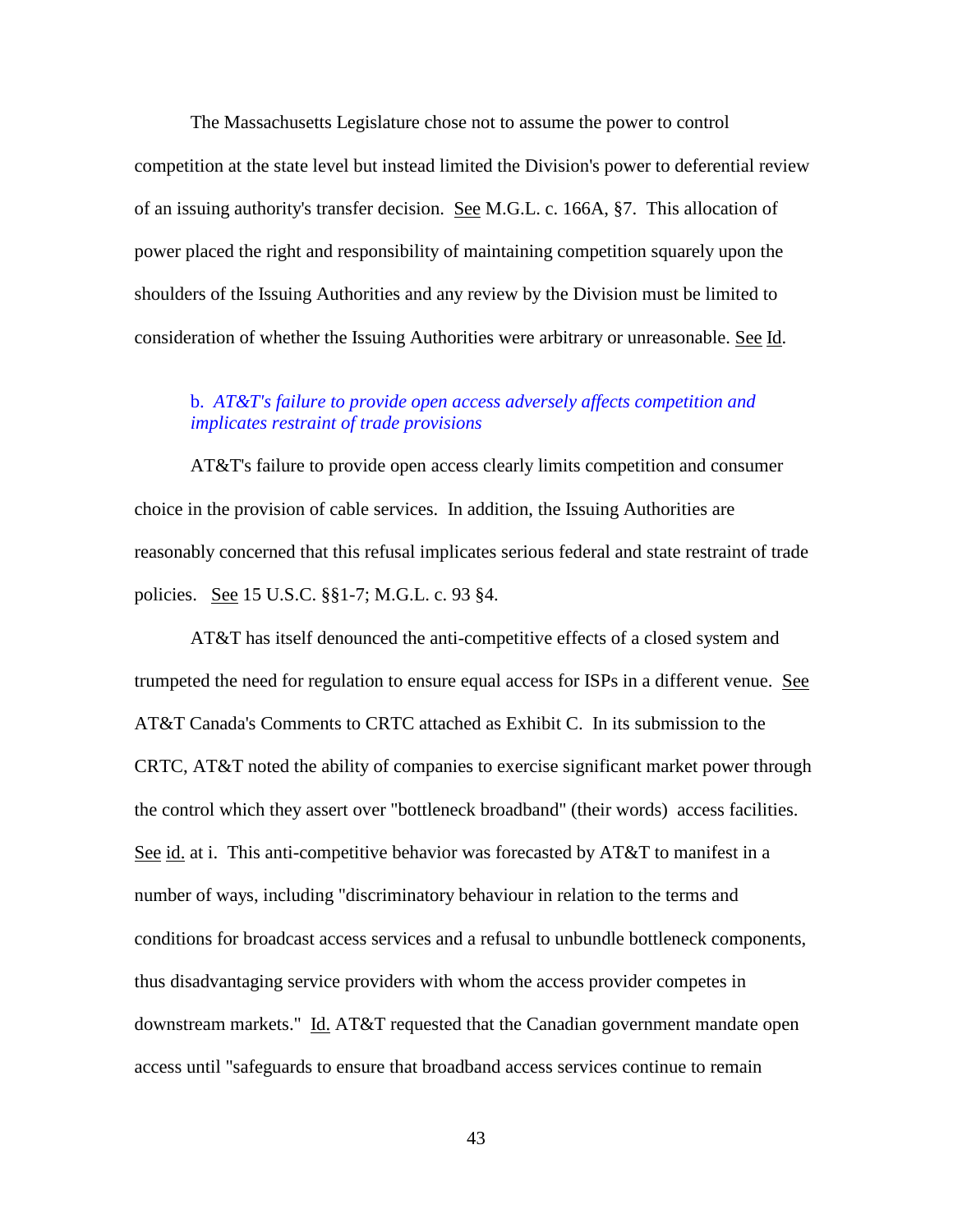available from the cable companies on a non-discriminatory and unbundled basis." See id. at ii. It is difficult for AT&T to now disclaim the anti-competitive effects of it operating a closed system in Massachusetts.

Furthermore, it is a violation of both federal and state law to restrain trade or commerce by creation of a "tying" or "bundling" arrangement. See 15 U.S.C. §1, M.G.L. c. 93 §4. Such an impermissible arrangement has four elements: (1) two distinct and separate products; (2) a refusal to sell the tying product separate from the tied product; (3) the seller's possession of sufficient economic power with respect to the tying product to appreciably restrain free competition in the market for the tied product, and for the purposes of the Sherman Act; and (4) a not insubstantial amount of interstate commerce in the tied product affected by the tying arrangement. See Eastman Kodak Co. v. Image Technical Servs., Inc., 504 U.S. 451, 461 (1992); Parikh v. Franklin Medical Center, 940 F.Supp. 395 (D. Mass. 1996).

Here, AT&T will continue an arrangement whereby a Massachusetts consumer cannot receive connection to the internet through AT&T's broadband cable system without paying for the Road Runner ISP service that MediaOne controls as a separate, affiliated company. Thus, a consumer desiring the full content and services of another ISP will be forced to pay twice, once for the mandated Road Runner ISP and again for the desired ISP. The obvious results of such bundling include higher costs, decreased consumer choice and stifled innovation.<sup>15</sup> It is clear that the refusal of AT&T to provide open access to other ISPs implicates the necessary elements of this anti-trust provision.<sup>16</sup>

<sup>&</sup>lt;sup>15</sup> This bundling has been compared to Microsoft's operating system/Internet browser arrangement currently being prosecuted by the U.S. Department of Justice. See Maher, *Cable Internet Bundling: Local Leadership in Deployment High Speed Access*, 52 FED. COMM. L.J. 211, 223-25 (1999)(attached as Exhibit Q); ExParte Submission of Professor Mark A. Lemley and Professor Lawrence Lessig, FCC CS Docket No. 99-251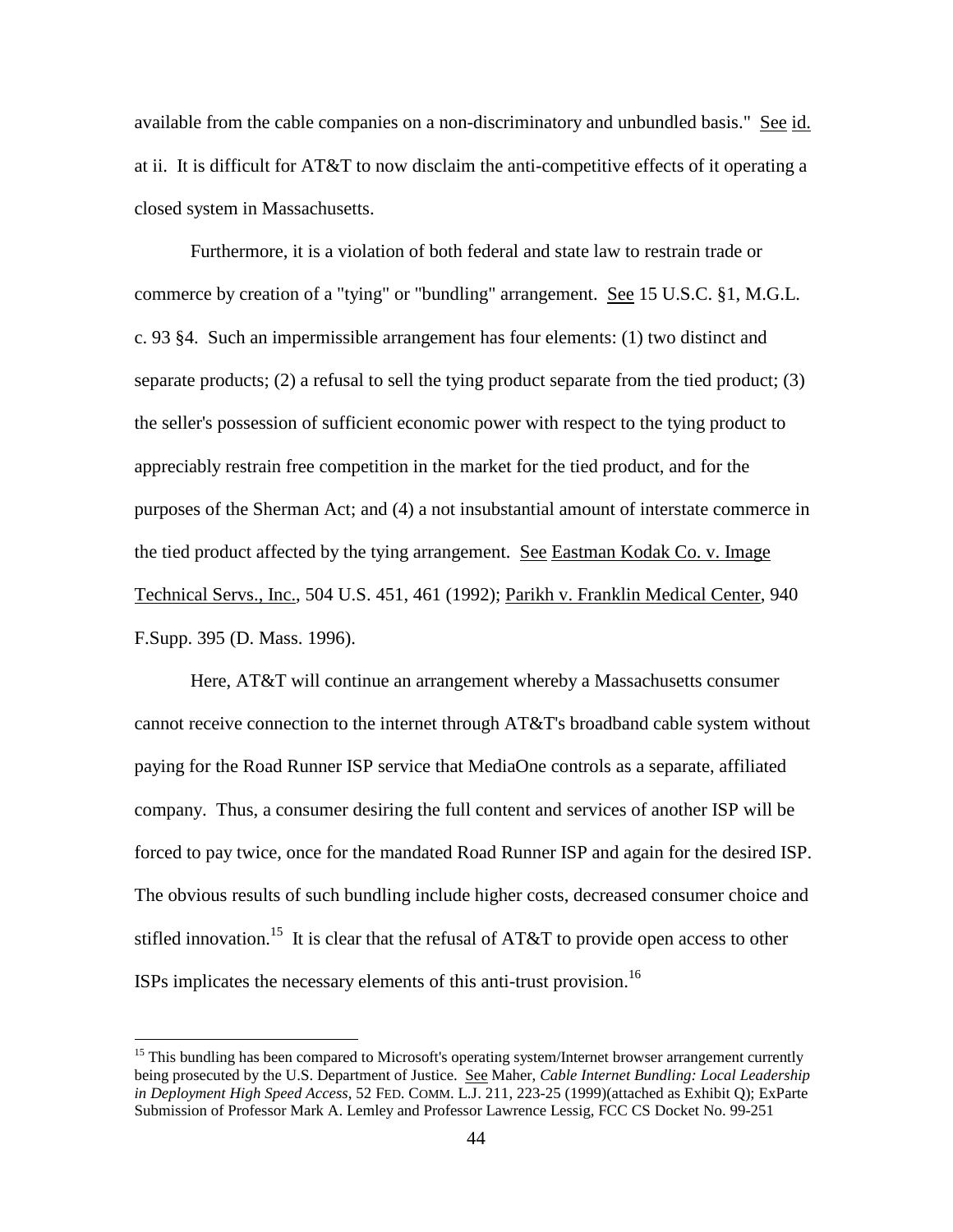There is recent precedent to support these denials and conditional approvals upon this basis. In Portland, AT&T argued that the city's review of the transfer application was limited to consideration the transferee's technical, legal and financial qualifications. See 43 F.Supp.2d at 1155. The Portland court found that mandatory access requirements were appropriately related to the transferee's legal qualifications to assume control of the licenses so as to fall within the city's contractual rights. See id.

The anti-competitive results impair AT&T's fundamental legal qualifications to perform under the contract and are appropriate considerations by the Issuing Authorities in the license transfer decision. They certainly are not arbitrary or unreasonable factors on which to base a transfer application determination. Therefore, the decisions of the Issuing Authorities must be upheld. See M.G.L. c. 166A, §7; Portland, 43 F.Supp.2d at 1155.

## 2. AT&T does not maintain or is unwilling to utilize the technical expertise to perform this contract in a lawful manner.

The technology to operate the cable systems in a lawful manner is available to AT&T. Connection of multiple ISPs to an existing cable carrier's facility has been demonstrated on a smaller scale and this technology is essentially in existence for much larger operations. One carrier successfully demonstrated the connection of multiple ISPs in Clearwater, Florida. See Burlington Regional Hearing at 121, 145. In a separate proceeding, the Canadian Radio-television and Telecommunications Commission (CRTC)

<sup>(</sup>attached as Exhibit R). Whereas Microsoft made it difficult to load a competing browser, the bundling at issue by AT&T effectively disables relevant competition by permitting only a fraction of competitor's services to be utilized or, in the alternative, economically irrational by requiring the consumer to pay twice for the comparable services of a non-affiliated ISP.

<sup>&</sup>lt;sup>16</sup> At least one suit has been filed in federal court alleging violation of the Sherman Act as a result of this unlawful tying scheme. See GTE Internetworking, Inc. v. Tele-Communications, Inc. (W.D. Penn. 1999) (attached as Exhibit S).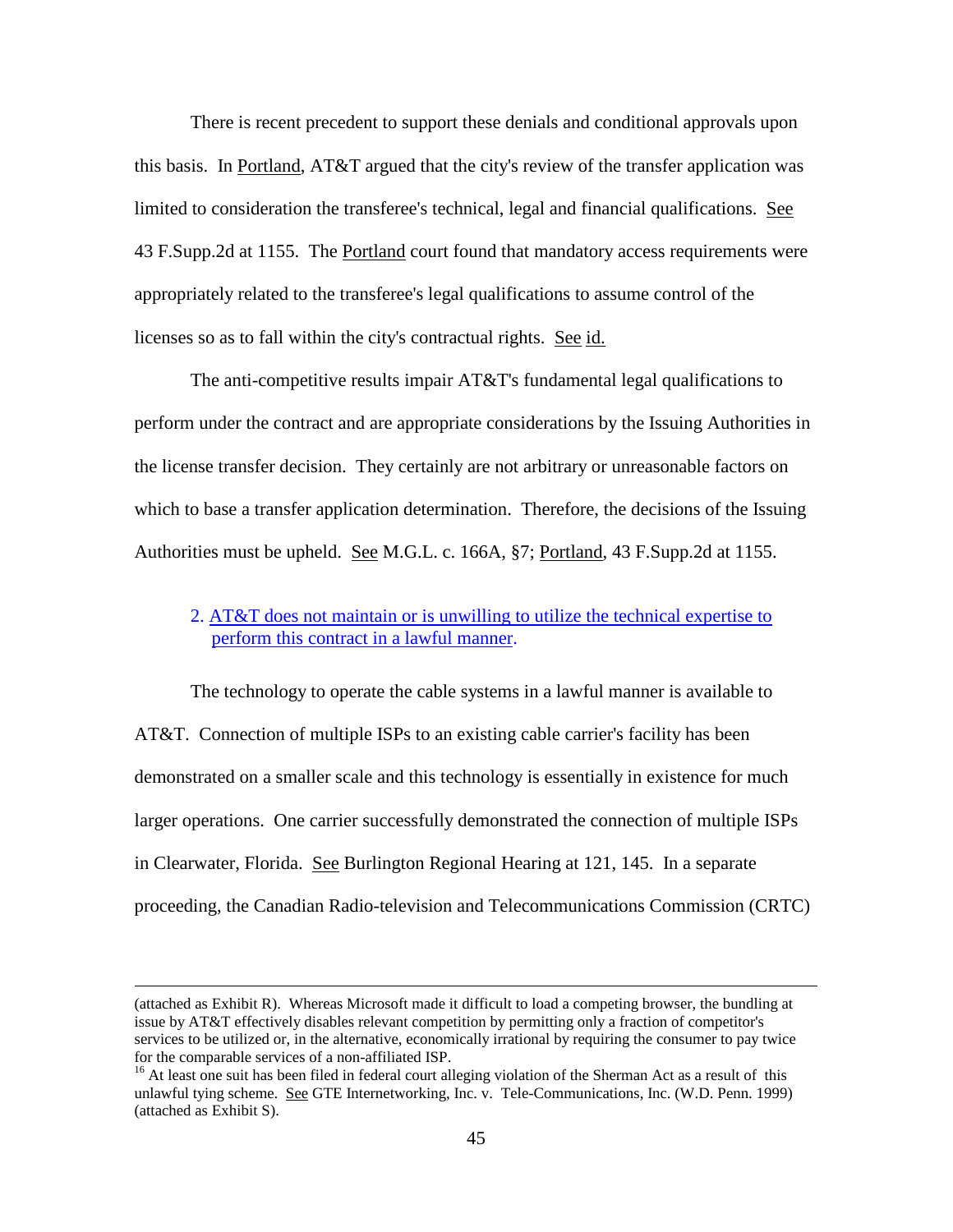noted that a similar demonstration was being conducted within its jurisdiction. See CRTC 99-11 attached as Exhibit T.

At the regional hearings, AT&T acknowledged these successful multiple ISP connections but asserted that multiple connections on a larger scale would require "substantial operational effort," including investment in new functionality and an upgrade of "a bunch of our existing hardware and software." See Burlington Hearing Transcript at 122. The aforementioned CRTC decision belies this grim outlook by AT&T. There, the Canadian Cable Television Association, a group of cable providers currently offering high speed retail Internet services of comparable magnitude as MediaOne, announced that it expects that cable companies will be in a position to implement commercial access service as early as mid-2000. See CRTC 99-11. Most contradictory, a Tacoma telecommunication company just announced that it will provide open access to multiple ISPs through its cable system by the end of the year, as the company's network has "worked flawlessly" in its tests using three separate ISPs. See Press Release (December 1, 1999) attached as Exhibit U.

A representative of GTE, the carrier that performed the Florida demonstration, likewise dispelled AT&T's claim that open access on a large scale is not readily feasible but instead only required reasonable effort and commitment. See Burlington Regional Hearing at 145; see also Weymouth Regional Hearing at 88 (MIT Professor Hausman noted that required open access in Canada and Australia did not deter relevant providers from the necessary investment and upgrade).

Finally, AT&T has fallen upon its own sword. Its recent agreement with the FCC confirms the fact that it either presently maintains the technology to provide for open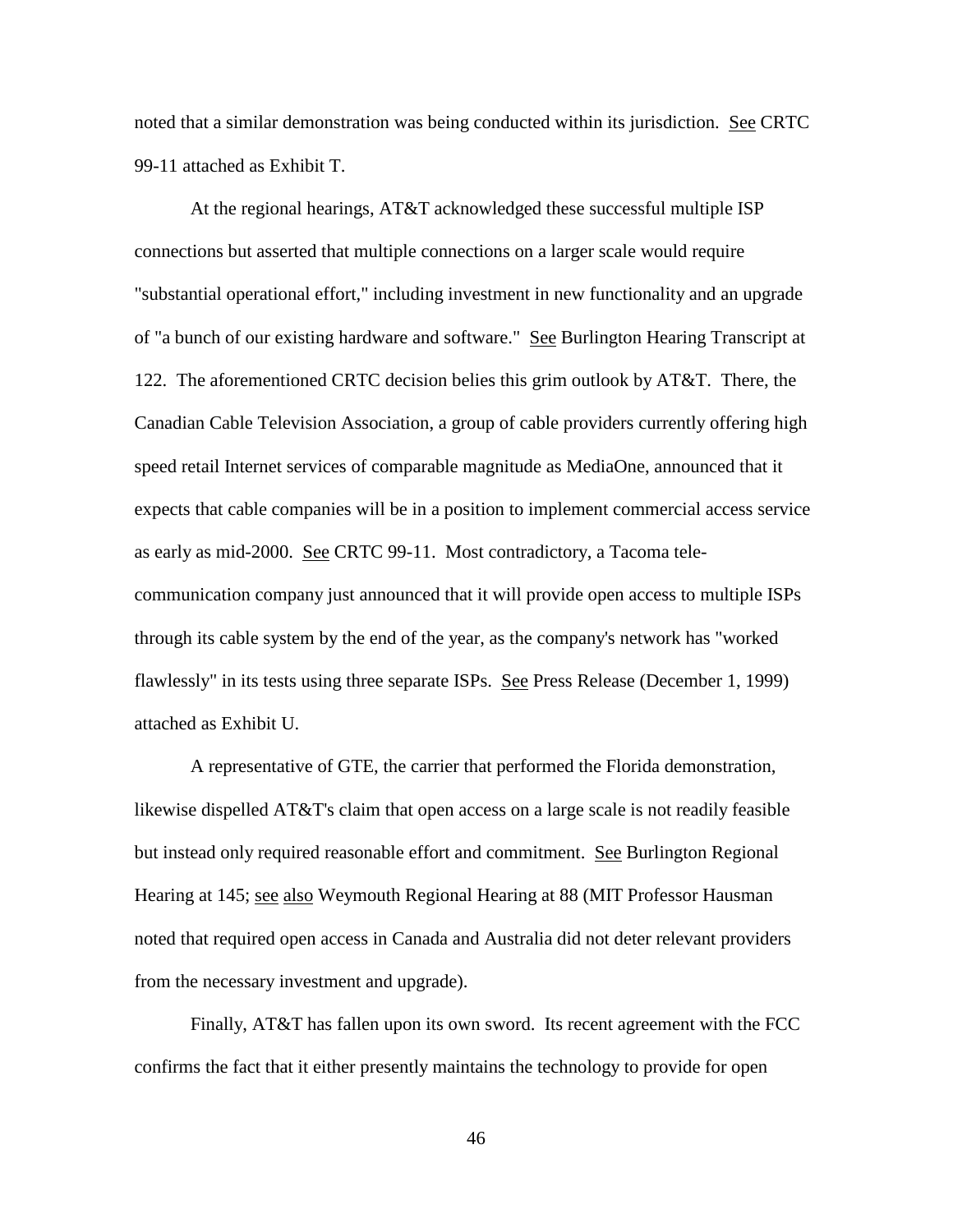access or is in a position to apply this technology shortly. The President of the Media Access Project, in his letter explaining why he could not sign off on AT&T's open access declaration, stated:

> Even as technologists at the highest levels of AT&T and Excite@Home were representing to me that there is no technological impediment to providing citizens with access to multiple ISP's, their lobbyists have continued to argue the contrary position before numerous state and local legislative and regulatory bodies. Indeed a significant factor in my decision to withdraw from the talks you asked me to attend was the claim … by Excite@Home's General Counsel that "The technology simply does not yet exist to allow multiple ISPs to share a coaxial cable on a commercial basis."

See Schwartzmann correspondence at composite Exhibit J.

The statements made by AT&T throughout the regional hearings and Cambridge hearing to the effect that such application would not be economically or technologically feasible for a considerable amount of time is characteristic of the general insincerity with which AT&T has addressed the legitimate concerns that the Issuing Authorities have raised throughout these transfer proceedings.

It is clear that AT&T, by the intransigence it continues to display on this matter, is unwilling to effect the technical capacity necessary to operate and update the cable system as required under applicable law, and the existing licenses. The Issuing Authorities did, and indeed must, account for this refusal in their review of the transfer application. The failure of the transferee to utilize the available technical expertise to operate the cable systems in a lawful manner is sufficient grounds for denying a license transfer and the Issuing Authorities' decisions must be upheld on these grounds.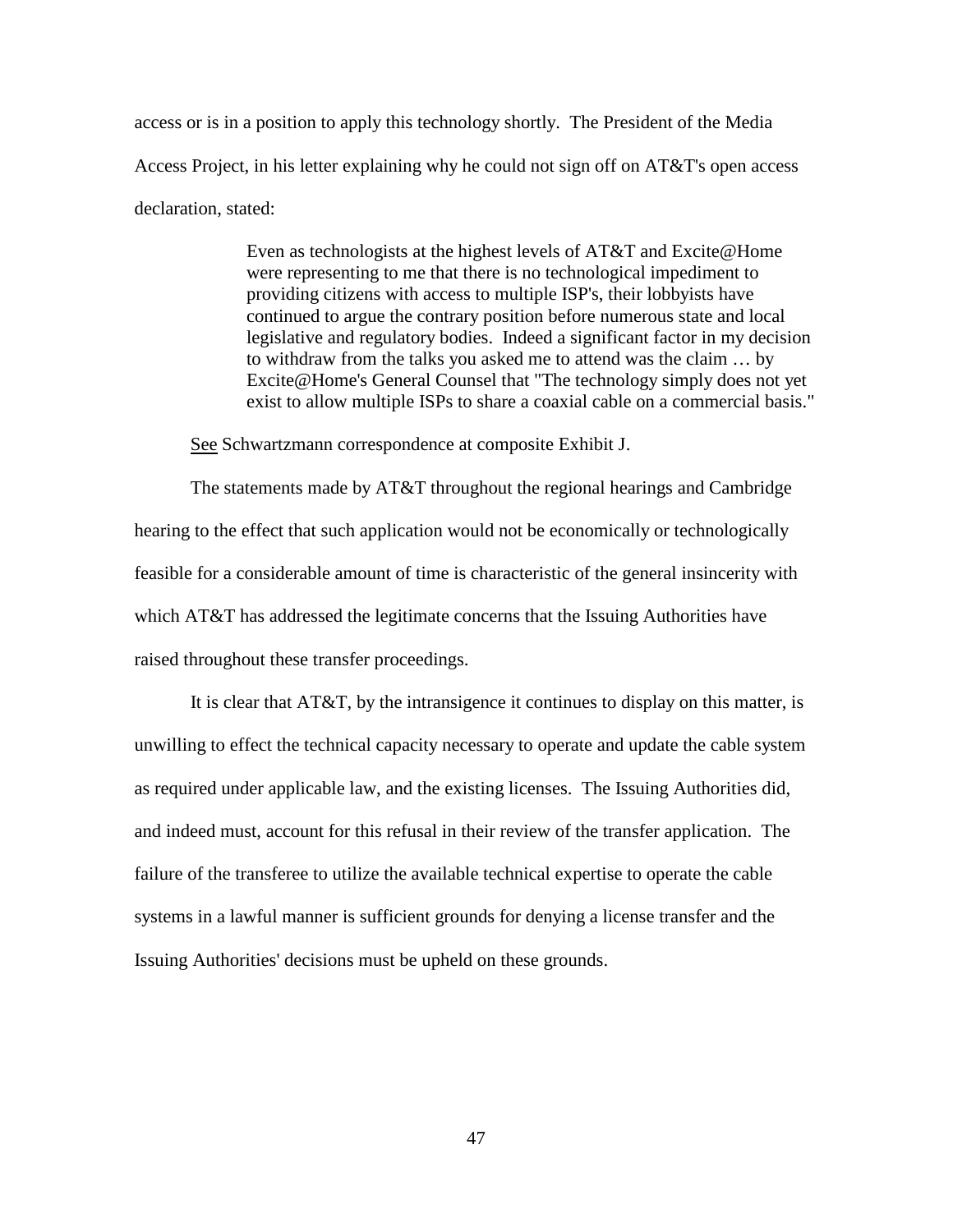3. Cambridge's denial based upon the additional consideration of the transferee's lack of management experience and failure to adhere to the existing license is appropriate grounds for denying AT&T's transfer request.

The Cambridge Denial of AT&T's transfer request was appropriately based upon a number of additional factors. AT&T's attempt to mischaracterize the Cambridge proceedings and ultimate basis for its decision must be addressed. First and foremost, Appellants assert that they "presented evidence satisfying the four relevant criteria set forth in 207 CMR §4.00." See Appellants' Memorandum at 10. Despite this portrayal by Appellants, the determination of whether the Appellants satisfied the relevant criteria is a decision left by law to Cambridge. 207 CMR 4.04. As demonstrated by the City's denial of its transfer request, Appellants soundly failed to meet these requirements.

AT&T cannot refute Cambridge's ability to inquire into the transferee's management experience in determining whether a to grant a transfer request. See 207 CMR 4.04. Here, AT&T has admitted that it, as transferee, does not possess the requisite experience to operate a cable system in Massachusetts. Throughout the public hearing, AT&T referenced the management of MediaOne as providing the necessary leadership for this undertaking. See Cambridge Hearing attached as Exhibit D. In its subsequent response to the Cambridge Request for Information, AT&T was again forced to admit this fact.

> Follow-up Question 1: Q. *Has AT&T ever managed any cable systems in Massachusetts? If so, which systems and during what period of time?* A. No.

See MediaOne/AT&T Response to the Cambridge Request for Information (September 10, 1999) attached as composite Exhibit E.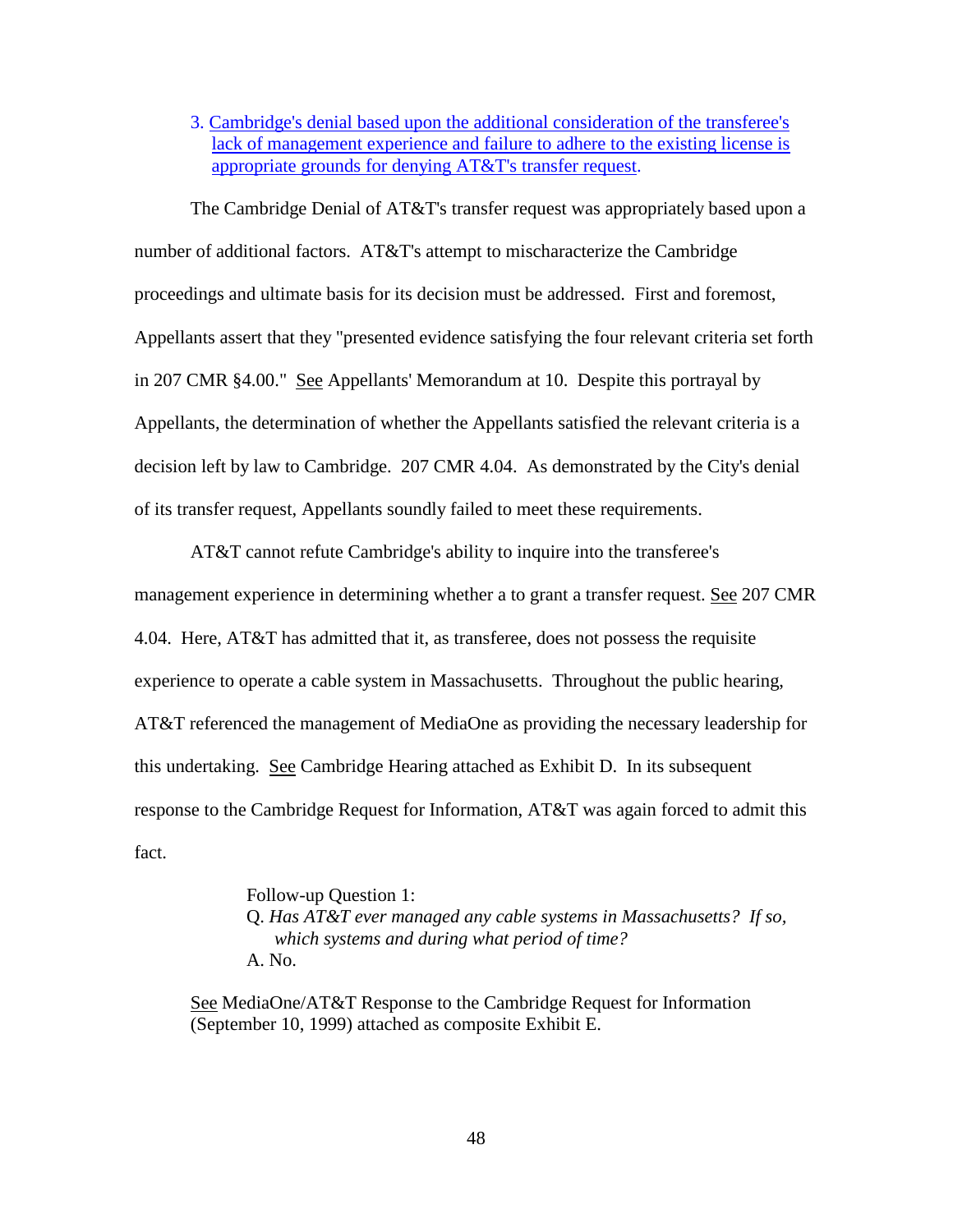In light of this inexperience in the operation of cable systems, AT&T purports to rely upon its own experience in communications generally, the "embedded expertise" of the TCI management, and the MediaOne management structure that would be retained following the merger. See Appellants Memorandum at 23. Only the first is relevant to a transfer decision in Massachusetts, however.

Recent history justifies Cambridge's concern. In 1996, Magistrate Beard served the same role in US West's takeover and transfer of cable licenses held by Continental. As here, Magistrate Beard found the requisite management experience in US West's maintenance of the Continental personnel. See Summary of Proceedings and Magistrate's Report (July 16, 1996) at 6-7 attached as Exhibit V. Soon thereafter, however, the large majority of Continental management was either transferred to another region or released.<sup>17</sup> This highlights the fact that in such corporate mergers today, plans for retaining the management of the purchased company are often temporary, are frequently a necessary posturing for approval, and are not a reliable basis for judging management experience in this context. Therefore, under the most limited interpretation of an Issuing Authorities' discretion pursuant to Division's regulation, Cambridge's denial of the transfer due to AT&T's lack of management experience is a legitimate concern, is certainly not arbitrary or unreasonable and must be upheld.

Furthermore, AT&T's reliance upon MediaOne's management only strengthens Cambridge's grounds for denial.<sup>18</sup> AT&T misinterprets the City's demand for license

<sup>17</sup> See Mark Landler, *Head of U.S. West's Cable Unit Resigns Abruptly*, N.Y. TIMES, Aug. 7, 1997, at D6.  $18$  Somerville likewise based its denial of the transfer request in part upon AT&T's lack of cable management experience in Massachusetts, MediaOne's ongoing failure to perform sufficiently under the existing license, and MediaOne's representations that Somerville would not receive telephony and high speed Internet services in the near future.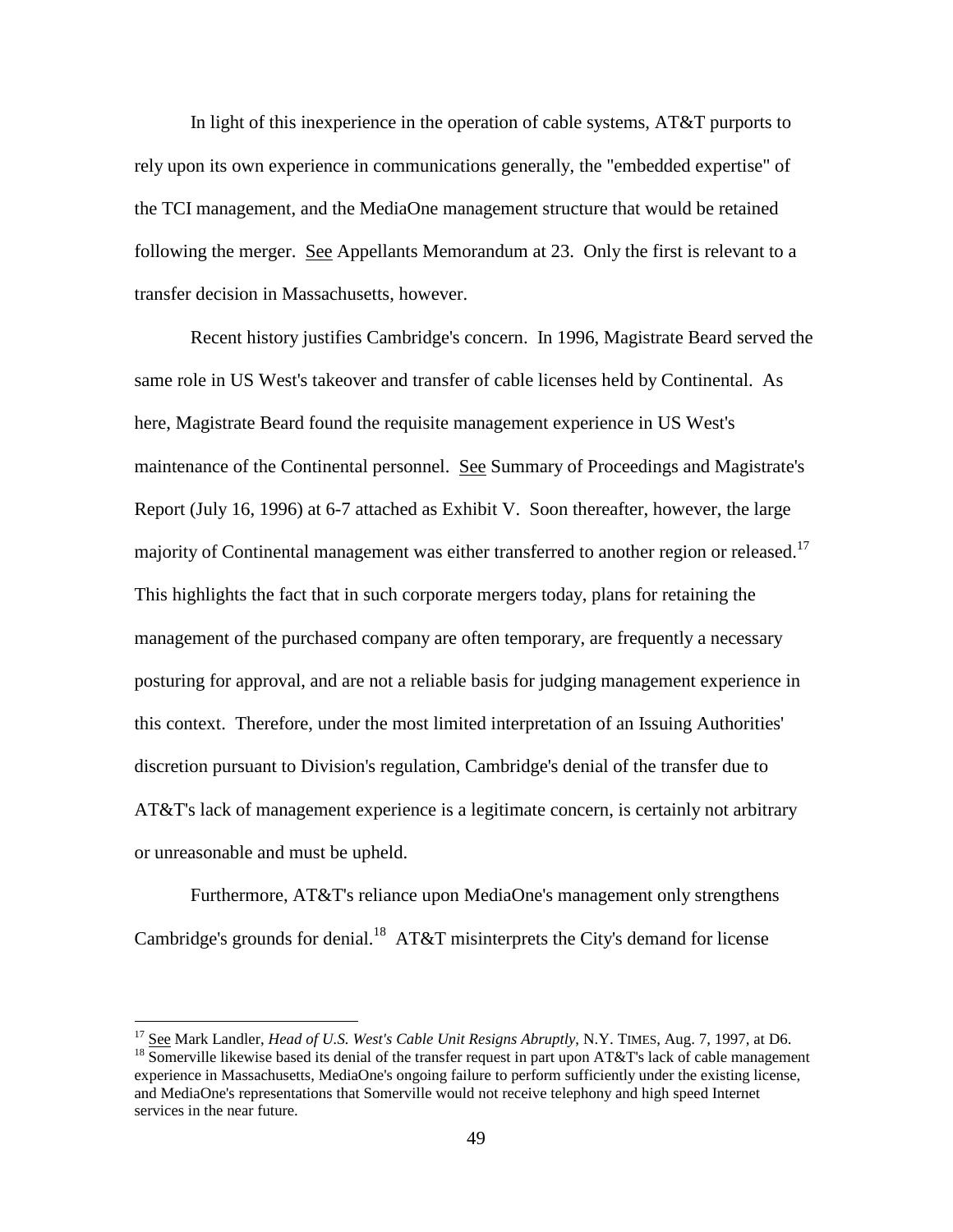compliance as an attempt to amend the Agreement. On the contrary the Agreement as

written provides:

For the purposes of determining whether it shall consent to such a change in control and ownership, *the City may inquire into … all matters relative to whether such Person is likely to adhere to the terms and conditions of the Final License…* Cambridge License, §2.2(d) (emphasis supplied) (Exhibit N).

Along these same lines,

The consent of the Issuing Authority to a Transfer of the Final License *shall not be given if it appears from the application or from subsequent investigation that … (2)the License will not be adhered to*… Cambridge License, §2.2(h) (emphasis supplied) (Exhibit N).

Thus, Cambridge expressly reserved the right to deny a transfer request when it appeared that the License would not be adhered to by the transferee. The long list of compliance issues presented to AT&T by the City establishes the fact that the license was not being adhered to by MediaOne and its current management. Instead of demonstrating the change needed, AT&T's attempts to rely upon this same management to demonstrate its ability undermines its argument that it maintains the management experience. In this case, the same wrong twice applied, i.e. MediaOne management, does not make a right.

AT&T's attempt to dismiss this basis as superficial is also inconsistent with the history of this matter. Compliance with the existing license was of paramount importance throughout. One week after the hearing, counsel for Cambridge sent a follow-up set of questions that he perceived as not fully addressed at the hearing. See August 26, 1999 correspondence attached as composite Exhibit E. In the correspondence, Cambridge listed a total of fifty-four (54) areas in which MediaOne management had failed to comply with the *existing* license.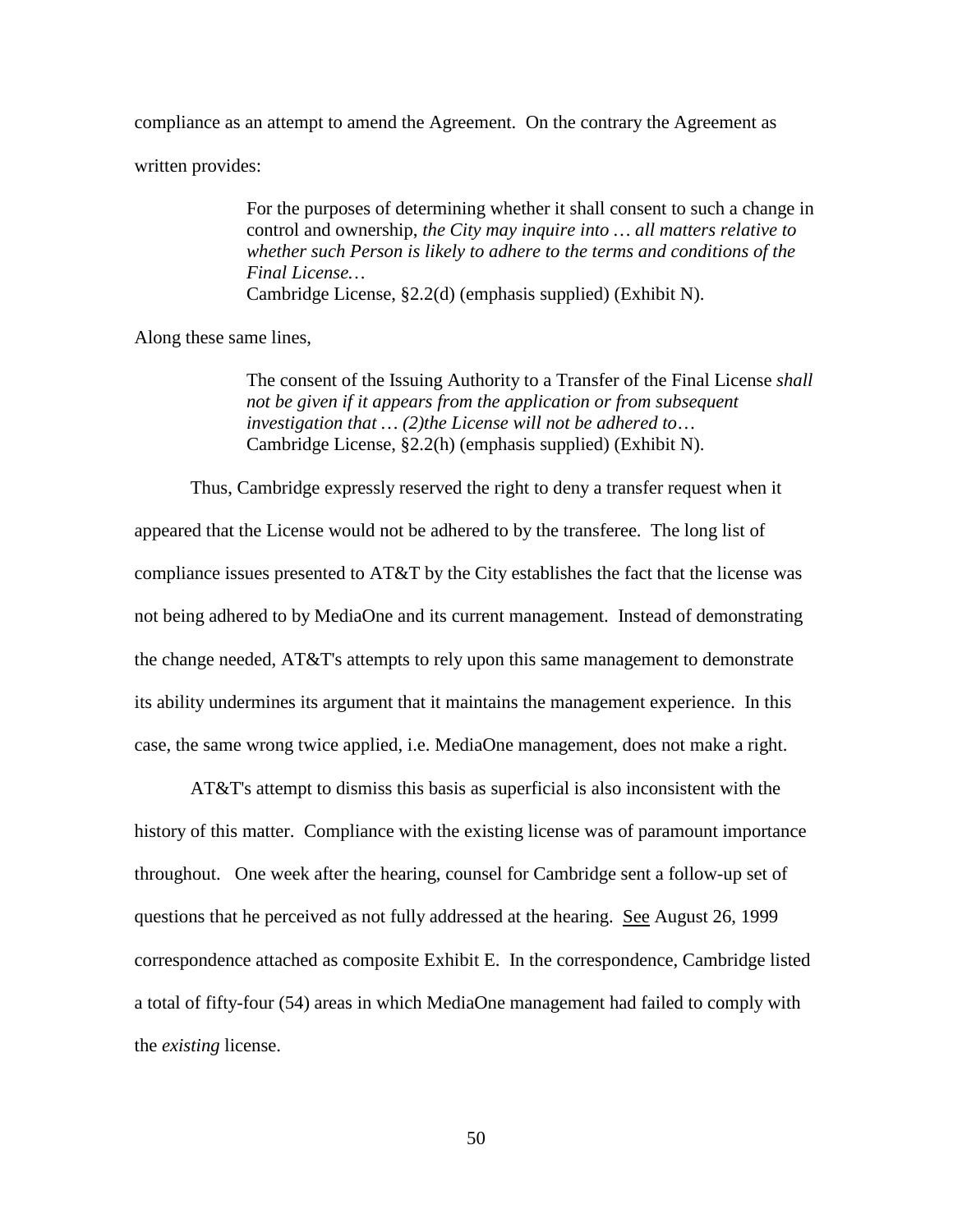After AT&T refused to respond to these issues, Cambridge again on November 2, wrote to MediaOne indicating nine sections of the license suffering from non-compliance and requesting assurance that these failures would be remedied. See November 2, 1999 correspondence attached as composite Exhibit E. MediaOne, in its reply, confirmed that these remained outstanding problems and that they were working towards their resolution. See November 10, 1999 correspondence included in composite Exhibit E. Thus, it is apparent that Cambridge's decision, in large part based upon uncertainty of the transferee's compliance to perform under the existing license, was certainly not unreasonable or arbitrary and therefore must withstand review by the Division.